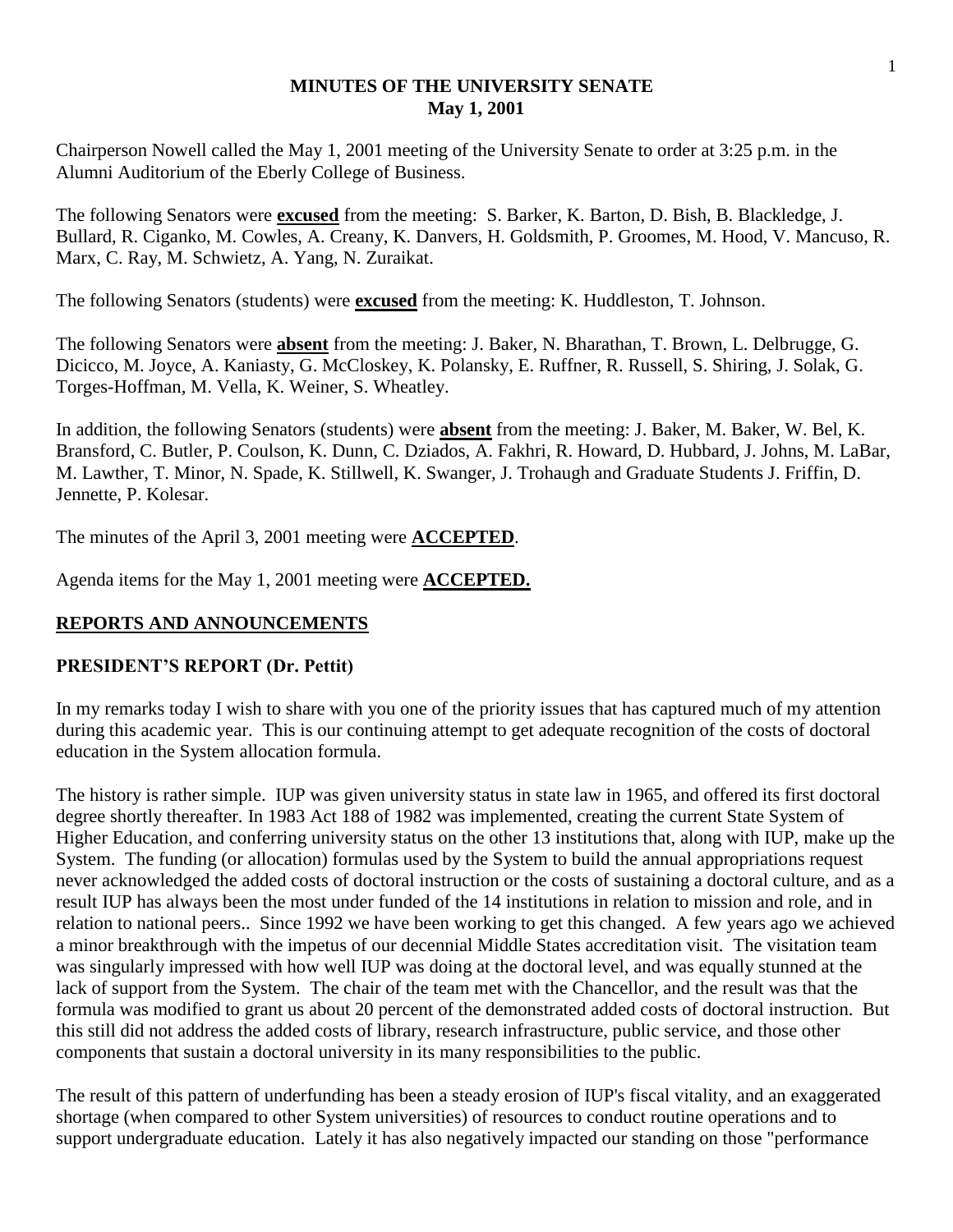indicators" that are budget-related, causing us to lose even more money now that the System has moved in the direction of performance funding.

Thus, we have worked diligently during this phase of formula review. The national consultants who were brought in have reaffirmed the special needs of IUP because of our doctoral mission, and the System staff and most other presidents are now agreeing in principle. The problem is that the formula sets up a zero-sum game, and whatever we gain is lost by others. This, incidentally, is why doctoral funding was never integrated into the formula in the first place. We therefore are trying to establish a way of getting the doctoral funding outside the formula, so that our getting it will not impact sister institutions negatively. These things are yet to be worked out, but we are guardedly optimistic that we can make more progress during this round. I will keep you posted as things progress.

## **PROVOST'S REPORT (Dr. Staszkiewicz)**

I would like to also thank everyone for a very busy and productive year. I do not recall a year in which more good work was accomplished. In particular, I want to thank and congratulate Dr. Nowell for his leadership. You may recall that there were times when he took me or other administrators to task. In that regard, he has been an equal opportunity chairperson. It has been delightful to work with someone who could disagree on one issue or set of issues and not let that disagreement affect working relationships on other issues. Rich has provided that balance and I look forward to another year of his leadership.

What remains as unfinished business is to find ways to make the total workload less time consuming for senators as well as for the rest of the university. I certainly hope that a web-based approach and the streamlining of curriculum that we'll work on this summer will help contribute to that goal. I keep reading about how the American workforce is putting in longer hours and spending less time with their families and in leisurely activities. I think IUP may well be two or three standard deviations above the national norm as we have all taken on more and more responsibilities. Any redesign of procedures or processes that will simplify our ability to act, without sacrificing academic integrity or shared governance, should be pursued.

## **CHAIRPERSON'S REPORT (Dr. Nowell)**

I would like to express my appreciation for all of the hard work all senators have done this year. One of the major issues we have dealt with is the composition of the curriculum committees. Today, when the Rules Committee has the floor, we will consider one last modification of the By-laws that we passed at our last meeting. I would like to read portions of a memo sent out by the local APSCUF president about the changes in the APSCUF by-laws passed last week by the Representative Council:

The recommended changes achieve the compromise between the IUP University Senate and IUP-APSCUF. The essentials of the new arrangement are as follows:

- 1. Faculty will be elected to the Curriculum Committee (undergraduate and graduate) through a University-wide election (identical to the way faculty currently elect members of the Tenure, Sabbatical and Promotion Committees).
- 2. The APSCUF "observers" to the Curriculum Committees have been elevated to the cochairs of the respective committees with seats on IUP-APSCUF Executive Committee and more clearly defined responsibilities.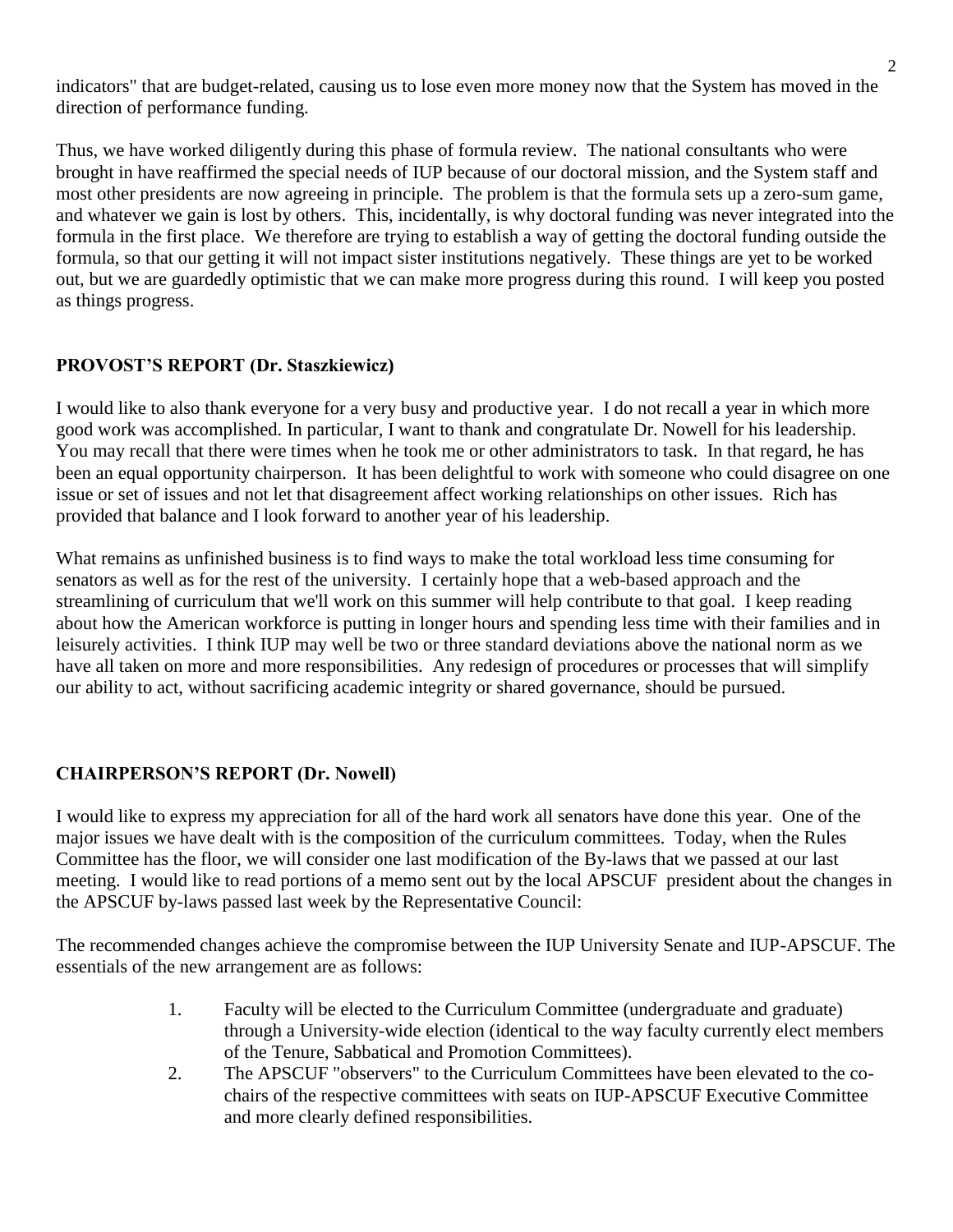We believe the attached changes on our bylaws, coupled with changes in the University Senate Bylaws and Constitution, strengthen the role of faculty in the curricular process.

Thus, if you agree to the change proposed today, the political aspect of this situation is past us. We can then turn to the process itself and work toward making the revision of curriculum less onerous. I have asked the Senate chairs of the two curriculum committees to meet with three representatives of the Council of Chairs to begin the examination of the curriculum process and how it might be streamlined.

On the other hand, I would like to go on record as saying that it is my belief that one cannot look at the committees and the process for the sole cause of the curriculum process being less than efficient. As we look at the process, we need to look at the every aspect to identify the source of problems that have plagued the system.

# **VICE CHAIRPERSON'S REPORT (Senator Joseph)**

Student Congress has spent most of its time focusing on our recent elections. We are proud to announce our leadership for next year, Laura Cramer and Pat Coulson. I feel really good about leaving our organization in their hands and I think we can all have high hopes for next year.

Susan Harjo will be speaking tonight at 6pm in this very room about her experience as a Native American advocate as well as addressing our mascot issues. She is with the Morning Star Institute and has been involved with the lawsuit against the NFL Washington, D.C. football team. We are looking forward to a large crowd for her, as well as at our Rally for Change preceding her speech. This will be held in Flagstone Theater, and I actually have to leave early to go there. The rally starts at 4:30 p.m.

I would also like to say goodbye, I am graduating and wanted to express my appreciation to everyone that has worked so hard to see that things are accomplished. J.B. Smith, Dr. Nowell, Katy Gresh, Laura Cramer, Kelli Stillwell, Dr. Lucky, Pete Goldsmith, Terry Appolonia, Harvey Holtz, just to name a few. I have learned a lot from holding various positions and I look forward to moving on and applying this elsewhere. I will be taking a year off to become a full time activist working against the WTO and Prison Industrial complex, and then will be going back to school for my PhD in Social Change. Look for me getting arrested in the future on the news. Oh wait, that's right, mainstream media does not cover such events!

Thank you for all of the experiences throughout the year, and I wish the Senate the best of luck next year. And hey, Lets get rid of this nickname BEFORE I leave!

## **OLD BUSINESS**

From the Student Affairs Committee, the Civility Statement was passed. See Appendix A (page 5) for details.

## **STANDING COMMITTEE REPORTS**

## **RULES COMMITTEE**

See Appendix B (page 7) for the summary of the committee actions.

# **UNIVERSITY DEVELOPMENT AND FINANCE COMMITTEE**

No report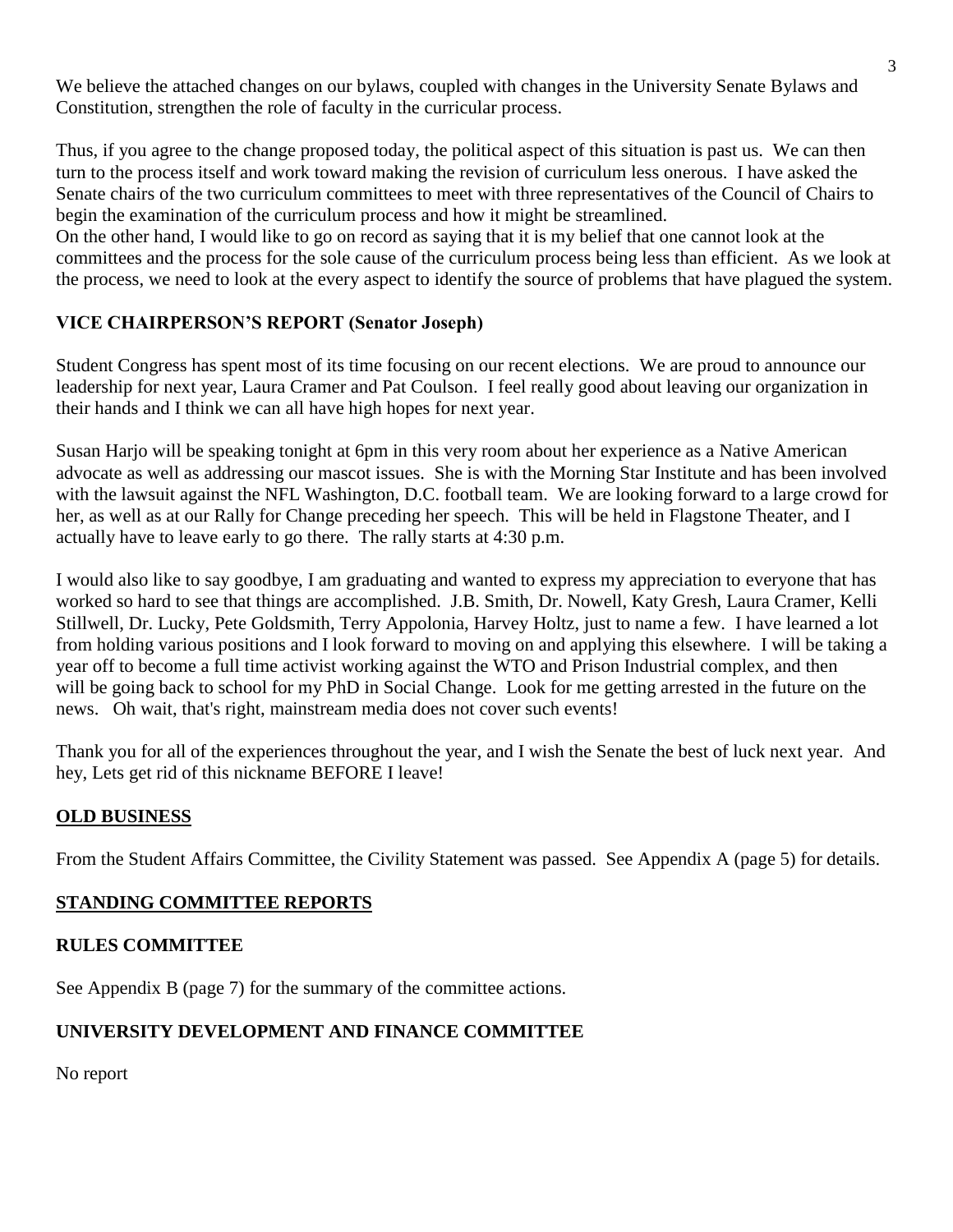#### **ACADEMIC COMMITTEE**

See Appendix C (page 9) for the summary of the committee actions.

#### **AWARDS COMMITTEE**

No report.

## **UNIVERSITY-WIDE UNDERGRADUATE CURRICULUM COMMITTEE**

See Appendix D (page 10) for the summary of the committee actions.

## **GRADUATE COMMITTEE**

See Appendix E (page 24) for the summary of Graduate Committee actions.

### **LIBRARY AND EDUCATIONAL SERVICES COMMITTEE**

No report.

## **NON-CREDIT COMMITTEE**

See appendix F (page 41) for the report summary.

#### **RESEARCH COMMITTEE**

The final meeting of this committee will be on May 8, 2001

## **NEW BUSINESS**

There was no new business to report.

With no further business, the meeting was adjourned at 5:00 p.m.

Respectfully Submitted,

Jonathan B. Smith, Ed.D. University Senate Secretary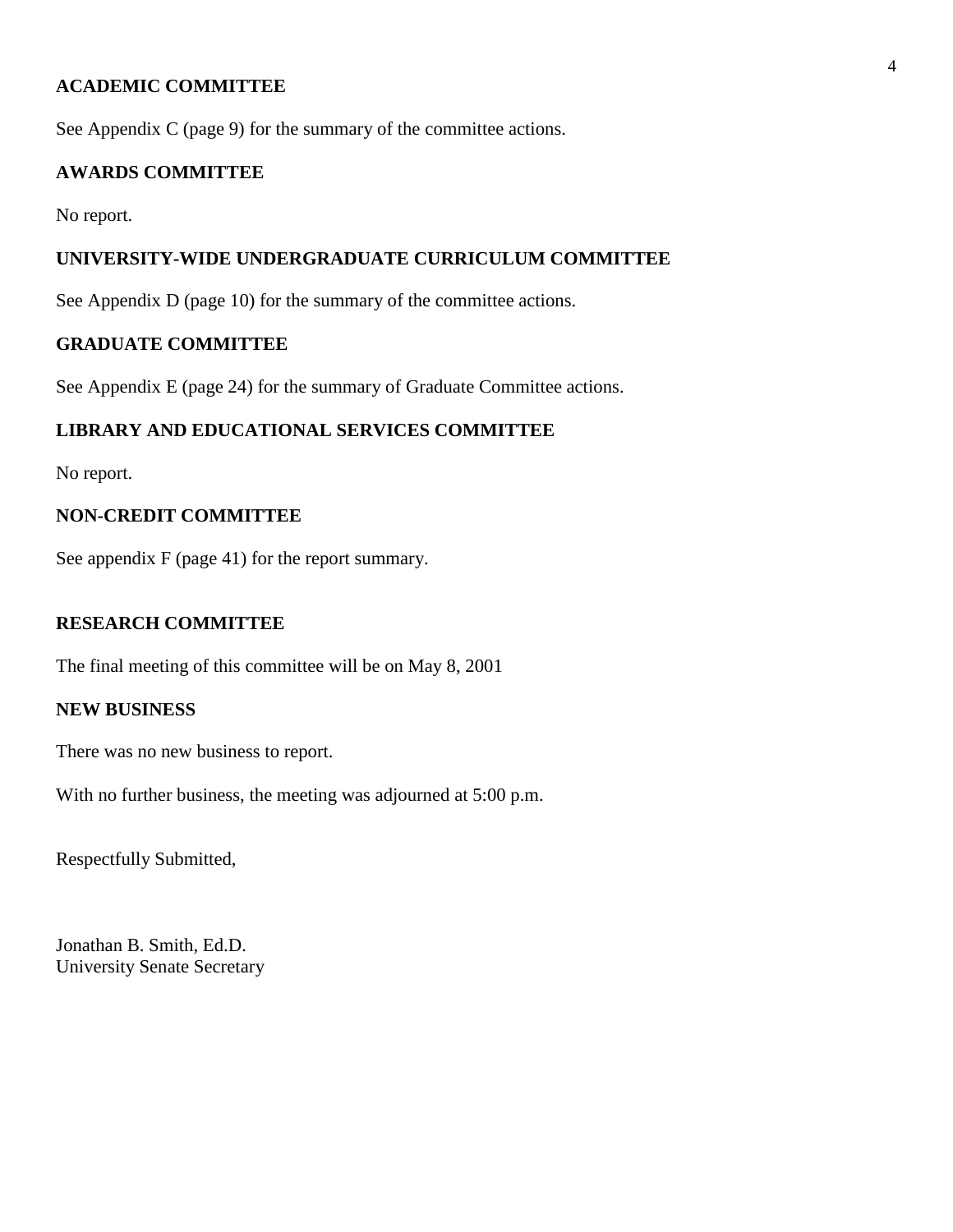#### **APPENDIX A-STUDENT AFFAIRS COMMITTEE/ OLD BUSINESS** *(CHAIRPERSON HALL)*

#### **FOR ACTION**

#### **PROPOSED – March 28, 2001 PASSED ENDORSED BY THE STUDENT AFFAIRS COMMITTEE OF SENATE**

The Student Affairs Committee of Senate proposes that the University adopt a Civility Statement. It is written not as a code or creed for enforcement, but rather, as a statement of aspiration for our behaviors with one another. The behaviors are based upon IUP's Mission/Vision/Values Statement – a quality academic experience; a commitment to shared governance; and respect for individuals in the community.

The audience for the statement is the entire university community – students, faculty, staff (including administrators and managers) and the words and concepts in the statement reflect their comments and feedback.

Once adopted, the Student Affairs Committee envisions that the statement would be infused into IUP's culture – as a part of orientation for students and employees, customer service training, student leadership development, university admissions materials, etc.

*(Go to Next Page for Civility Statement)*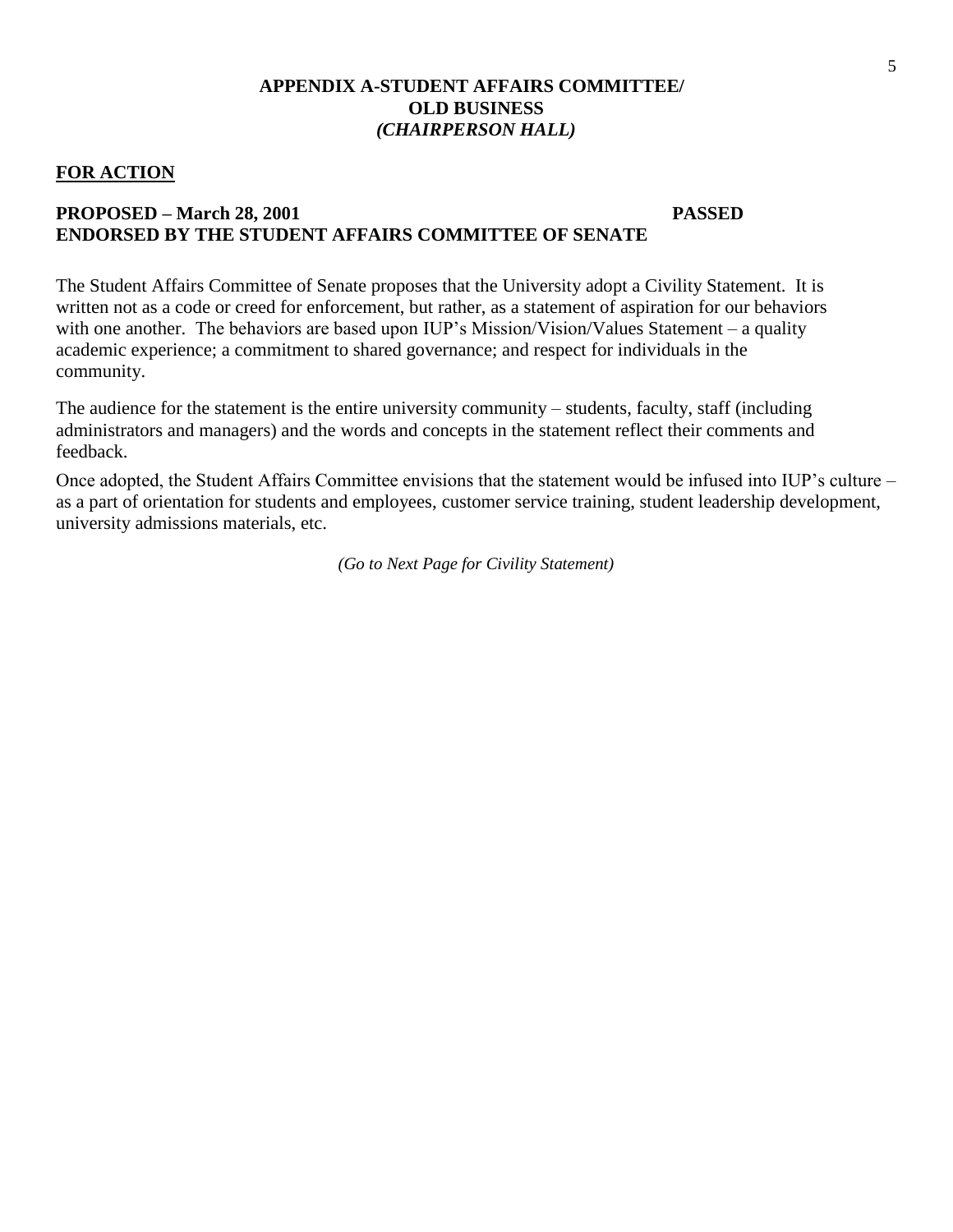#### **IUP CIVILITY STATEMENT**

As a university of different peoples and perspectives, IUP aspires to promote the growth of all people in their academic, professional, social, and personal lives. Students, faculty, and staff join together to create a community where people exchange ideas, listen to one another with consideration and respect, and are committed to fostering civility through university structures, policies, and procedures. We, as members of the university, strive to achieve the following individual commitments:

*To strengthen the university for academic success,* I will act honestly, take responsibility for my behavior and continuous learning, and respect the freedom of others to express their views.

*To foster an environment for personal growth,* I will honor and take care of my body, mind, and character. I will be helpful to others and respect their rights. I will discourage intolerance, hatred, and injustice, and promote constructive resolution of conflict.

*To contribute to the future,* I will strive for the betterment of the community: myself, my university, the nation, and world.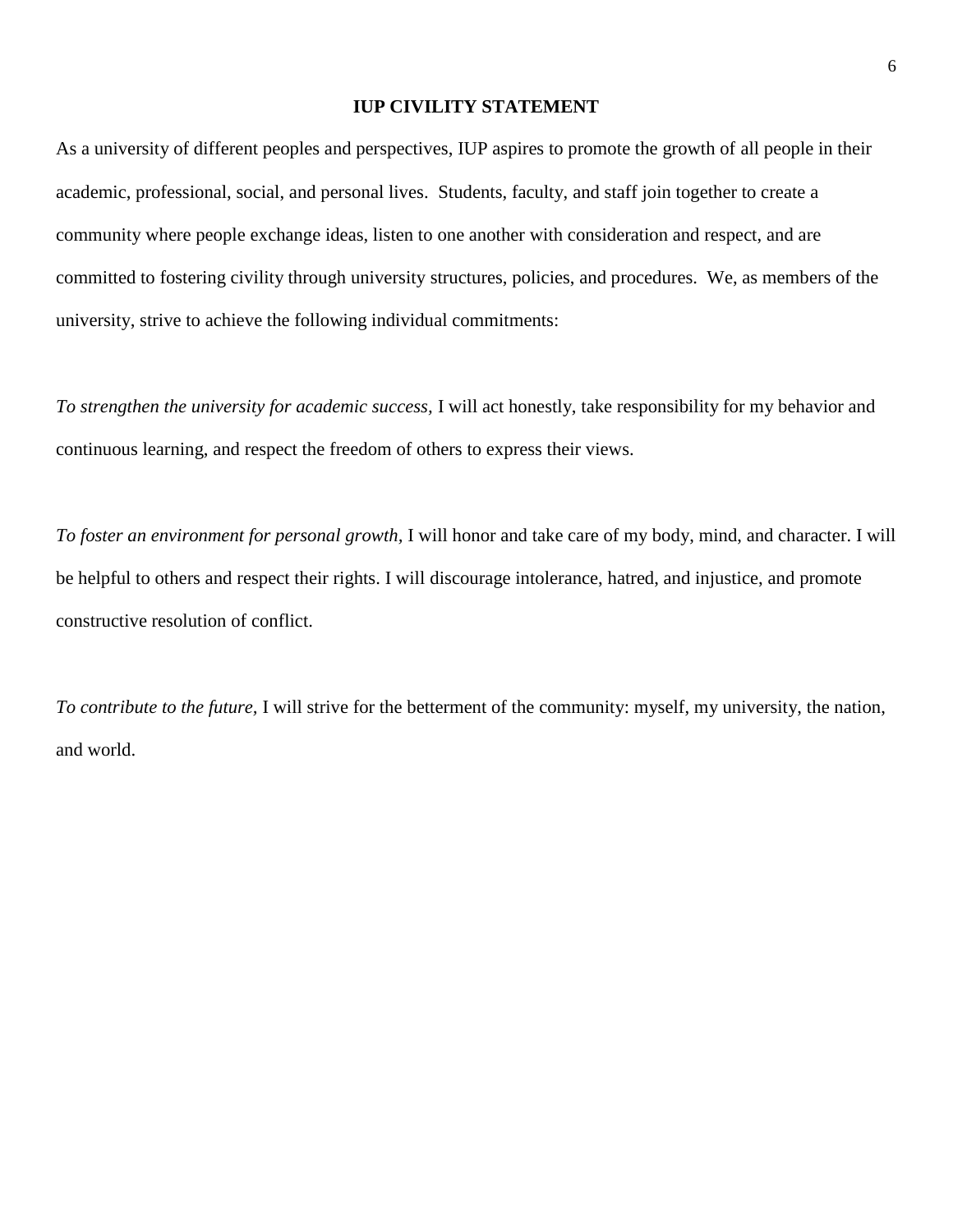#### **APPENDIX B-RULES COMMITTEE** *(CHAIRPERSON RADELL)*

From the Rules Committee for Senate Information:

**Document 1 from APSCUF**. The Proposed Senate Bylaws changes were officially sent to APSCUF on February 21, 2001. The following letter was received by the Rules Committee at 3:35 P.M. on April  $2^{nd}$ , about 24 hours before the Senate voted on the bylaws changes. Had the APSCUF attorney written that what was proposed violated the CBA, we would have withdrawn it. On the contrary, the APSCUF attorney wrote that what was proposed "complies with the current CBA."

**Document 2 from APSCUF.** Document 2 appears to place the President of APSCUF and an appointee of the President of APSCUF on each of the curriculum committees. VIII.3.f. is not precisely clear, but it does appear to give the APSCUF President, by a majority vote of the Executive Committee, which is largely appointed by the APSCUF President, the power to put curriculum committees inside APSCUF under the sole criterion that "circumstances warrant it."

APSCUF documents would not be ordinarily presented to the Senate. They are relevant to the Senate's business only because IUP-APSCUF is proposing to change the governance structure of the University. Such matters usually go through the Senate and must be approved by the Trustees.

Please do not blame or credit the bearer of news. The Rules Committee does not endorse the documents that follow. We are merely presenting them (in transcribed versions) for information.

**Document 1:** *APSCUF VIA FAX March 30, 2001 Re: The Proposed Changes to Indiana University Senate Bylaws Professor Pat Heilman Indiana APSCUF President Indiana APSCUF Office Indiana University of Pennsylvania Indiana, Pennsylvania 15705*

\_ \_ \_ \_ \_ \_ \_ \_ \_ \_ \_ \_ \_ \_ \_ \_ \_ \_ \_ \_ \_

#### *Dear President Heilman:*

*At your request I have reviewed the new proposed IV.G. of the Indiana University Senate Bylaws. I concur that, although this proposed language complies with the current Collective Bargaining Agreement (CBA), it should not be in your Senate Bylaws as the CBA could change.*

*Sincerely,*

*Cheryl L. McBride Director Contract Implementation"*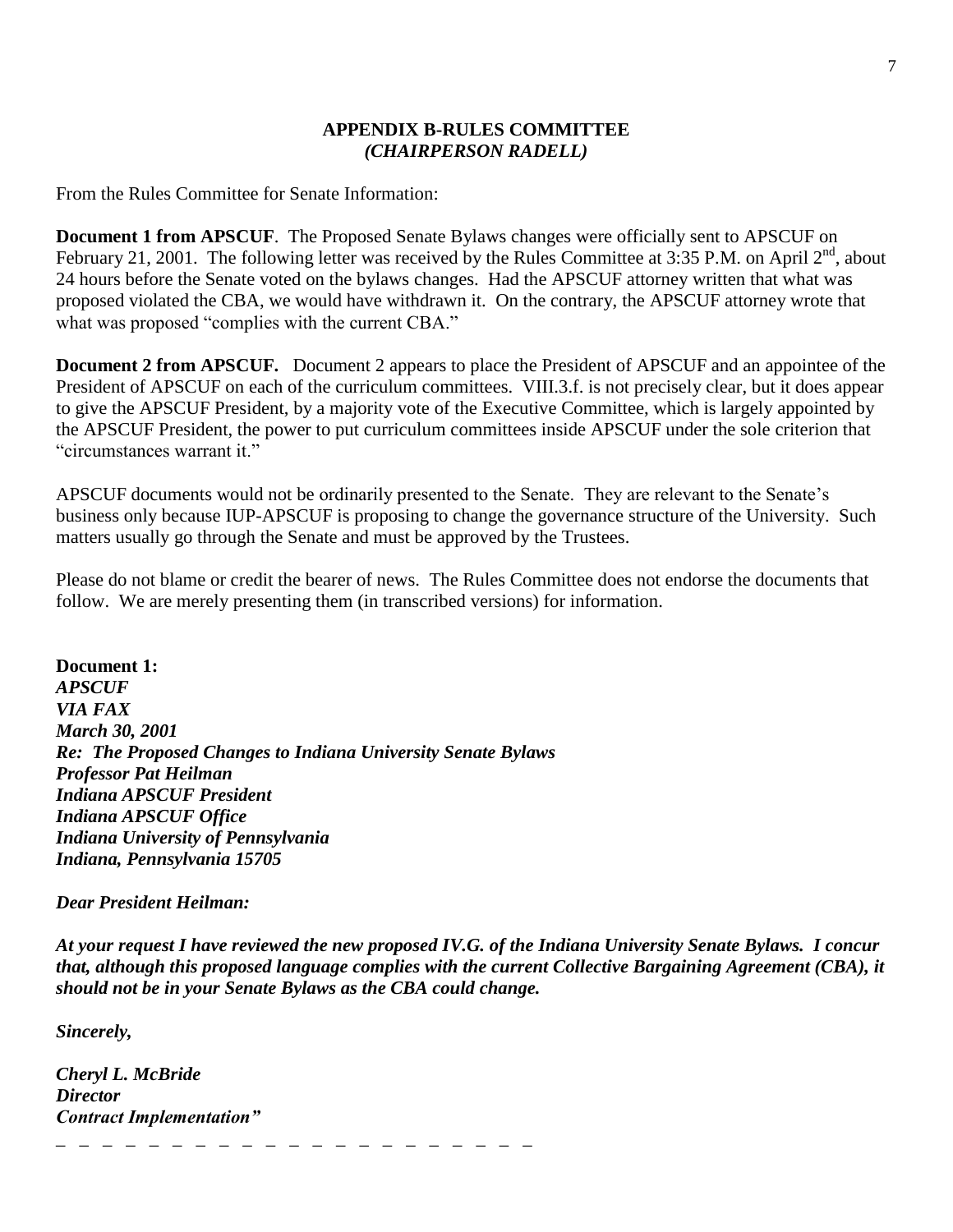*Document 2* (Proposed changes to APSCUF's Bylaws Passed by APSCUF Executive Committee April 12, 2001 to be proposed to APSCUF Rep Council, April 26, and APSCUF Membership August 24, 2001):

*Section 17. Curriculum Committee*

*Section 8. The Curriculum Committee comprise (sic) the President, two co-chairs to serve as one of the Co-Chairs of each of the University Wide Undergraduate Curriculum Committee and the University Wide Graduate Committee appointed by the President with the advice and consent of the Representative Council. Additional members of the committee are elected at large from the faculty (sic).*

*b) The Curriculum Committee shall present curricula proposals.*

*c) The Co-Chairs shall each represent IUP\_APSCUF on their respective University Senate Committees.*

*Article VIII- Committees Section 3. Executive Committee*

*f. Should circumstances warrant it, the IUP-APSCUF President, through a majority vote by IUP-APSCUF Executive Committee, may remove the curriculum committees from a non-CBA entity.*

*Article V –The Representative Council*

*Section 8. The Representative Council grants authority to the IUP-APSCUF President, through a majority vote by IUP-APSCUF Executive Committee, the authority to remove the curriculum committees from a non-CBA entity.*

# **FOR SENATE ACTION: PASSED**

The Rules Committee moved that section IIIG of the amended bylaws at the April 3, 2001 meeting.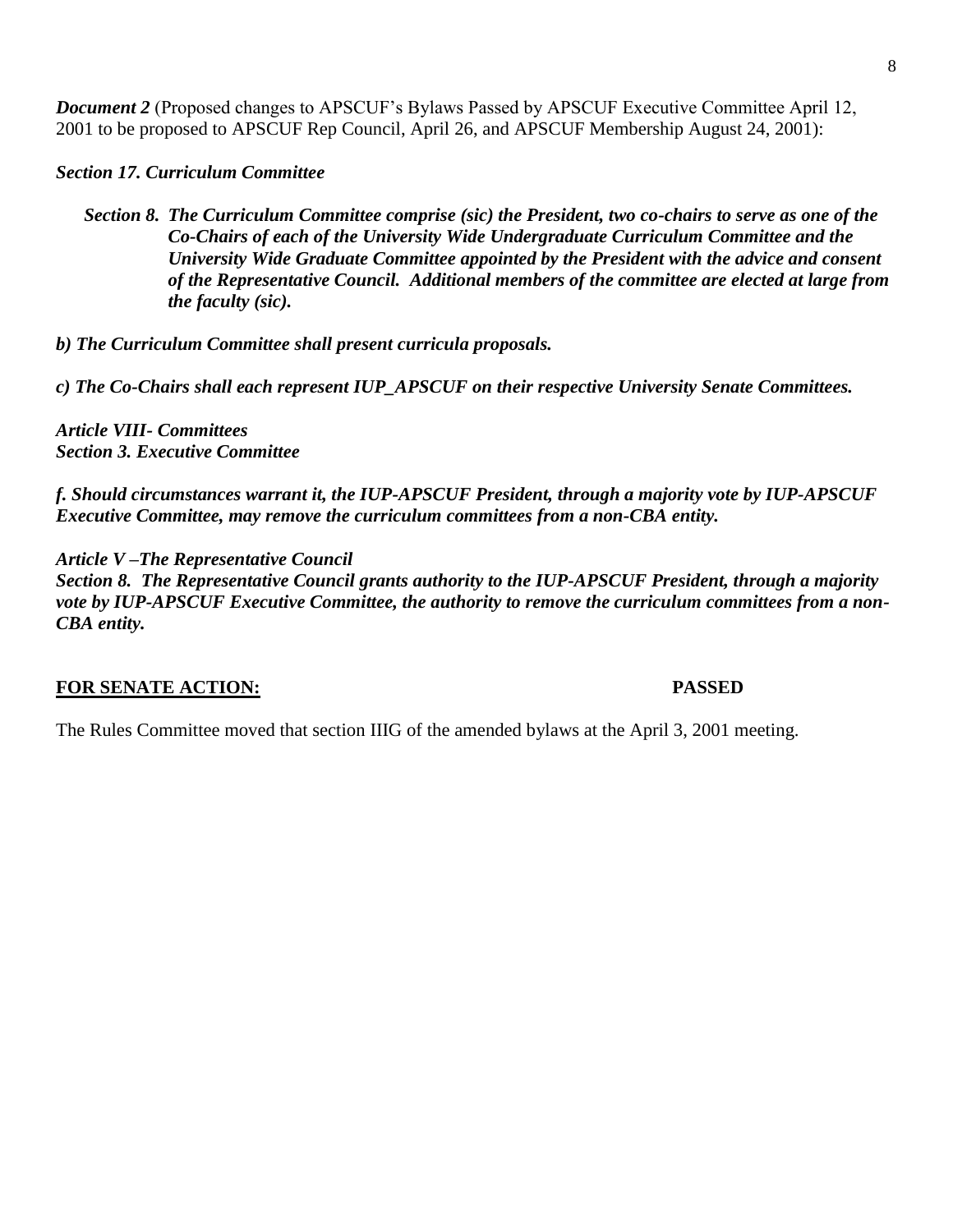#### **APPENDIX C -ACADEMIC COMMITTEE** *(CHAIRPERSON ANDREW)*

#### **FOR ACTION**

#### **Rationale:**

In 1995, the Senate Academic Committee introduced a new policy that limited undergraduate students to five course withdrawals for their academic career. The policy was designed to make maximum use of faculty resources and to limit the number of individual course withdrawals each semester. Recent review of the number of withdrawals processed has shown the policy has had little or no effect on the total number of withdrawals processed. Because the current policy is neither effective nor enforceable, the Senate Academic Committee recommends that the present individual course withdrawal policy be replaced with the following policy. The cautionary note is appended to the policy to raise student awareness of the consequences of withdrawals.

#### **Individual Course Withdrawal Policy**

(effective Summer, 2001)

Individual course withdrawals may be processed on-line only during the first two-thirds of the academic term; in the summer term, individual course withdrawals may only take place during the first two-thirds of the part of summer term in which the course is offered. Instructors are required to inform students of their standing in class prior to this time. Students may begin using the computer registration system to complete an individual course withdrawal after the official drop/add period has closed. After the twothirds point for each semester or part of summer term, students may no longer process individual course withdrawals online. A student wishing to withdraw from a course after the deadline may request a waiver through the office of the dean of his/her college. Approval is contingent upon documentation of exceptional events of a catastrophic nature that could not have been anticipated.

**Caution**: Students should discuss course withdrawal with the instructor and their advisorsto assess alternatives. Students should also understand the significant impact of course withdrawal on financial aid eligibility (percent of completion and eligibility to move to next class level). Students are also cautioned to consider the detrimental impact of a series of Ws in a transcript review by a prospective employer or graduate school.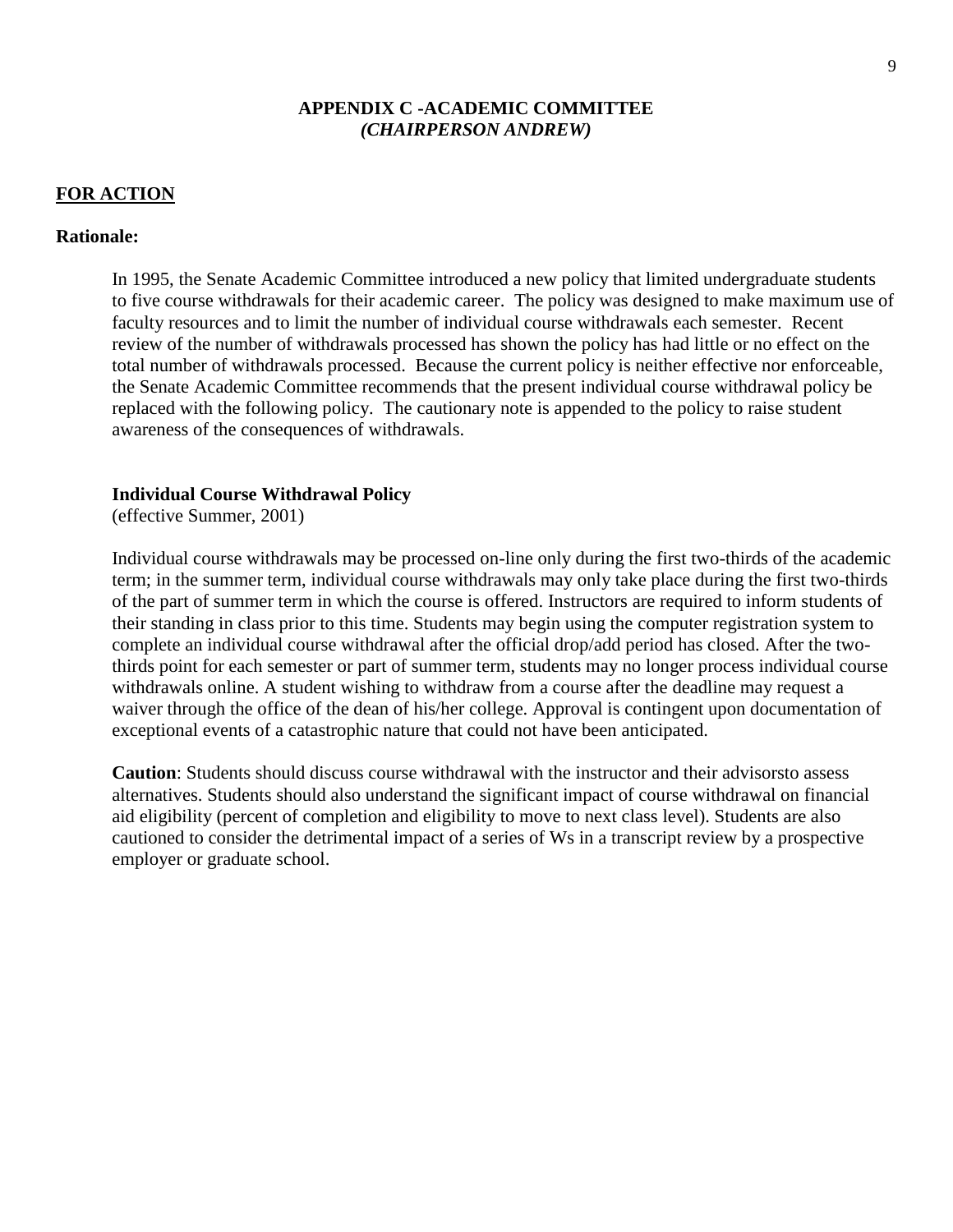#### *APPENDIX D -UNIVERSITY WIDE UNDERGRADUATE CURRICULUM COMMITTEE (CHAIRPERSON SECHRIST)*

#### **For Information:**

#### **1. Liberal Studies Committee Report:**

- NURS 334 Transitions in Professional Nursing -- Type II department course writing approval.
- GEOS 131 Historical Geology and GEOS 121 Physical Geology -- were deleted from non-lab science category because the lectures and labs are now paired.

 Liberal Studies requirements for the following new programs were approved: Associate in Science in Electro-Optics; Associate in Applied Science in Electro- Optics; Bachelor of Science in Applied Physics/Electro-Optics Track

#### **For Senate Action:**

**1. Department of Management -- New Course PASSED**

#### **MGMT 234 Introduction to Quality Control 3c-01-3sh**

**Prerequisite:** Students must be enrolled in either the Associate in Applied Science in Electro-Optics or the Associate of Science in Electro-Optics.

Introduces the student to the principles, philosophies, and practices of Total Quality Management (TQM) and the techniques of Statistical Quality Control including fundamentals of probability and statistics, control charts for variables and attributes, acceptance sampling, and reliability concepts.

#### **2. Department of Physics**

**A. New Courses PASSED**

#### **PHYS 100 Prelude to Physics 3c-0l-3sh**

**Prerequisite:** Math 100 or Equivalent High School Preparation

This course is designed to prepare students for their first course in quantitative physics by reviewing fundamental concepts involving measurement and error, graphing, motion and applications of Newton's Laws in developing problem solving skills. In addition the course will present an historical perspective as well as introduce students to the many opportunities that exist for those with a background in Physics.

# **PHYS 115 Physics I for Electro-Optics 2c-3l-3sh Prerequisite:** PHYS 100

**Corequisite or Prerequisite:** MATH 110 or MATH 121

This course is designed to introduce students to the mechanical universe through the study of the motion of matter and waves and the causes of waves. The learning of quantitative problem solving skills will be emphasized. There is a lab component with this course.

#### 10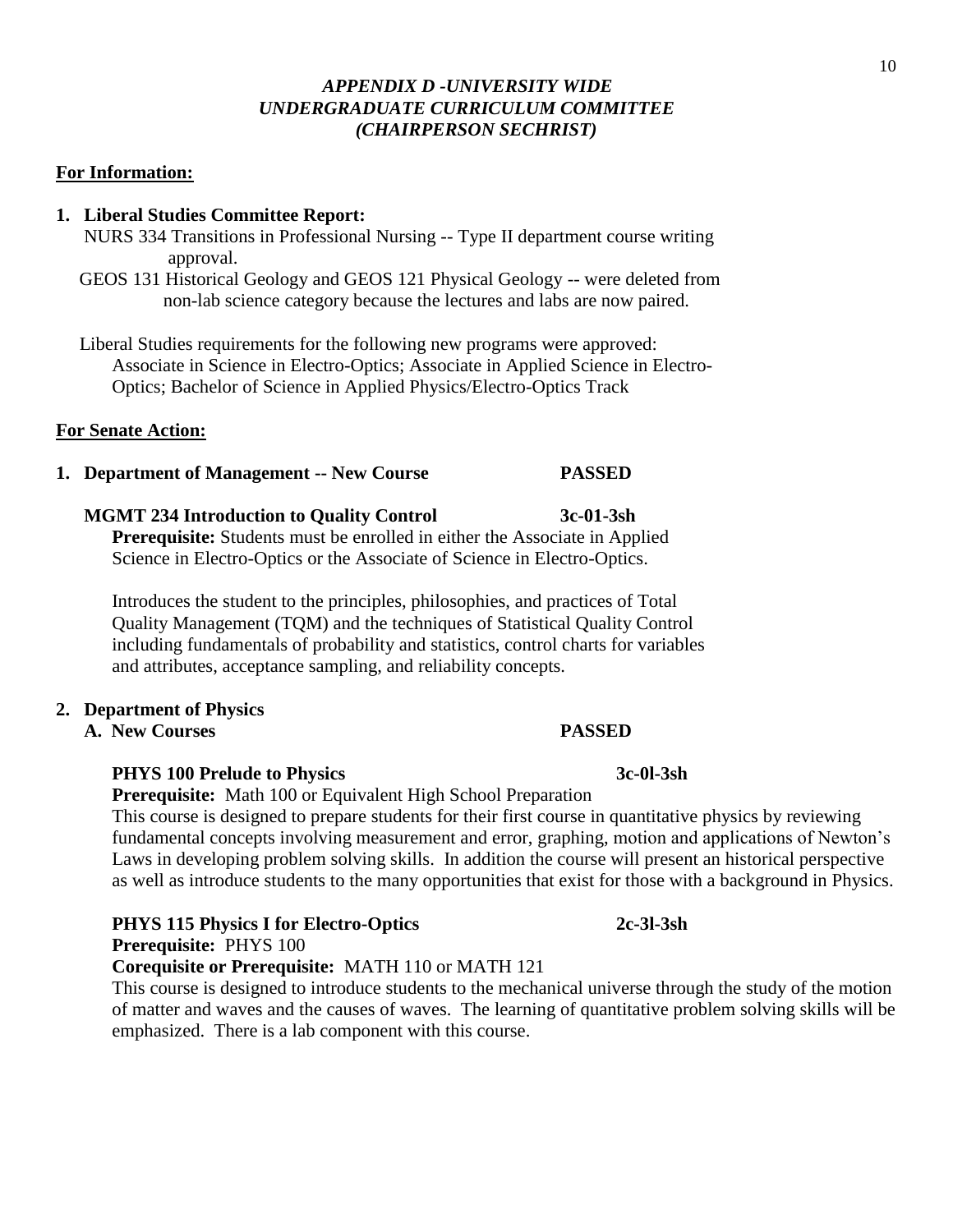# 11

# **PHYS 116 Physics II for Electro-Optics 2c-3l-3sh**

**Prerequisite:** PHYS 115

By applying Newton's Laws of Motion to atoms and molecules the student is introduced to the basic principles of and connections between temperature, heat, and molecular motion at a fundamental level. Concepts involved in fluid flow, electric charge, and the origin of magnetism will be covered. The fundamental basis for the existence of electric and magnetic fields and the generation of electromagnetic energy as waves will be explored. This course includes a lab component.

# **EOPT 105 Computer Interfacing in Electro-Optics 2c-3l-3sh**

This course is designed to teach the fundamentals of interfacing the personal computer to its physical surroundings such as electro-optics equipment. The students will do graphical programming and learn how to use virtual instruments in order to collect data and to control experiments. The students will use a program that employs graphical block diagrams that compile into machine code. This course includes a lab component.

# **EOPT 110 Geometric Optics 2c-3l-3sh**

**Corequisite or Prerequisite:** PHYS 100

Introduces the student to the principles and theory of light as a geometric ray and gives an elementary treatment of image formation. Topics include reflection, refraction, prisms, lenses, mirrors, pupils, stops, aberrations, optical instruments, aspherical surfaces, and optical system design and evaluation. This course includes a lab component.

# **EOPT 120 Wave Optics 2c-3l-3sh**

**Prerequisite:** EOPT 110

# Corequisite or Prerequisite: **MATH 110 or MATH 121**

 This course is designed to provide the student with the basic knowledge of the wave nature of light. Topics include spectral characteristics of light, propagation of light, interference, diffraction, polarization, windows, filters, beam splitters, and gratings. This course includes a lab component.

# **EOPT 125 Introduction to Electronics 3c-3l-4sh**

# **Corequisite or Prerequisite:** MATH 110 or MATH 121

This course is designed to introduce students to basic analog and digital electronics. Emphasis will be placed on direct current (DC) circuits and networks utilizing Ohm's Law and focused upon the use of electronic instrumentation and design using operational amplifiers as "black box" building elements. In addition the digital component of the course will cover basic digital logic and its implementation in hardware using integrated circuit based logic gates and counters. This course includes a lab component.

# **EOPT 210 Detection and Measurement 2c-3l-3sh**

**Prerequisites:** EOPT 120 and EOPT 125 This course covers electronic amplification, optical detectors, and the

measurement of small distances using interference effects. Operational amplifiers

are used to build circuits to measure the output of photon and thermal detectors.

In order to accurately measure properties such as wavelengths, absorption of wavelengths, defects in lenses, prisms, and flat plates the following instruments are used by the students: monochromators, spectrophotometers, and interferometers. A lab is included in this course.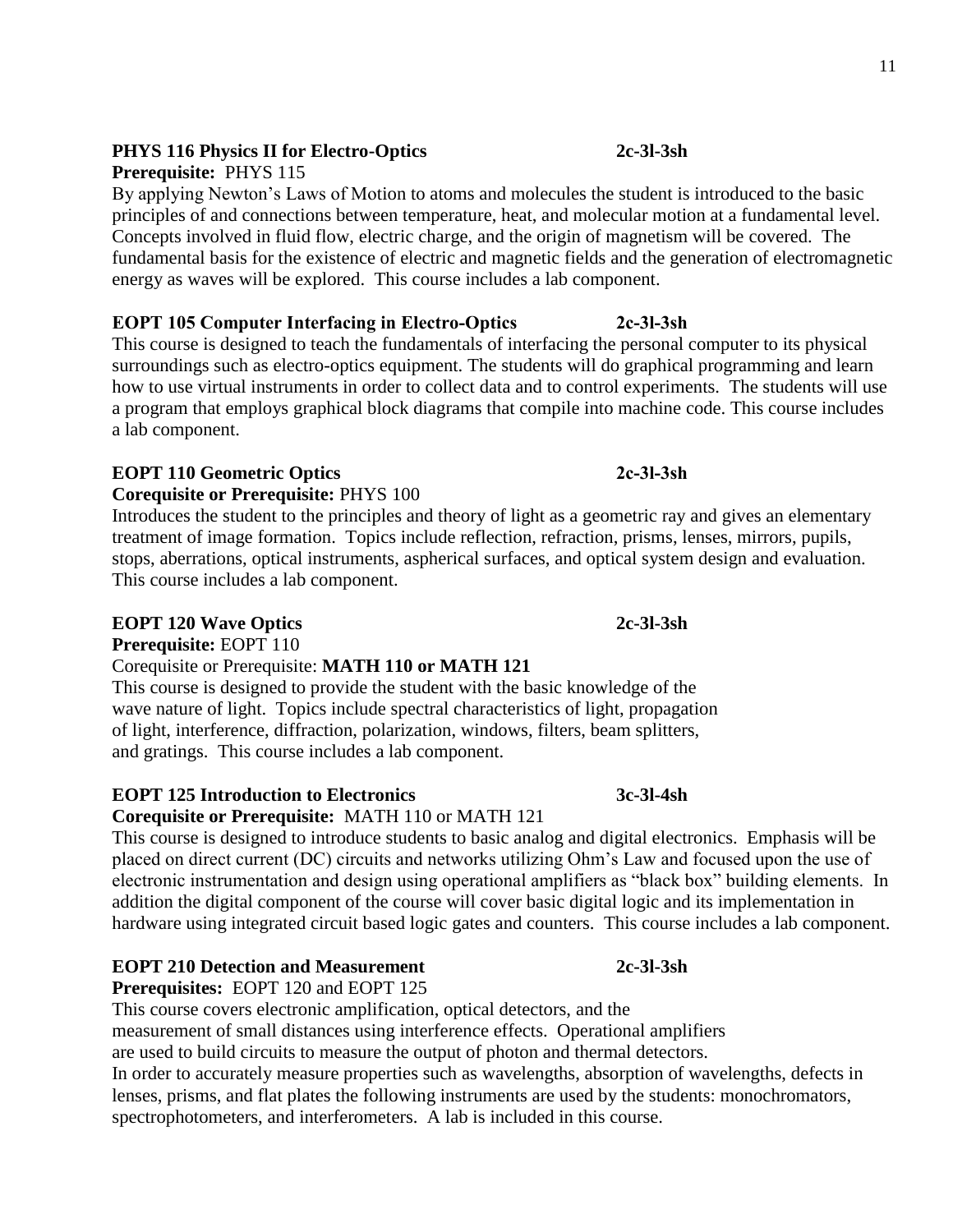#### **EOPT 220 Introduction to Lasers 2c-3l-3sh**

**Prerequisite:** EOPT 120

Different types of incoherent light sources will be discussed and investigated. The concepts of laser safety will be introduced. The elements and operation of an optical power meter will be covered. The energy-level diagrams and the energytransfer processes in the active medium will be discussed. The spatial and temporal properties of lasers will be investigated along with other characteristics such as modes of oscillation. Some applications of lasers will be investigated. This course includes a lab component.

#### **EOPT 240 Fiber Optics 2c-3l-3sh**

**Prerequisite:** EOPT 120

This course covers basic concepts in fiber optics such as dispersion, attenuation, single-mode and multimode propagation. Fiber optic test equipment such as optical time domain reflectometers and optical power meters will be discussed and investigated. Sources, detectors, and optical amplifiers will be covered. A lab component is included with this course.

# **EOPT 250 High Vacuum Technology 2c-3l-3sh**

**Prerequisite:** PHYS 116

The student will learn how to produce and measure a vacuum. The properties of gases and the concepts of fluid flow and pumping will be presented. Many different kinds of vacuum pumps will be discussed in detail. The concept of measuring a vacuum will be introduced through the discussion of vacuum gauges and gas analyzers. The techniques of leak detection and thin film deposition will be covered. The concept of ultrahigh vacuum will be touched upon. This course includes a lab component.

# **EOPT 260 Industrial Applications of Lasers 2c-3l-3sh**

**Prerequisite:** EOPT 220

Laser power and energy measurements will be made. The theory and applications of industrial lasers will be covered. Material processing such as welding, cutting, and hole drilling will be discussed, implemented, and analyzed. The role of optics in laser machining will be covered. Laser safety will be emphasized throughout the course. This course includes a lab component.

## **B. Course Revisions PASSED**

1. Current Catalog Description:

**PHYS 222 Mechanics I 2c-01-2sh**

## **Prerequisites:** PHYS 111 or 131; MATH 122, 124, or 128

Dynamics of a particle in one, two, and three dimensions, central forces including planetary and satellite motion, energy in particle dynamics, statics, and systems of particles.

Proposed Catalog Description:

#### **PHYS 222 Mechanics I 2c-01-2sh**

 **Prerequisites:** PHYS 112 or 116 or 132; MATH 122 or 124

This course covers the basic laws and concepts of the mechanical universe. The dynamics of a particle in one, two, and three dimensions are covered. Central forces, including planetary and satellite motion, are discussed and analyzed in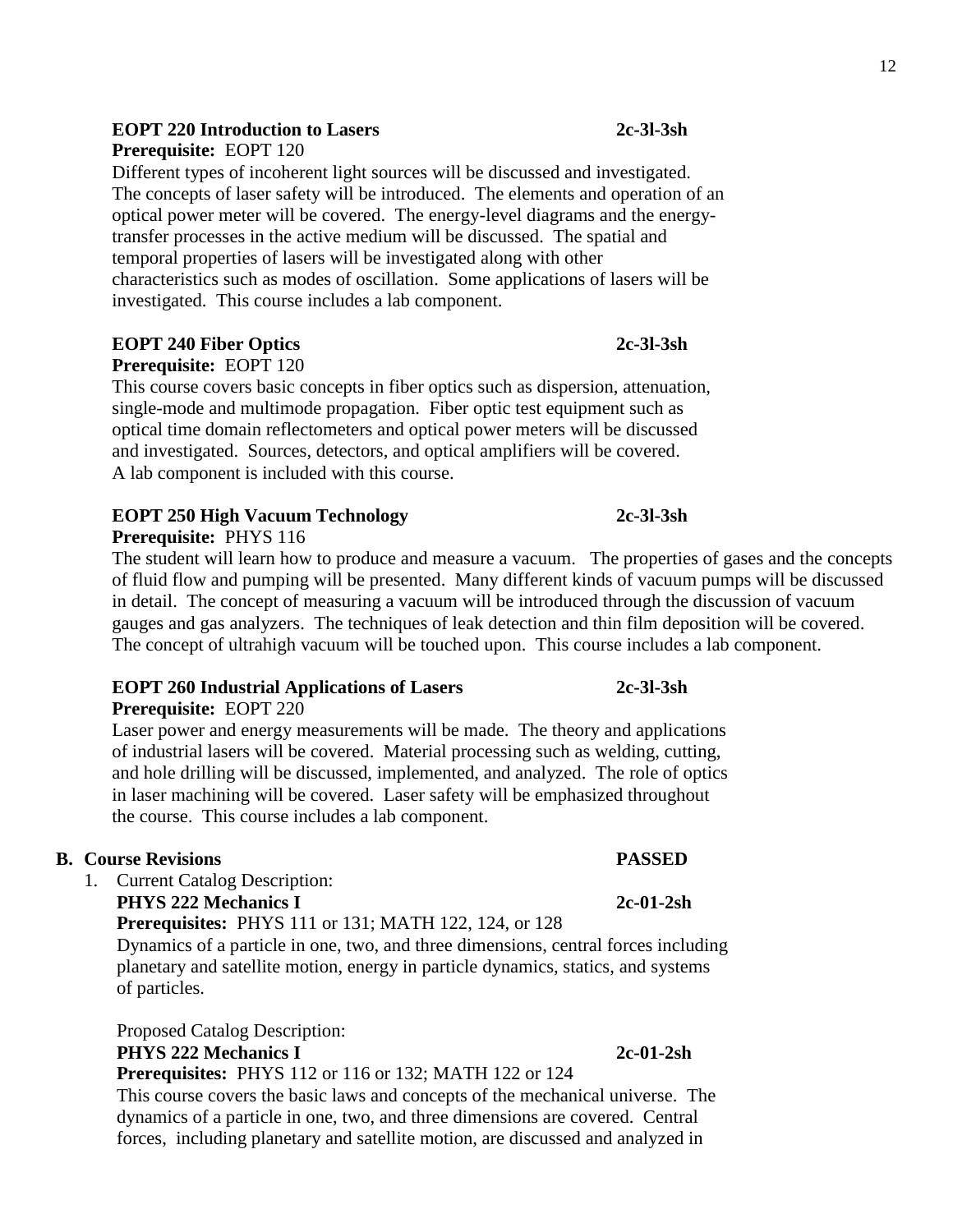detail using Newton's gravitational law. Other covered topics are statics, multiple particle system dynamics, mechanical energy, and oscillations.

**Rationale:** The proposed Electro-Optics program is the reason for this change. In this program two new physics courses are proposed, PHYS 115, Physics I for Electro-Optics, and PHYS 116, Physics II for Electro-Optics. If a student transfers to the main campus after finishing the Associate in Science in Electro-Optics degree he/she can then work on the Applied Physics degree with an Electro-Optics track. Mechanics I is a required course in this track and the relevant prerequisite is PHYS 116.

The change of PHYS 111 to PHYS 112 and PHYS 131 to PHYS 132 is because it was determined through experience that the students needed the extra background and experience of another semester of physics in order to do well in PHYS 222.

MATH 128 is being deleted from the list because the students who used to take this course now take MATH 124. MATH 128 was last offered in Spring 1998. The Mathematics Department program revision, that was effective in the 1998-99 catalog, no longer requires MATH 128. It was not deleted as a course as it is still listed as a prerequisite for courses in other programs.

2. Current Catalog Description: **PHYS 331 Modern Physics 3c-0l-3sh Prerequisites:** PHYS 112 or 132; MATH 122, 124, or 128 An introduction to particle and wave properties of matter, atomic structure, relativity, solid state, and nuclear physics.

Proposed Catalog Description: **PHYS 331 Modern Physics 3c-0l-3sh**

 **Prerequisites:** PHYS 112 or 116 or 132; MATH 122 or 124 The history of modern physics will be covered. Particle and wave properties of matter will be explored using the ideas of quantum mechanics. Systems examined using the ideas of quantum and classical mechanics are atomic structure, solid state, and nuclear physics. The special theory of relativity will also be covered. Some of the problems will be solved using computers.

**Rationale:** The proposed Electro-Optics program is the reason for this change. In this program two new physics courses are proposed, PHYS 115, Physics I for Electro-Optics, and PHYS 116, Physics II for Electro-Optics. If a student transfers to the main campus after finishing the Associate in Science in Electro-Optics degree he/she can then work on the Applied Physics degree with an Electro-Optics Track. Modern Physics is required in this track and the relevant prerequisite is PHYS 116. MATH 128 is being deleted from the list because the students who used to take this course now take MATH 124.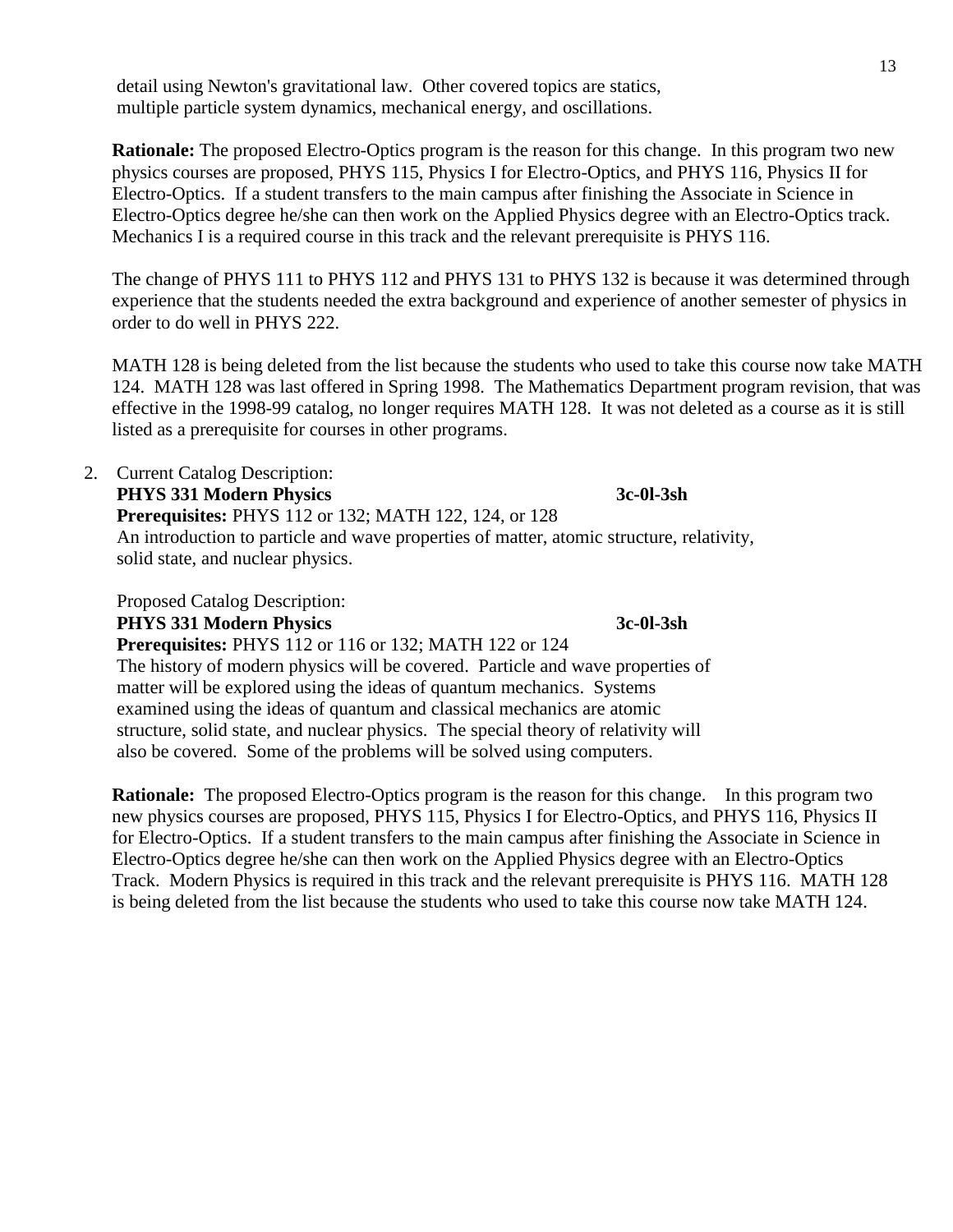# 3. Current Catalog Description:

# **PHYS 350 Intermediate Experimental Physics I 0c-6l-3sh Prerequisites:** PHYS 242 and 331

Required fundamental experiments in areas of mechanics, optics, modern physics, and heat.

Proposed Catalog Description:

# **PHYS 350 Intermediate Experimental Physics I 0c-6l-3sh**

 **Prerequisites:** PHYS 331; PHYS 242 or EOPT 120

 The student will perform required fundamental experiments in areas of mechanics, optics, modern physics, and heat. Speaking before other classmates and faculty and competence in writing scientific papers and reports will be emphasized. Effectiveness in the collection of data is important. Computers will often be utilized to perform data taking and analysis.

**Rationale:** The proposed Electro-Optics program is the reason for this change. In this program two new courses are proposed, EOPT 110, Geometric Optics, and EOPT 120, Wave Optics. If a student transfers to the main campus after finishing the Associate in Science in Electro-Optics degree he/she can then work on the Applied Physics degree with an Electro-Optics Track. PHYS 350, Intermediate Experimental Physics I, is required in this track and the relevant prerequisites are EOPT 110 and EOPT 120, which will take the place of PHYS 242, Optics.

Senator Sechrist stated, for the record "The administration has made a commitment to the resources and faculty required for these programs. The Physics Department and the UWUCC were told that tenure track searches could begin once these degrees have been approved by the Council of Trustees."

# **C. Department of Physics -- Change in Program Catalog Description PASSED**

## **Current Catalog Description:**

The goal of the Department of Physics is to prepare fully qualified individuals for productive careers in physics. Three degrees are offered within the College of Natural Sciences and Mathematics: the Bachelor of Science in Physics, the Bachelor of Arts in Physics, and the Bachelor of Science in Applied Physics. These programs offer adequate preparation for graduate study in physics or for research in industrial technology. The applied physics degree provides a strong technical background for work in solid-state electronics or for interdisciplinary research in the areas of computer science, chemistry, biology, and geology. A Bachelor of Science degree in Education with a major in Physics is offered through the College of Education. A two-year pre-engineering program is offered in cooperation with Drexel University wherein students transfer to Drexel after two years. The department also offers a minor in Physics, as well as general science courses, which satisfy the Natural Science requirements of the Liberal Studies program.

## **New Catalog Description:**

The goal of the Department of Physics is to prepare fully qualified individuals for productive careers in physics. Five degrees are offered within the College of Natural Sciences and Mathematics: the Bachelor of Science in Physics, the Bachelor of Arts in Physics, the Bachelor of Science in Applied Physics, the Associate in Applied Science in Electro-Optics, and the Associate in Science in Electro-Optics. The first three programs offer very good preparation for graduate study in physics or for research in industrial technology. The applied physics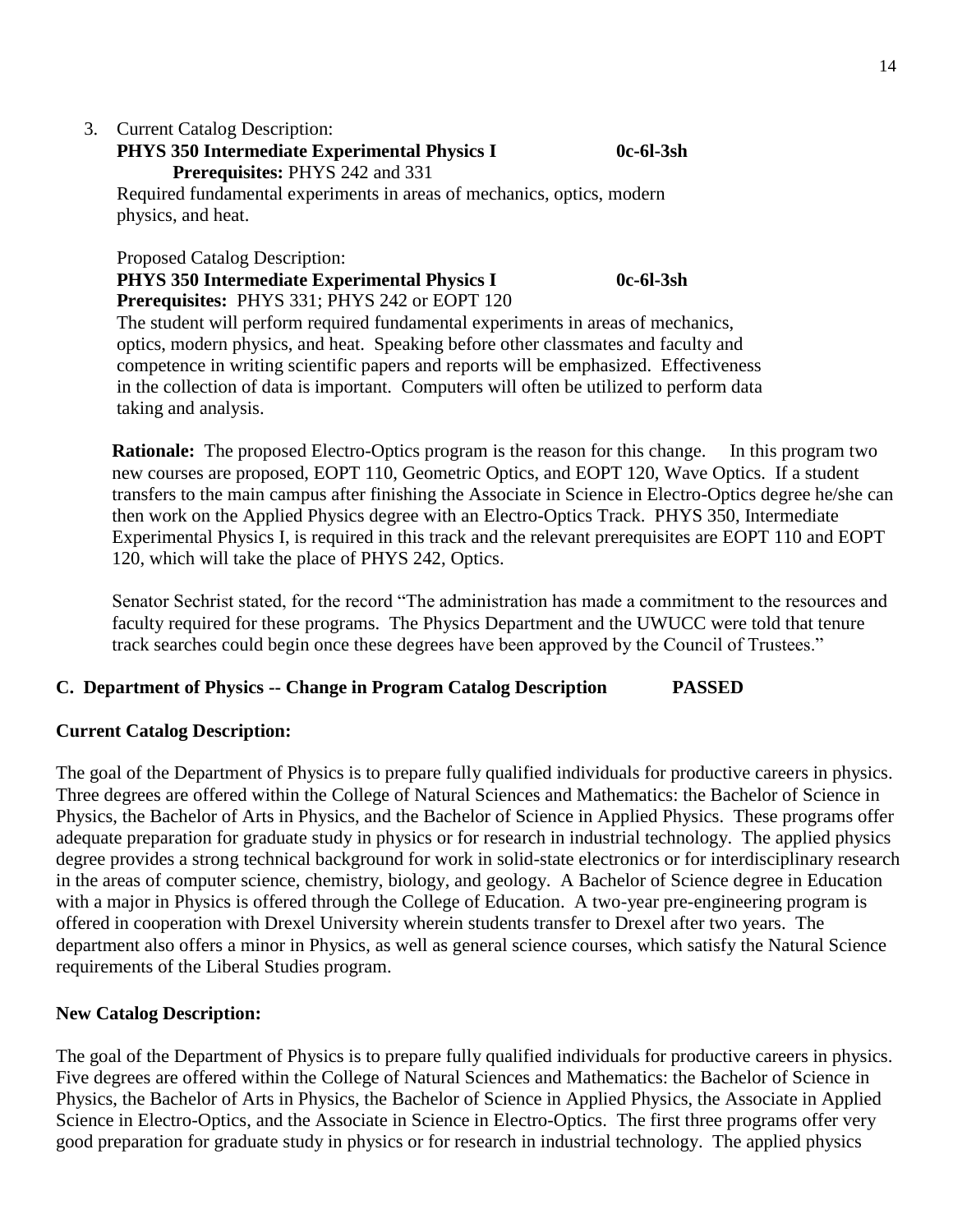degree provides a strong technical background for work in solid-state electronics or electro-optics or for interdisciplinary research in the areas of computer science, chemistry, biology, and geology. A Bachelor of Science degree in Education with a major in Physics is offered through the College of Education. A two-year pre-engineering program is offered in cooperation with Drexel University wherein students transfer to Drexel after two years. The department also offers a minor in Physics, as well as general science courses that satisfy the Natural Science requirements of the Liberal Studies program.

The two Associate Degrees in Electro-Optics, Associate in Applied Science in Electro-Optics (A.A.S.E.O.) and Associate in Science in Electro-Optics (A.S.E.O.) are designed to produce trained and skilled workers that will move into senior technician slots in the electro-optics industry, both locally and nationally. With the A.S.E.O. degree the student has a choice of either going directly to work or matriculating at IUP main campus in the Electro-Optics track in Applied Physics. The two Associate Degrees, A.A.S.E.O and A.S.E.O. are offered at the Armstrong Branch Campus of IUP.

|                     | D. Associate in Applied Science in Electro-Optics (A.A.S.E.O.) --<br>New Degree                             |         | <b>PASSED</b>           |
|---------------------|-------------------------------------------------------------------------------------------------------------|---------|-------------------------|
|                     | <b>Liberal Studies:</b> The following are the Liberal Studies courses<br>that are required in this program. |         | $23 - 24$               |
|                     | <b>English Composition: ENGL 101</b>                                                                        | 4sh     |                         |
|                     | Mathematics: MATH 110 or MATH 121                                                                           | $3-4sh$ |                         |
| <b>Humanities</b>   |                                                                                                             | 3sh     |                         |
|                     | <b>Natural Sciences: CHEM 111</b>                                                                           | 4sh     |                         |
|                     | <b>Social Sciences</b>                                                                                      | 3sh     |                         |
|                     | <b>Liberal Studies Electives: SAFE 145,</b>                                                                 | 3sh     |                         |
|                     | COSC/BEDU/IFMG 101 or COSC/BEDU/COMM/IFMG 201                                                               | 3sh     |                         |
| Major:              |                                                                                                             |         | 37                      |
|                     | <b>Required Courses:</b>                                                                                    |         |                         |
| <b>PHYS 100</b>     | Prelude to Physics                                                                                          | 3sh     |                         |
| <b>PHYS 115</b>     | Physics I for Electro-Optics                                                                                | 3sh     |                         |
| <b>PHYS 116</b>     | Physics II for Electro-Optics                                                                               | 3sh     |                         |
| <b>EOPT 105</b>     | <b>Computer Interfacing in Electro-Optics</b>                                                               | 3sh     |                         |
| EOPT <sub>110</sub> | Geometric Optics                                                                                            | 3sh     |                         |
| <b>EOPT 120</b>     | <b>Wave Optics</b>                                                                                          | 3sh     |                         |
| <b>EOPT</b> 125     | Introduction to Electronics                                                                                 | 4sh     |                         |
| <b>EOPT 210</b>     | Detection and Measurement                                                                                   | 3sh     |                         |
| <b>EOPT 220</b>     | <b>Introduction to Lasers</b>                                                                               | 3sh     |                         |
| <b>EOPT 240</b>     | <b>Fiber Optics</b>                                                                                         | 3sh     |                         |
| <b>EOPT 250</b>     | <b>High Vacuum Technology</b>                                                                               | 3sh     |                         |
| <b>EOPT 260</b>     | <b>Industrial Applications of Lasers</b>                                                                    | 3sh     |                         |
|                     | <b>Other Requirements:</b>                                                                                  |         | $\overline{\mathbf{3}}$ |
| MGMT 234            | Introduction to Quality Control                                                                             | 3sh     |                         |
|                     | <b>Total Degree Requirements:</b>                                                                           |         | 63-64                   |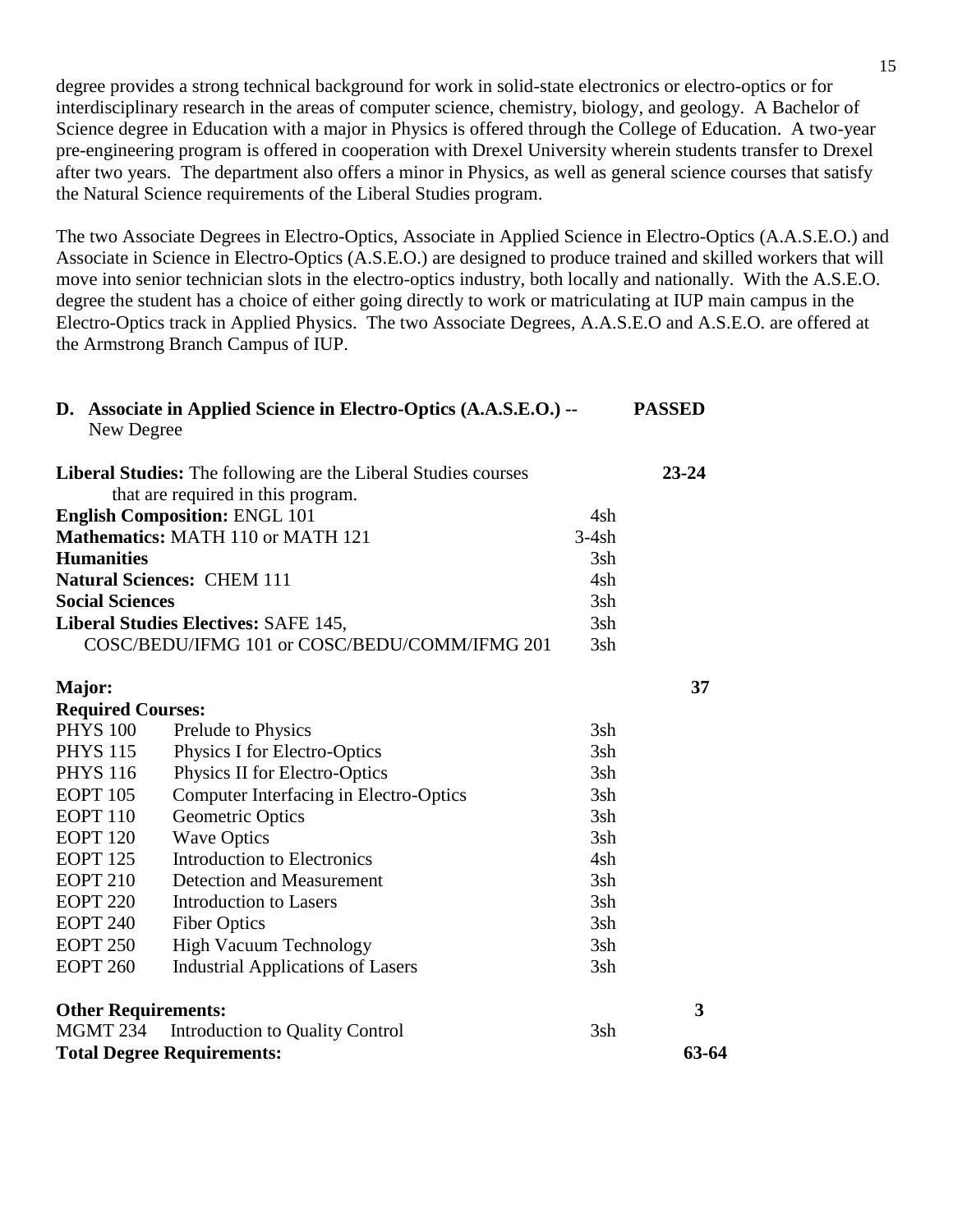| <b>Liberal Studies:</b> The following are the Liberal Studies courses |                                               |     |    |  |
|-----------------------------------------------------------------------|-----------------------------------------------|-----|----|--|
|                                                                       | that are required in this program.            |     |    |  |
| <b>English Composition: ENGL 101</b>                                  | 4sh                                           |     |    |  |
| <b>Mathematics: MATH 121</b>                                          |                                               | 4sh |    |  |
| <b>Humanities</b>                                                     |                                               | 3sh |    |  |
| <b>Fine Arts</b>                                                      |                                               | 3sh |    |  |
|                                                                       | <b>Natural Sciences: CHEM 111</b>             | 4sh |    |  |
| <b>Social Sciences</b>                                                |                                               | 3sh |    |  |
| <b>Health/Wellness</b>                                                |                                               | 3sh |    |  |
|                                                                       | <b>Liberal Studies Electives: SAFE 145,</b>   | 3sh |    |  |
|                                                                       | COSC/BEDU/IFMG 101 or COSC/BEDU/COMM/IFMG 201 | 3sh |    |  |
| Major:                                                                |                                               |     | 34 |  |
| <b>Required Courses:</b>                                              |                                               |     |    |  |
| <b>PHYS 100</b>                                                       | Prelude to Physics                            | 3sh |    |  |
| <b>PHYS 115</b>                                                       | Physics I for Electro-Optics                  | 3sh |    |  |
| <b>PHYS 116</b>                                                       | Physics II for Electro-Optics                 | 3sh |    |  |
| <b>EOPT 105</b>                                                       | <b>Computer Interfacing in Electro-Optics</b> | 3sh |    |  |
| <b>EOPT 110</b>                                                       | <b>Geometric Optics</b>                       | 3sh |    |  |
| <b>EOPT 120</b>                                                       | <b>Wave Optics</b>                            | 3sh |    |  |
| <b>EOPT 125</b>                                                       | <b>Introduction to Electronics</b>            | 4sh |    |  |
|                                                                       | Choose two of the following three:            |     |    |  |
| <b>MGMT 234</b>                                                       | Introduction to Quality Control               | 3sh |    |  |
| <b>EOPT 210</b>                                                       | <b>Detection and Measurement</b>              | 3sh |    |  |
| <b>EOPT 220</b>                                                       | <b>Introduction to Lasers</b>                 | 3sh |    |  |
|                                                                       | Choose two of the following three:            |     |    |  |
| <b>EOPT 240</b>                                                       | <b>Fiber Optics</b>                           | 3sh |    |  |
| <b>EOPT 250</b>                                                       | <b>High Vacuum Technology</b>                 | 3sh |    |  |
| <b>EOPT 260</b>                                                       | <b>Industrial Applications of Lasers</b>      | 3sh |    |  |
|                                                                       | <b>Total Degree Requirements</b>              |     | 64 |  |

#### **Rationale for Associate Degrees:**

These programs will provide associate degree programs that are essential to serve unmet educational needs in Pennsylvania. To our knowledge, there are no existing degrees in the state that have the extensive breadth (9 courses in electro-optics in the A.A.S.E.O. and 7 or 8 courses in electro-optics in the A.S.E.O.) that will be offered with these degrees. These proposed programs would go a long way to filling this educational void.

When these programs are in place it will help to provide leadership for the economic revitalization and development of the Commonwealth. Since the electro-optics industry comprises many small businesses, any region in the world can be part of the electro-optics revolution. In order for this industry to be attracted to Western Pennsylvania there must be trained personnel available to perform the requisite work. This program will produce trained personnel at the senior technician level.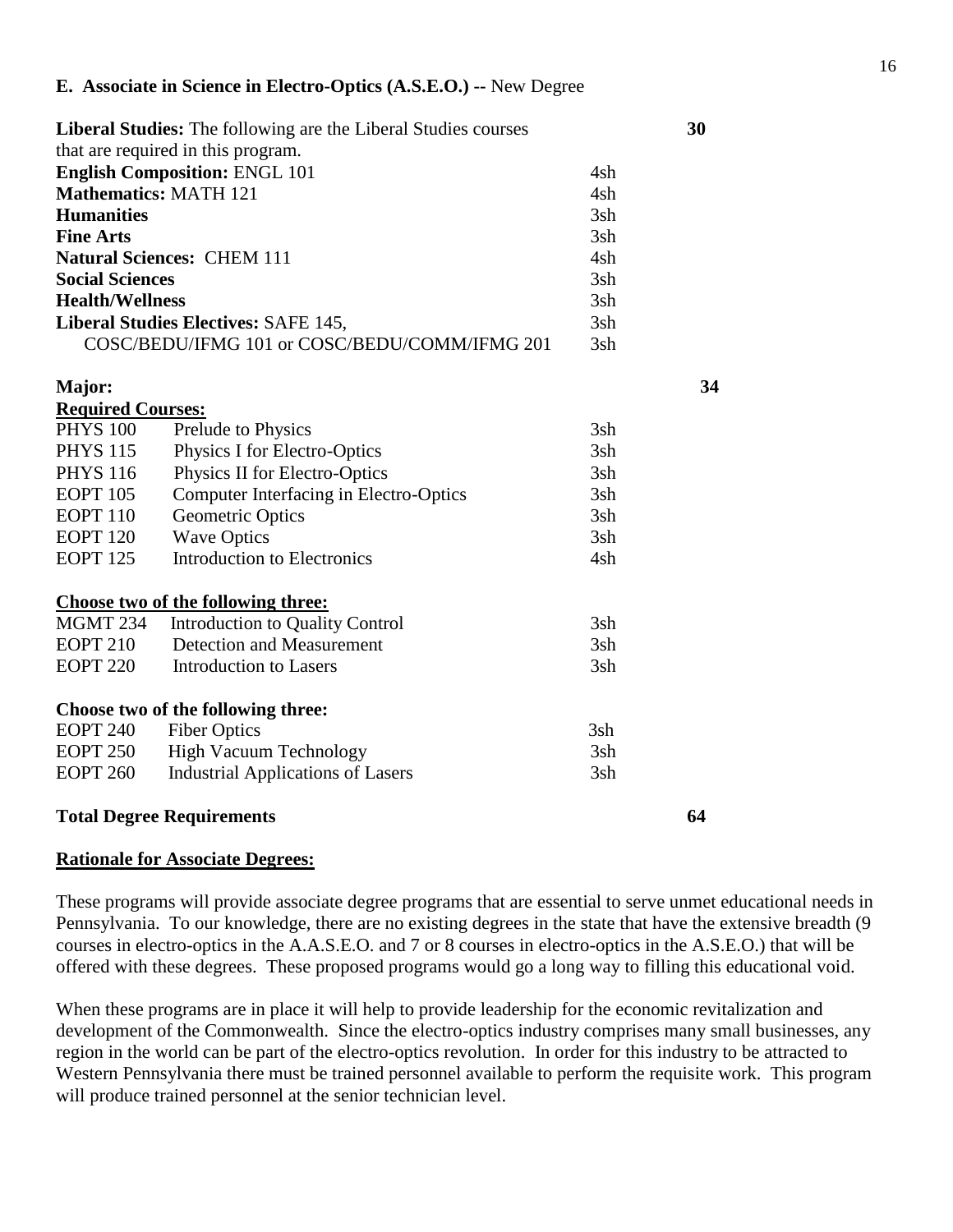Demand for workers in the electro-optics industry, especially at the technician level, is acute and evident. Companies like Spectra and Coherent give \$1,000 finder's fee for laser technicians. The Center for Occupational Research and Development (CORD) estimates that the industry will need 740,000 new workers in the next two years. A survey conducted by BOLT estimated that the industry will need 1.5 million new workers by the year 2006 and around 650,000 in the next two years. BOLT System, Inc. is a company that does handson training for laser and optical practitioners. The electro-optics industry is expected to grow from \$34 billion today to \$500 billion by 2010.

In a survey of the members of the Electro-Optics Alliance conducted by the Electro-Optics Center, every respondent reported that they would be increasing the number of technicians. One firm even reported they would be hiring 300 new technicians by the year 2005. At the local level one company is planning on hiring approximately nine technicians with associate degrees each year over the foreseeable future. Two other local companies will probably be hiring 1 or 2 each year.

| F. Bachelor of Science--Applied Physics/Electro-Optics Track -- New Track |                                                                 |           |           |  |
|---------------------------------------------------------------------------|-----------------------------------------------------------------|-----------|-----------|--|
|                                                                           | Liberal Studies: As outlined in Liberal Studies section         |           | 56        |  |
|                                                                           | with the following specifications:                              |           |           |  |
|                                                                           | <b>Mathematics: MATH 121</b>                                    |           |           |  |
|                                                                           | Natural Science: CHEM 111-112                                   |           |           |  |
|                                                                           | Liberal Studies Electives: MATH 122, no course with PHYS prefix |           |           |  |
| <b>MAJOR:</b>                                                             |                                                                 |           | 44        |  |
| <b>Required courses:</b>                                                  |                                                                 |           |           |  |
| <b>PHYS 100</b>                                                           | Prelude to Physics                                              | 3 sh      |           |  |
| <b>PHYS 115</b>                                                           | Physics I for Electro-Optics 3 sh                               |           |           |  |
| <b>PHYS 116</b>                                                           | Physics II for Electro-Optics                                   | 3 sh      |           |  |
| <b>EOPT 105</b>                                                           | Computer Interfacing in Electro-Optics                          | 3 sh      |           |  |
| <b>EOPT 110</b>                                                           | Geometric Optics                                                | 3 sh      |           |  |
| <b>EOPT</b> 120                                                           | <b>Wave Optics</b>                                              | 3 sh      |           |  |
| <b>EOPT</b> 125                                                           | <b>Introduction to Electronics</b>                              | $4 \,$ sh |           |  |
| <b>PHYS 222</b>                                                           | Mechanics I                                                     | 2 sh      |           |  |
| <b>PHYS 322</b>                                                           | Electricity and Magnetism I                                     | 2 sh      |           |  |
| <b>PHYS 331</b>                                                           | <b>Modern Physics</b>                                           | 3 sh      |           |  |
| <b>PHYS 350</b>                                                           | Intermediate Experimental Physics I                             | 3 sh      |           |  |
|                                                                           | Choose two of the following three:                              |           |           |  |
|                                                                           | MGMT 234 Introduction to Quality Control                        | 3 sh      |           |  |
|                                                                           | EOPT 210 Detection and Measurement                              | 3 sh      |           |  |
|                                                                           | EOPT 220 Introduction to Lasers                                 | 3 sh      |           |  |
|                                                                           | Choose two of the following three:                              |           |           |  |
|                                                                           | EOPT 240 Fiber Optics                                           | 3 sh      |           |  |
|                                                                           | EOPT 250 High Vacuum Technology                                 | 3 sh      |           |  |
|                                                                           | EOPT 260 Industrial Applications of Lasers                      | 3 sh      |           |  |
| Other requirements:                                                       |                                                                 |           | $15 - 21$ |  |
|                                                                           | COSC/BEDU/IFMG 101 or COSC/BEDU/COMM/IFMG 201                   | 3 sh      |           |  |
|                                                                           | COSC 110 Problem Solving & Structured Programming               | 3 sh      |           |  |
|                                                                           | COSC 250 Introduction to Numerical Methods                      | 3 sh      |           |  |
|                                                                           | <b>MATH 241 Differential Equations</b>                          | 3 sh      |           |  |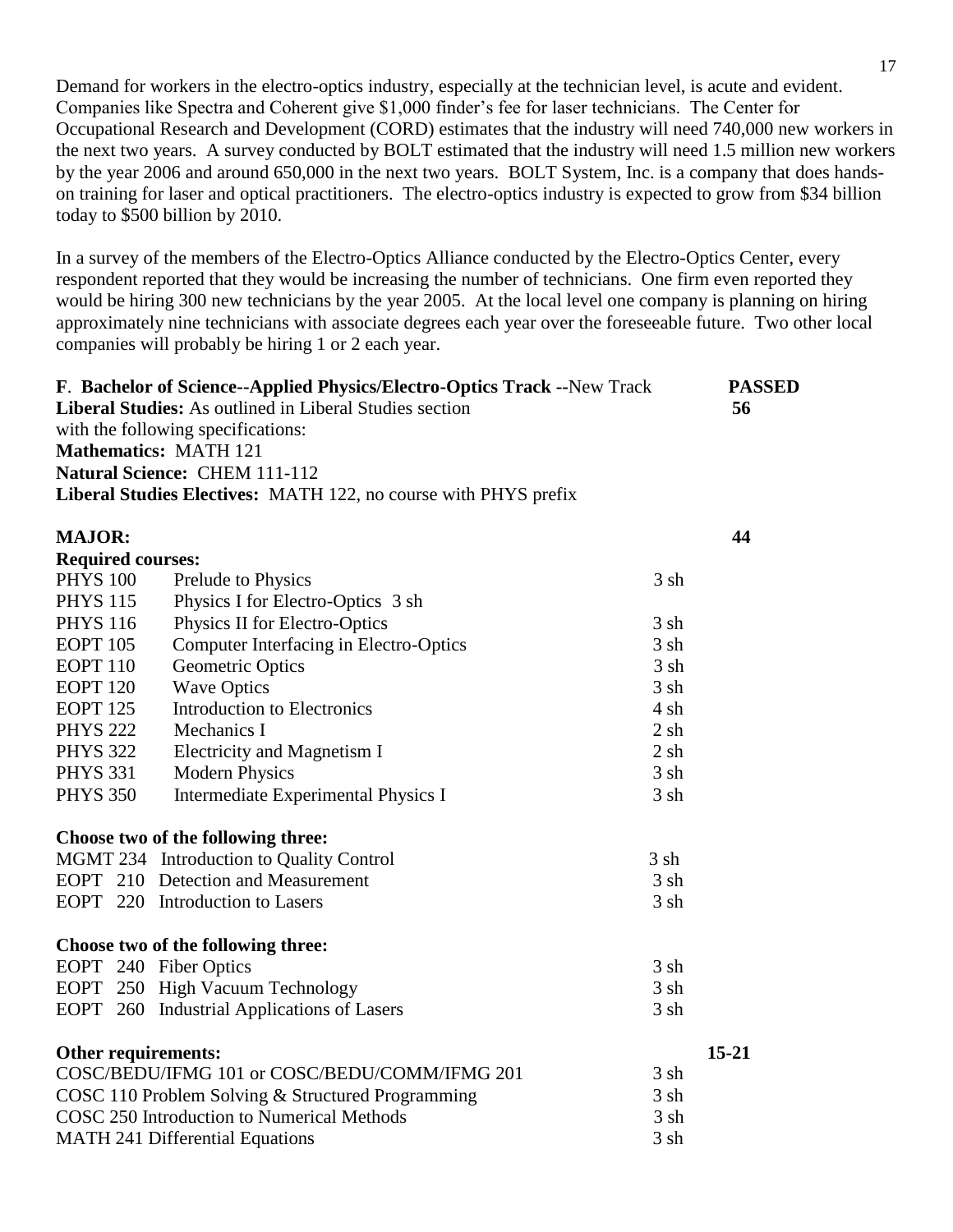| SAFE 145 Workplace Safety Today and Tomorrow<br>Foreign Language-Intermediate Level (1) | 3 sh<br>$0-6$ sh |  |  |
|-----------------------------------------------------------------------------------------|------------------|--|--|
| <b>Free Electives:</b>                                                                  | $3-9$            |  |  |
| <b>Total Degree Requirements:</b>                                                       | 124              |  |  |
|                                                                                         |                  |  |  |

(1) Intermediate-level Foreign Language may be included in Liberal Studies Electives and if it is, 6 credits will be applied to Liberal Studies Electives and 0 credits here.

#### **Rationale/justification for the Electro-Optics track in Applied Physics**

This new track will allow a student to receive an Associates Degree in Applied Science in Electro-Optics in two years and then in two more years of coursework be able to receive a B.S. in Applied Physics. This opens up an opportunity for a student who thought only of attaining a two-year degree but later decided he/she wanted to further his/her education. Since the Physics courses at main campus are the same ones (albeit fewer) that the Physics major takes, this path does not preclude the possibility of the student obtaining graduate degrees. This new track will not cost IUP anything since all the courses would already be in place.

Students already in one of the existing programs in Physics will not be affected by this new track. Space, equipment, supplies, travel funds, and faculty teaching loads will not be affected because the courses that the student would take on main campus and at the branch campus would be offered whether or not there was anyone in the Electro-Optics track of the Applied Physics program. There is no problem with the number of seats available since the upper level Physics courses are not heavily populated. Also, the number of students enrolling in the track is not expected to be large enough to cause any problems. We expect an increase in the number of students because of these revisions, but not to the extent that it will cause any problems.

Proposals for the new courses for this degree are the same ones as for the Associate in Applied Science in Electro-Optics (A.A.S.E.O.) and the Associate in Science in Electro-Optics (A.S.E.O.).

#### **3. Departments of Professional Studies in Education and Foundations of PASSED Education -- Course Revision, Catalog Description, and Number Change**

Current Catalog Description:

#### **FDED 202 American Education in Theory and Practice 3c-01-3sh**

 **Prerequisites:** Students must have sophomore status and be enrolled in a teacher certification program.

Provides an introduction to some of the major traditional and contemporary philosophic concepts which have played a role in the formation of educational policies and practices. Emphasis will be on the relationship between educational theory and practice in such areas as the role of the school in society, curricular content, teaching and learning methodology, educational goals, and professionalism.

#### Proposed Catalog Description:

 **FDED 102 American Education in Theory and Practice 3c-01-3sh** Designed to familiarize prospective teachers with the history and philosophy of American education and with some of the practical aspects of teaching in the American public school classroom.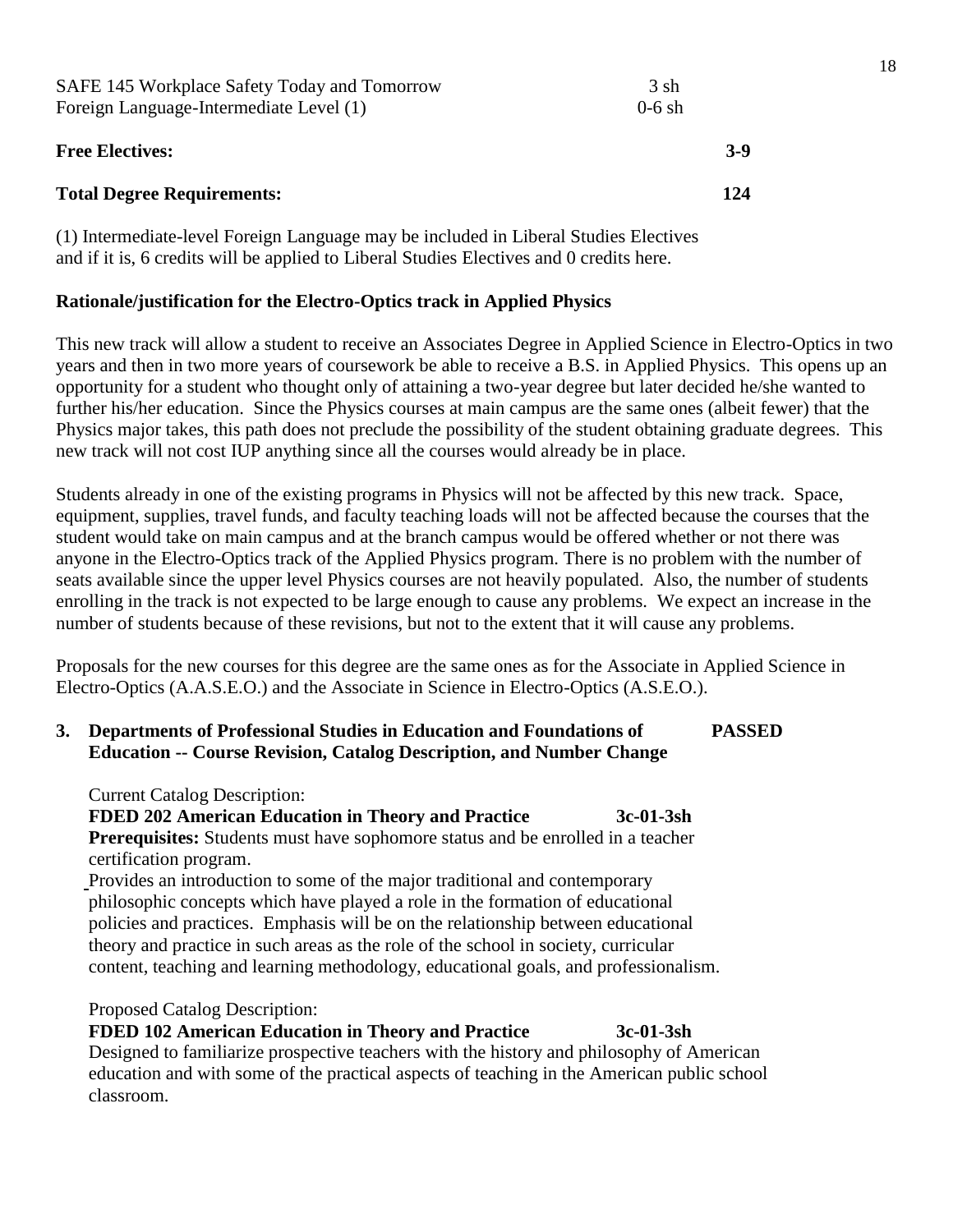**Rationale:** The number change is proposed in order to comply with the revisions to the Teacher Education Program recently approved by the University Senate and at the request of the Teacher Education Coordinating Council. This change will permit students to enroll in this course during their first year prior to being admitted to teacher certification. Thus, the prerequisite of admission to a teacher certification program must also be deleted.

#### **4. Department of Communications Media -- PASSED Catalog Description Change, Number and Name Change, and Course Revision**

Current Catalog Description:

## **COMM 301 Technology for Learning and Instruction 3c-0l-3sh**

**Prerequisites:** EDSP 202 or permission

Preservice teachers gain competencies in selection, evaluation, and utilization of various instructional technologies. Application of new technologies to teaching and learning will be emphasized, along with performance-based activities in instructional design. A major portion of the course is devoted to the integration of computer-based instructional activities in the school curriculum. Does not count towards semester hours needed for Communications Media major.

Proposed Catalog Description:

# **COMM 103 Digital Instructional Technology 3c-01-3sh**

**Prerequisite:** Education major

This course introduces freshmen pre-service teachers to the ever-changing world of digital instructional technology. Learners will be exposed to computer-based tools of the trade used by teachers in the delivery and management of instruction. Does not count towards semester hours needed for Communications Media major.

**Rationale:** During the past year, the Teacher Education Coordinators Council (TECC) and the University Senate approved a major revision of the policy governing teacher education (now known as the three-step process). That revision work provided an opportunity to rethink evolutionary changes that have taken place during the last decade in state and national certification requirements and standards. This course is being moved earlier in the teacher education curriculum as well as Educational Psychology and American Education in Theory and Practice. These changes were designed to support the opportunity for our teacher education students to complete the full curriculum in four years and to make further use of these basic courses as they continue through the rest of their program. The ultimate goal is to produce a graduate who is very comfortable in using educational technology in the classroom setting.

## **5. Department of Professional Studies in Education -- New Course PASSED**

#### **ELED 110 Pathways to Teaching 1c-0l-1sh**

**Prerequisites:** Must be a freshman with a declared major of Elementary Education or Early Childhood Education or Permission of Instructor.

This course is an orientation to the profession of teaching for incoming freshman majors. It is designed to enhance awareness of the skills, attitudes, and behaviors our majors will need for success as university students and as elementary and early childhood educators. In light of the increasing complexity of the teaching profession it will familiarize the students with the program options and career-enhancing specializations available to them through the Professional Studies in Education Department. This course introduces students to the Conceptual Framework of the College of Education and provides knowledge about the foundational elements of Content, Collaboration, the Learner, Commitment, and Competence, which are regarded as crucial aspects of a professional identity for teaching.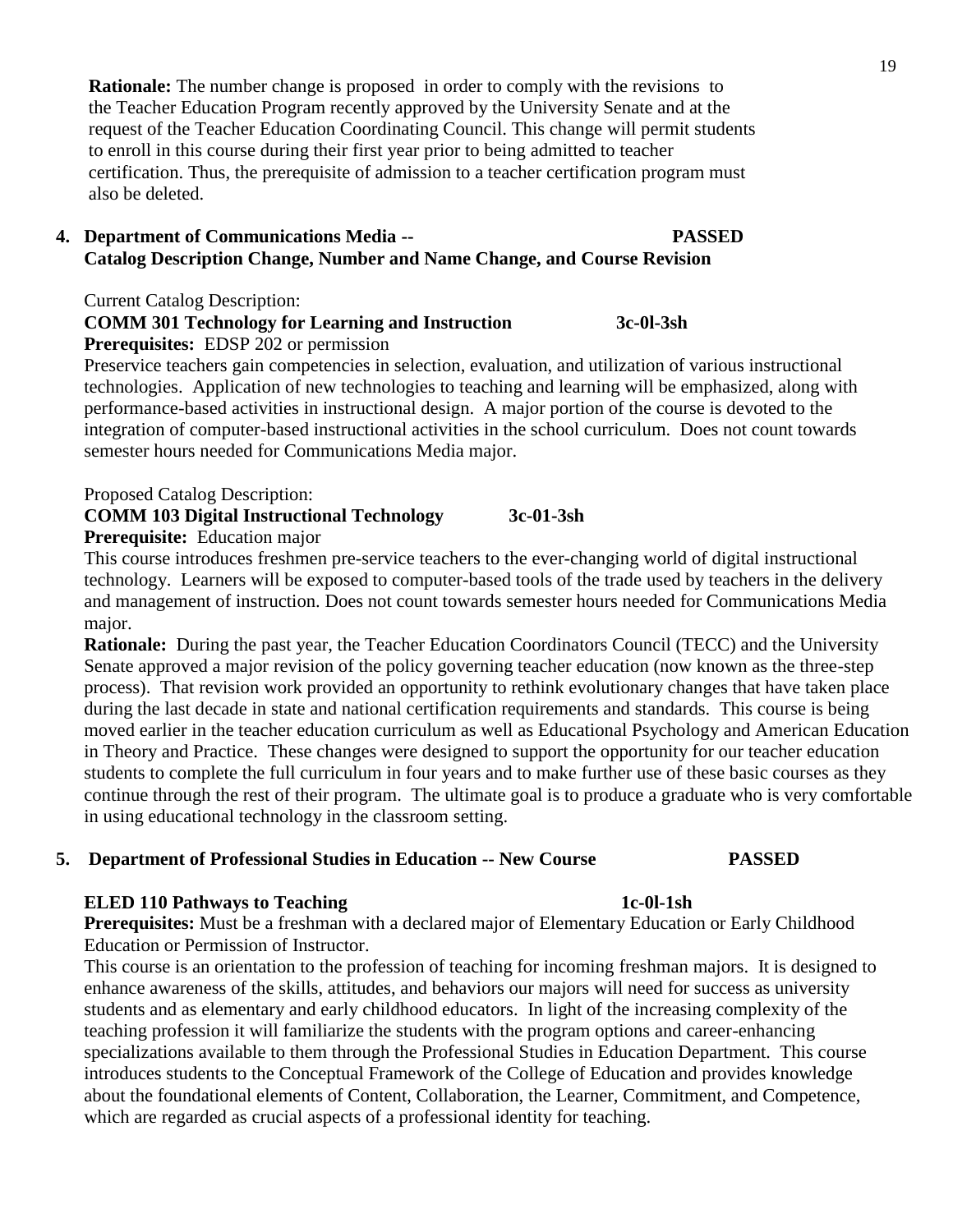**Rationale:** This one credit seminar will allow our faculty and faculty from departments affiliated with specialized programs of study to discuss critical needs in education and professional development opportunities with students at an early stage. In addition, the course is seen as a first stage in professional socialization into teaching. Students will also benefit by being afforded the opportunity to interact with the faculty in their chosen field earlier than has been the case, which is especially important for retention of students.

# **6. Department of Nursing and Allied Health Professions**

| A. New Courses                                      | <b>PASSED</b> |
|-----------------------------------------------------|---------------|
| <b>NURS 334 Transitions in Professional Nursing</b> | $3c-0l-3sh$   |
| <b>Prerequisite or Corequisite: ENGL 202</b>        |               |
|                                                     |               |

 **Corequisite:** Registered nurse

 This course explores the dynamic nature of health and its impact on the practice of nursing. Nursing theories, concepts, and issues related to nursing practice will be analyzed. Linkages among theory, research, and practice will be explored for relevance and utility. This is a writing intensive course.

#### **NURS 411 Advanced Health Assessment 2c-3l-3sh**

 **Prerequisites:** Registered nurse or permission of instructor

 This clinical course will build upon the basic assessment techniques of the registered nurse. It is designed to provide the student with the ability to assess the health status of adults. This course will enable the student to collect a comprehensive health history and perform complete physical examination on adults from various backgrounds. Examination techniques and identification of deviations from normal will be the focus.

#### **NURS 454 Health Promotion of Families Across the Lifespan 3c-0l-3sh Prerequisite:** NURS 334

 The first part of this course focuses on the underlying theories and frameworks for family structure, function, and assessment. The second part of the course focuses on application and evaluation of families in the context of health promotion. The family is studied across the lifespan. Emphasis is placed on family assessment and cultural diversity, and on the stressors which impact families during the various stages of life. Students will be required to conduct a family assessment in the community.

## **NURS 455 Introduction to Nursing Informatics 3c-0l-3sh**

 **Prerequisites**: Registered nurse or permission of instructor

 This is an introductory and overview course in the application of the disciplines of nursing science, computer science and information science in collecting, processing, and managing information to promote decision making in nursing.

## **NURS 467 Leadership Practicum 0c-6l-2sh**

 **Prerequisite:** NURS 334

## **Prerequisite or Corequisite:** NURS 412

 This course focuses on role development in management and leadership for the Registered Nurse. Planned individualized experiences will afford the Registered Nurse student opportunities to apply management and leadership theories in a workplace setting. The faculty will guide the student in theory-based practice and synthesis of theory to practice experiences.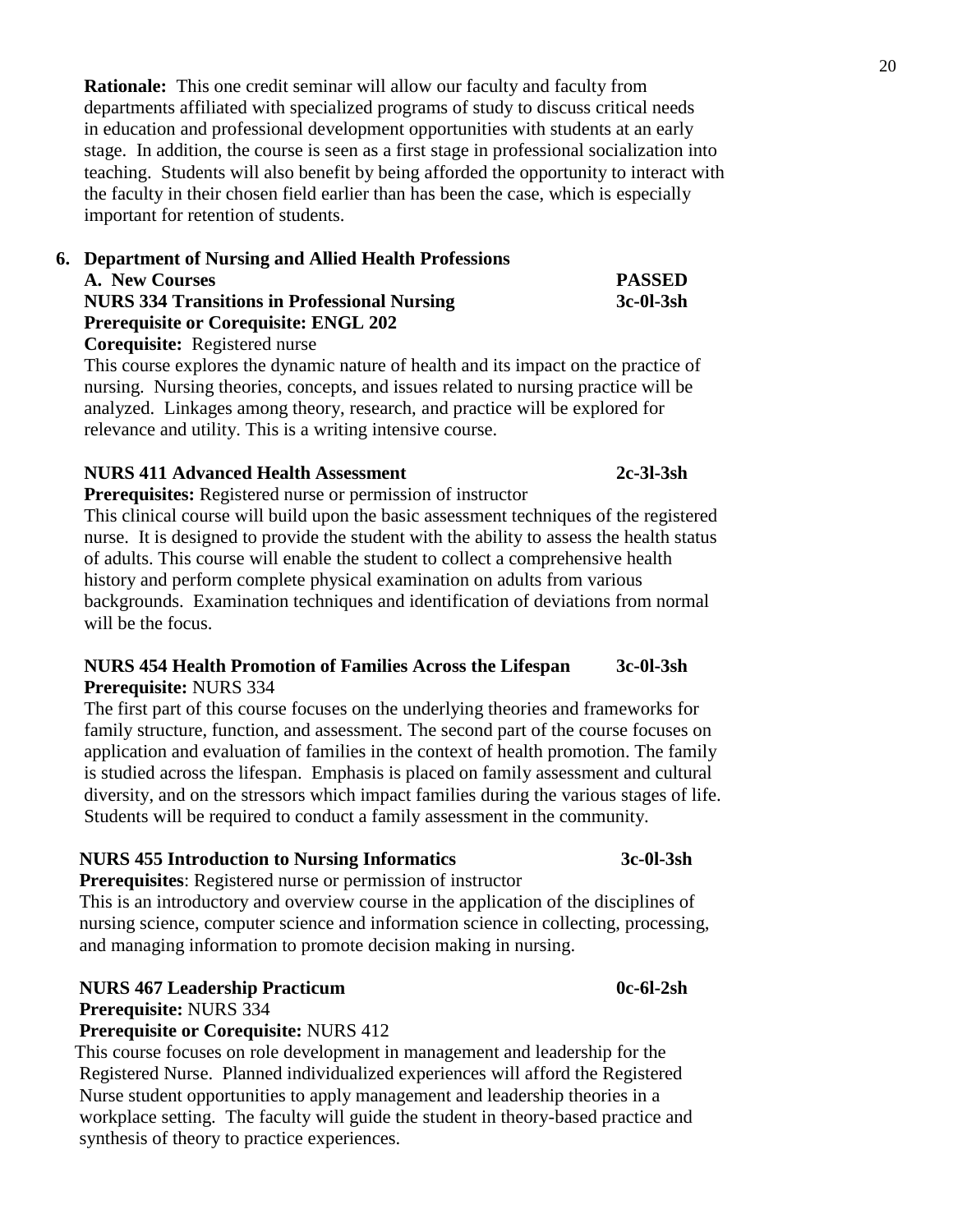## **NURS 469 Community Health Practicum 0c-6l-2sh**

**Prerequisite**: NURS 334

 **Prerequisite or Corequisite**: NURS 434 Community Health This course allows the registered nurse to apply knowledge to the practice of community-based and community health nursing. Emphasis is placed on health promotion, risk reduction, and disease prevention in a wide variety of community settings and with diverse populations.

#### **B. Course Revisions PASSED**

1. Current Catalog Description:

 **NURS 480 Seminar in Nursing 1c-01-1sh Prerequisites:** NURS 280, 285

 A seminar which provides a forum for the exploration and discussion of issues relevant to the professional nurse. Emphasis is placed on the development of professional values, critical thinking, decision-making, and communication skills. A selection of topics on current issues and trends will be offered; each will focus on a particular theme related to nursing practice. 1sh of seminar is required in each semester in the upper-division nursing courses.

#### Proposed Catalog Description:

 **NURS 480 Seminar in Nursing var- 1-3sh**

A seminar which provides a forum for the exploration and discussion of issues relevant to the professional nurse. Emphasis is placed on the development of professional values, critical thinking, decision-making, and communication skills. A selection of topics on current issues and trends will be offered; each will focus on a particular theme related to nursing practice.

**Rationale:** Allowing variable credit offerings allows faculty and students more options for course topics and depth of material explored in the course.

#### 2. Current Catalog Description:

 **NURS 493 Internship var -1-12sh**

 **Prerequisites:** NURS 280, 285; 57sh completed; minimum 2.0 GPA Supervised experience in a practice setting which extends and complements coursework in nursing. The types of practice settings may include acute care hospitals, outpatient health centers and community agencies.

## Proposed Catalog Description:

 **NURS 493 Internship var -1-12sh**

 **Prerequisites:** NURS 236 or registered nurse; 57 sh completed; minimum 2.0 GPA Supervised experience in a practice setting which extends and complements coursework in nursing. The types of practice settings may include acute care hospitals, outpatient health centers and community agencies.

 **Rationale:** The prerequisite has been revised so that Registered Nurse students may enroll in the course. Many students will complete internships in clinical settings, but the course has been revised to allow student to practice in other settings and situations encountered by professional nurses such as working with a nurse lobbyist, a nurse researcher, or nurse case manager.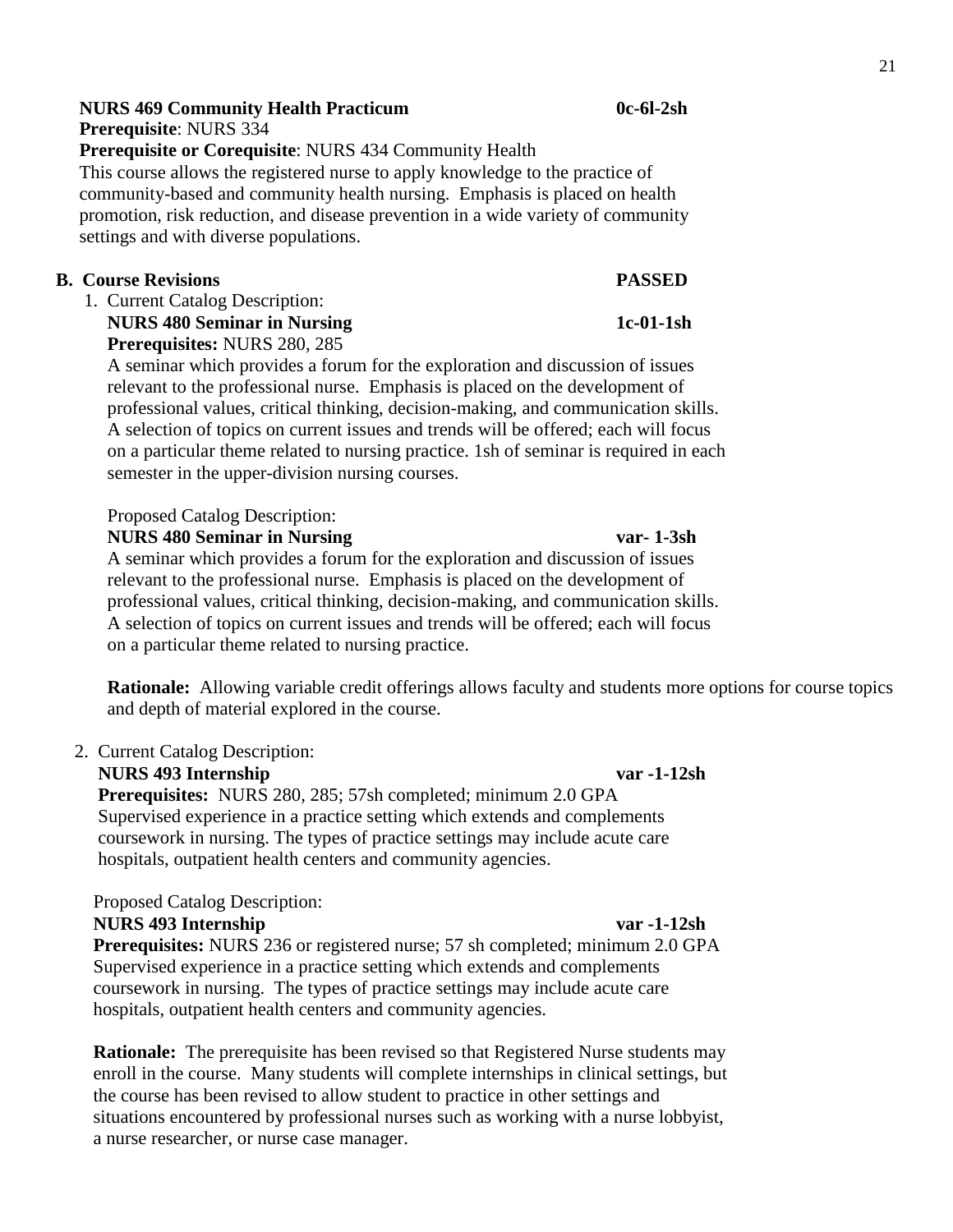#### **C. Change in Program Catalog Description PASSED**

#### **Current Catalog Description:**

### Registered Nurse students are enrolled in the basic baccalaureate program in nursing. They will have an upperdivision major in Nursing and will fulfill all degree requirements set by the university and the Nursing Department. The Registered Nurse student may be awarded advanced standing, based on prior work completed at an accredited college or university and on exemption tests in nursing at a given point in the curriculum.

#### **Proposed Catalog Description:**

The Bachelor of Science in Nursing degree is offered for registered nurses who are graduates of accredited diploma or associate degree nursing programs and who have met IUP's admission requirements. The track for registered nurses awards advanced standing based on prior work completed in a nursing program. Registered nurse students will fulfill all degree requirements set by the university. The track is designed to prepare the professional nurse to function as a provider, designer, manager, and coordinator of care in a variety of health care settings.

#### **Bachelor of Science--Nursing/Registered Nurse Track**

| <b>Liberal Studies:</b> As outlined in Liberal studies section with the | 51-53 following specifications: |
|-------------------------------------------------------------------------|---------------------------------|
| <b>Mathematics: MATH 217</b>                                            |                                 |
| <b>Health and Wellness:</b> Fulfilled by the major                      |                                 |

| Major:                            |                                            |           | 59        |
|-----------------------------------|--------------------------------------------|-----------|-----------|
| <b>Required Courses:</b>          |                                            |           |           |
| <b>NURS 316</b>                   | <b>Research Utilization</b>                | 3 sh      |           |
| <b>NURS 334</b>                   | <b>Transitions in Professional Nursing</b> | 3 sh      |           |
| <b>NURS 411</b>                   | <b>Advanced Health Assessment</b>          | 3 sh      |           |
| <b>NURS 412</b>                   | Professional Nursing III                   | $2 \,$ sh |           |
| <b>NURS 434</b>                   | <b>Community Health</b>                    | $2 \,$ sh |           |
| <b>NURS 454</b>                   | <b>Health Promotion of Families</b>        |           |           |
|                                   | Across the Lifespan                        | $3 \,$ sh |           |
| <b>NURS 455</b>                   | Introduction to Nursing Informatics        | 3 sh      |           |
| <b>NURS 467</b>                   | Leadership Practicum                       | $2 \,$ sh |           |
| <b>NURS 469</b>                   | <b>Community Practicum</b>                 | $2 \,$ sh |           |
| <b>NURS 480</b>                   | Seminar in Nursing                         | 3 sh      |           |
| <b>NURS</b>                       | Electives                                  | 3 sh      |           |
| <b>NURS</b>                       | Credits via articulation                   | 30sh      |           |
| <b>Free Electives</b>             |                                            |           | $12 - 14$ |
| <b>Total Degree Requirements:</b> |                                            |           | 124       |

#### **Rationale:**

At present in the US, there continues to be multiple entries and exit opportunities for nursing education. Registered nurses (RNs) have received basic nursing education via three avenues: associate degrees, diplomas, or baccalaureate degrees. These programs provide differing clinical practice experience and differing credit requirements allowing for practice as a RN after successfully completing a licensure examination. For economic and personal reasons many nurses begin their education in associate degree or diploma programs and then return to school to complete degree requirements for a BS.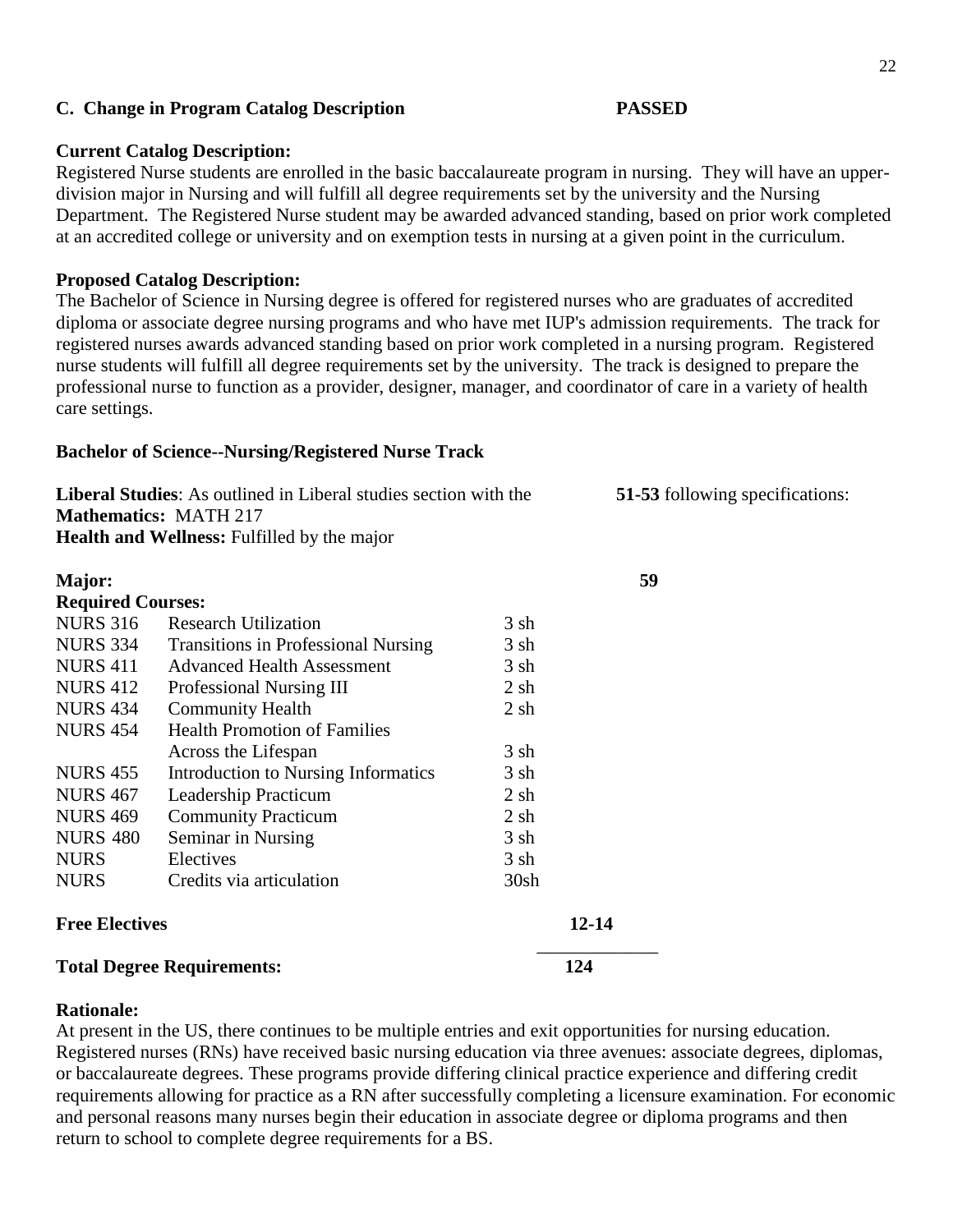Currently registered nurses enroll in the Bachelor of Science degree at IUP and follow a standard curriculum sequence that does not take into account prior nursing education or relevant clinical experience. Therefore registered nurses may need to enroll in courses that are repetitive of prior nursing content. This proposal provides an up-to-date curriculum for RNs seeking to obtain professional education while providing relevant content, reducing repetition of content, and awarding of credit for prior learning. The present curriculum for RNs provides limited opportunities to build upon prior knowledge and work experience

The proposed track for registered nurses focuses on the elimination of course redundancy and the inclusion of course content that is appropriate for professional practice in a changing health care arena. The proposed track will not involve a change in degree title, degree designation or certification. RN students will take nursing courses in community health, leadership, nursing informatics, health promotion, research utilization, health assessment, and professional nursing courses. Practicum courses will allow students, in collaboration with faculty, to develop learning experiences that enhance achievement of individual career goals and build upon prior learning and work experience. Electives will allow students to select some courses that reflect their personal interests.

#### **8. Department of Geography and Regional Planning -- New Course PASSED**

#### **GEOG 261 Geography of Wine 3c-0l-3sh**

The geography of the grape, its production, products, social significance, and consequences of the global wine trade are explored. Students will develop an appreciation for the environmental constraints and characteristics of wines and wine regions. Field trips to visit wineries are an essential element of the course. Verifiable proof of 21 years of age required for voluntary wine tasting activities.

 **Rationale:** This course will be a Liberal Studies elective for non-majors and it may be taken as a free elective by Geography majors.

23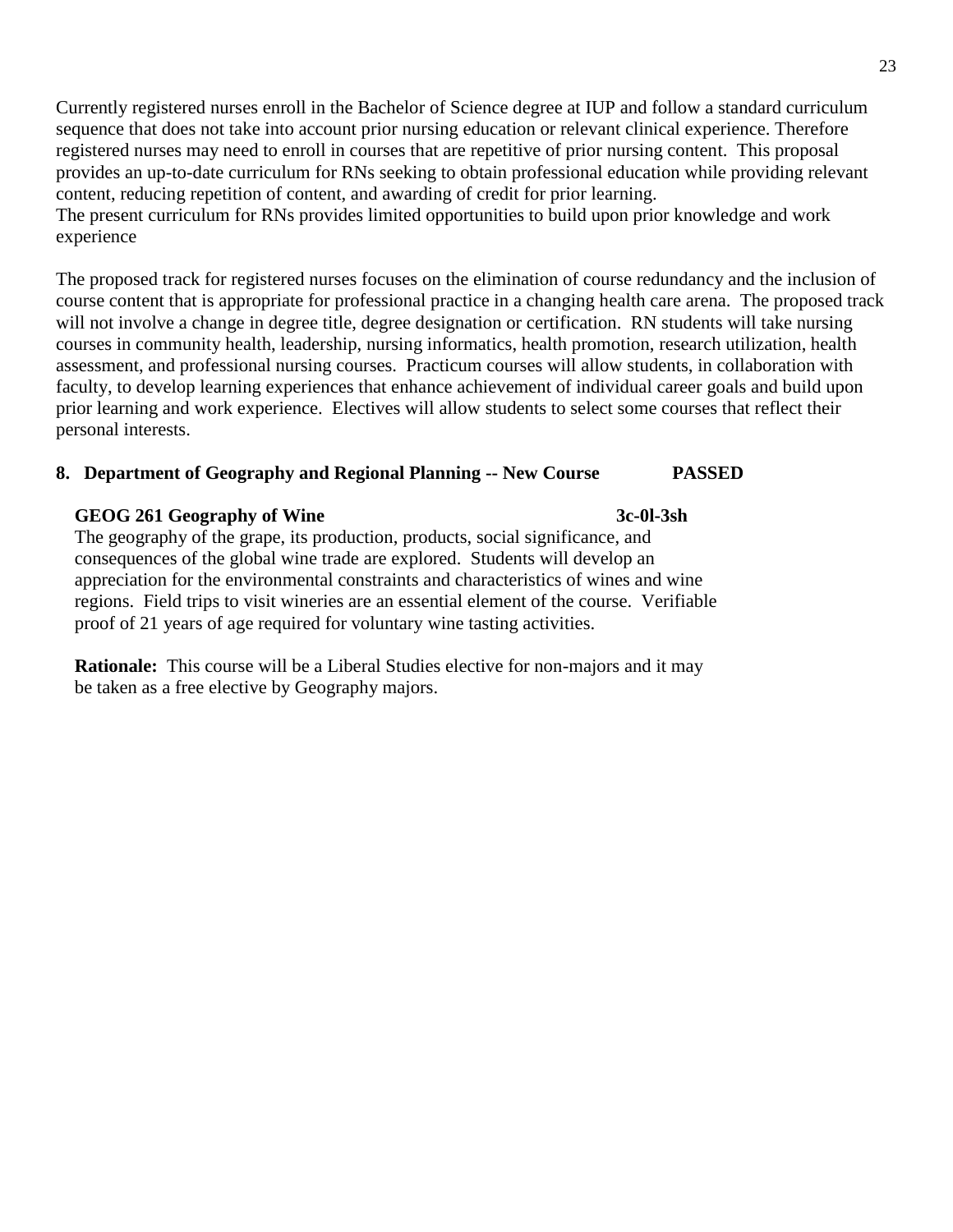#### *APPENDIX E-GRADUATE COMMITTEE (CHAIRPERSON KONDO)*

## **FOR ACTION**

#### **1. Variability in Program Delivery PASSED**

#### **(Start Term: Summer I, 2001)**

### **Variability in Delivery of Administration and Leadership Studies Ph.D. Program at the Dixon Center Summary of Proposal:**

The Departments of Sociology and Political Science are proposing the delivery of the Doctor of Philosophy in Administration and Leadership Studies at the Dixon Center in Harrisburg, beginning in June, 2001. This program has been operating on the IUP campus since May, 1998 and has now admitted two cohorts of 20 students each. The program is designed to be completed in three years on a year-round, part-time basis. Students take two courses in each of three semesters each year (summer, fall, spring), i.e., they take 18 hours of coursework each year. The program to be offered in Harrisburg will be identical to the one offered in Indiana and will follow the curriculum previously approved by the University Senate. In addition, the Harrisburg-based program will comply with all relevant guidelines in the Collective Bargaining Agreement, Meet and Discuss agreements, the SSHE and IUP mission statements, and the Graduate Curriculum Handbook.

New cohorts are admitted on the Indiana campus in even years; new cohorts will be admitted in Harrisburg in odd years. This alternation in admissions will allow IUP faculty to teach at both locations without adversely impacting either program. The three courses in the "Leadership Core" (HMSV 701, HMSV 702, HMSV 703) will be taught by IUP faculty members who normally teach in the on-campus doctoral program. A tenure-track IUP faculty member will serve as the on-site coordinator of the Harrisburg-based program and will also teach one course in the program each semester. All other courses will be taught by newly hired IUP faculty members (three additional full-time, tenure-track positions have been granted to the Departments of Sociology and Political Science specifically to cover doctoral program needs) or by appropriately qualified tenure-track faculty members from other SSHE schools. Incentive payments to all faculty members who teach in Harrisburg will be in accordance with Article 40, Section B4 of the Collective Bargaining Agreement. All faculty teaching in the program will be available to serve on students' dissertation committees. However, all dissertation committee chairs will be IUP faculty members.

The program will be offered at the Dixon Center. The Center will provide classroom space, as well as space for faculty offices, clerical support, and library and computer facilities. The Center on Policy and Leadership, which is already based at the Dixon Center, also will provide support.

Students will be issued I-cards and will have access to all the library resources at IUP, including interlibrary loan. Cooperative arrangements also are being developed between the IUP Library and other libraries in the Harrisburg area.

Because of the distance between Harrisburg and Indiana, the proposers anticipate no negative impact on enrollment in the on-campus program, nor do they expect any financial impact on the Indiana-based program. The Harrisburg-based program will be supported in part by a Program Incentive Grant of \$200,000 from the SSHE (awarded in December, 2000) and will generate a "profit" of \$31,471 during the first three years. The IUP administration has made a commitment to provide the additional resources that are necessary to adequately support the program at both locations.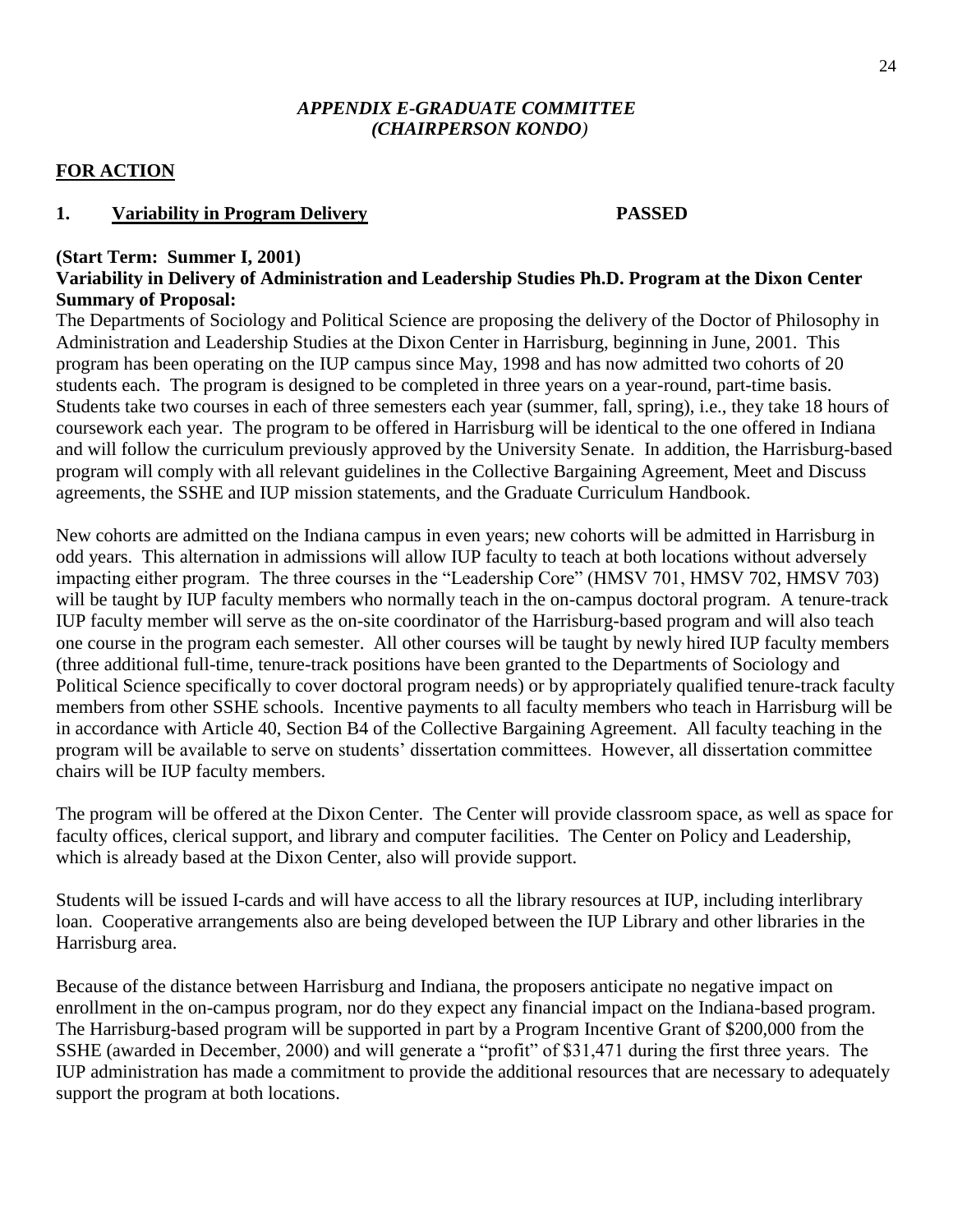#### **Rationale:**

By offering its program at the Dixon Center and by working cooperatively with faculty from other SSHE schools, IUP would be fulfilling its mission to share its doctoral education capabilities with others in the State System and would be engaged in a pioneering effort in system-wide cooperation.

Harrisburg is an ideal location for a program that appeals to mid-career professionals in fields such as human service, public, health care, and university administration, as well as administration in other areas. In addition to being the state capital, Harrisburg is located in close proximity to three major metropolitan areas— Philadelphia, Baltimore, and Washington, DC. Although other schools offer graduate programs in the Harrisburg area, no program directly comparable to ours exists.

The reputation of the on-campus program is likely to be enhanced as a result of its expansion to a high-profile location and the enrollment of prominent individuals as students there. Students in the on-campus program also would have opportunities to interact and network with the Harrisburg students at planned workshops and conferences. Other potential benefits to IUP involve the new site's proximity to the Center on Policy and Leadership and to the administrative center of the State University system. To date, no doctoral programs have been offered in Harrisburg under the auspices of the SSHE. The Chancellor has been actively encouraging the implementation of this program and the administration in Harrisburg certainly would look favorably upon IUP for its willingness and ability to make the administration's idea of a cooperative doctoral program a reality.

#### **2. New Course PASSED**

#### **(Start Term: Fall, 2001)**

#### **SAHE 640 Cultural Pluralism in Higher Education 3c-0l-3sh**

This course is designed as an overview of the issue of cultural pluralism in higher education. It is intended to encourage the development of culturally effective student affairs practitioners who will promote cross-cultural understanding among college students. It examines the projected demographic realities for the groups traditionally termed "minority" and explores notions of culture, oppression, marginalization, racial identity and multicultural organizations. Exposure to these issues will occur on both the theoretical and personal realms with student introspection and participation intended as key features of the course.

**Rationale**: The course will be available to first and second year graduate students enrolled in the Department of Student Affairs in Higher Education as an elective. Space permitting, students from other departments will be permitted to enroll. The course covers content suggested by the guidelines and standards of the Council for the Advancement of Standards in Higher Education for Masters Level Student Affairs Administration Preparation Programs.

#### **3. Minor Program Revision PASSED**

**(Start Term: Spring 2002) D.Ed. in School Psychology A. Catalog Revision**

#### **Current Catalog Description (Old) Program Descriptions**

The Master of Education degree in the Educational Psychology Program (33 to 36 semester hours), depending upon choice of thesis or non-thesis option) has been designed to give the interested student a broad theoretical and practical background in the areas of education and psychology. The program will be of interest to those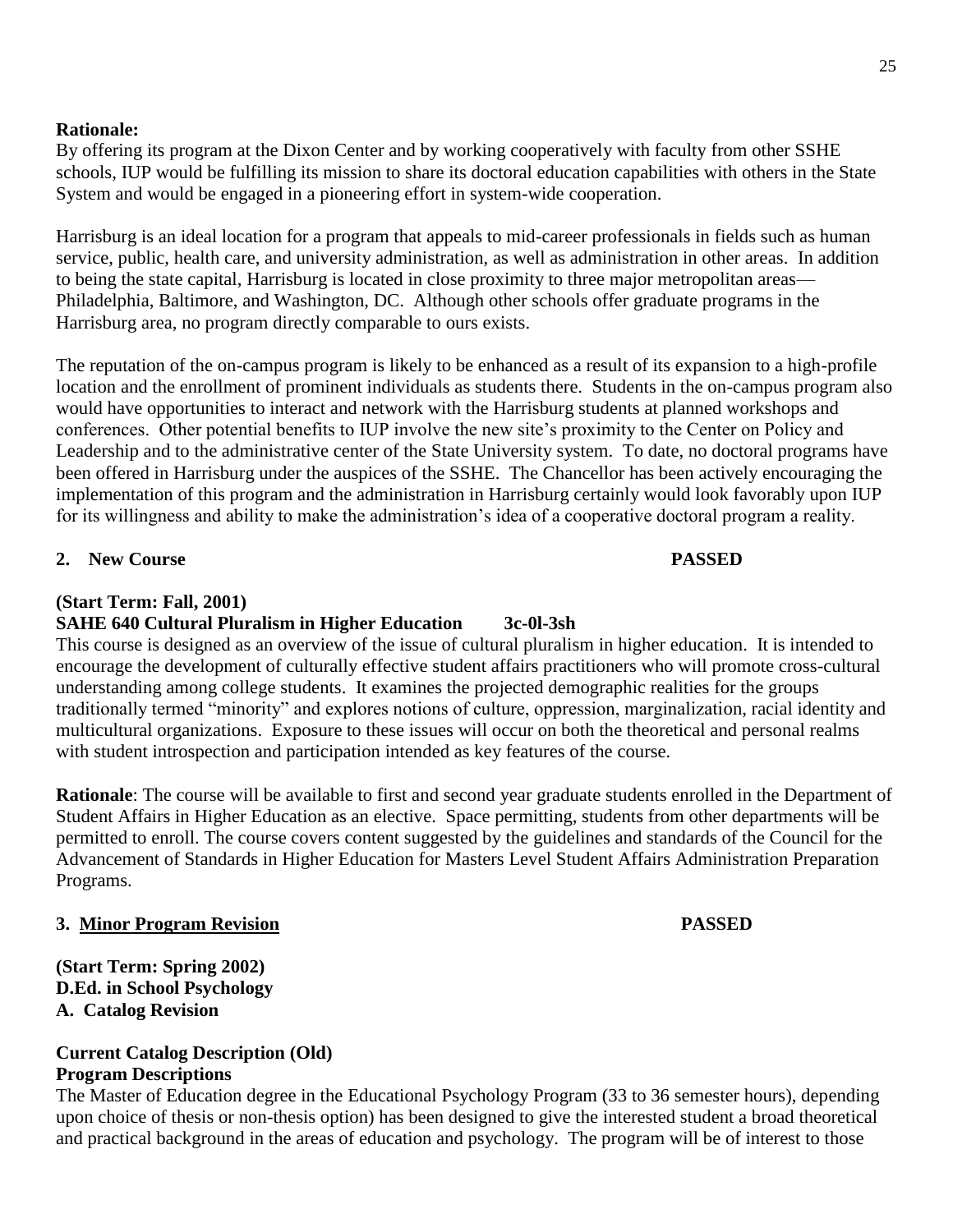planning to pursue certification in school psychology after the master's degree, to those wishing to broaden their understanding of human development and learning, or to those wishing to learn more about educational evaluation and research.

The school psychology program at Indiana University of Pennsylvania is a multiple-entry-level graduate program culminating with a specialist certificate as a school psychologist in the Commonwealth of Pennsylvania and/or a Doctorate in Education in school psychology. An individual with a bachelor's degree may enter the program as a master's degree candidate and, upon completion of the master's-level coursework, may apply for acceptance into the post-master's school psychology certification program. Students showing exceptional potential may be invited to apply directly to the doctoral program, receiving certification as school psychologists as they progress toward the doctorate.

Individuals who already possess a master's degree from an accredited institution may apply directly into the post-master's portion of the program but may be required to make up certain master's degree courses. Completion of the entire doctoral program involves 102-108 semester hours beyond the bachelor's degree with 66-69 semester hours being required for the specialist certificate.

A student who is already certified as a school psychologist, through another fully accredited institution, may apply directly to the doctoral program. The sequence of courses required of these students is determined by a review of their past training and their performance on both a content and practicum competency evaluation. The core program for the doctoral sequence is 33-39 semester hours beyond specialist certification.

Admission into the program at all levels is based upon evidence of previous scholarship and/or potential for academic success, personal and professional qualities deemed necessary to function as a school psychologist, and motivation for professional excellence and leadership in the field. Continuous enrollment of a minimum of 6 credit hours per semester or summer session is required unless waived by the student's advisor and the school psychology committee.

Both the specialist-level and doctoral programs are fully accredited by the National Association of School Psychologist and National Council for Accreditation of Teacher Education.

## **Master's of Education in Educational Psychology**

General Requirements - All students must complete coursework in the following areas: Professional Development (9 semester hours), Humanistic Studies (3 semester hours), Behavioral Studies (3 semester hours), Subject Area (6 semester hours), Research (6 semester hours), and Electives (9 semester hours, non-thesis option). All electives must be approved by the student's departmental advisor and may be chosen to enhance the student's interest in school psychology, human development and learning, or educational evaluation and research.

## **Post-Master's Certification**

The post-master's certification requirement of 33 semester hours is designed to provide the student with the specific clinical skills necessary to function as a school psychologist. Courses focus on the role of the psychologist (EDSP 711), assessment (EDSP 712, EDSP 713, EDSP 763), and biological bases of behavior and exceptionality (EDSP 742), as well as on consultation and counseling (EDSP 762, EDSP 763). Nine hours of practicum are required (EDSP 749--3 hours, EDSP 750--6 hours) as well as six hours of internship (EDSP 751). Specialist-level students are required to complete 1,200 clock hours of internship, half of which must be completed in a school setting on a full-time basis. Grades of "B" or better are required for all certification course work including practica and internship. Courses may be repeated should a student earn a grade below a "B". (Refer to "Course Repeat Policy".)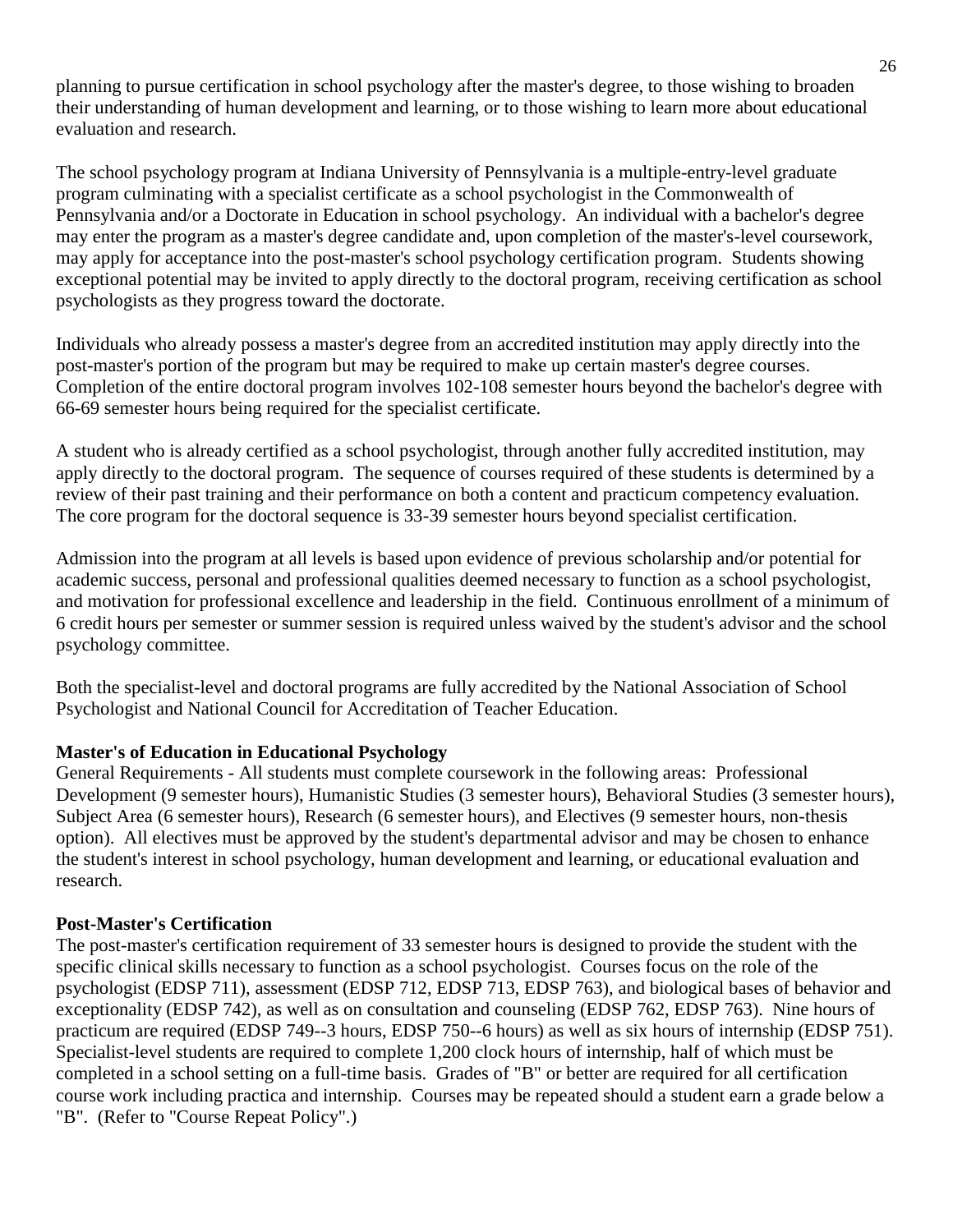#### **Doctor of Education in School Psychology**

Doctoral students, when their schedule permits, may enroll in selected doctoral required courses as they progress through the certification program. It is expected that the majority of the doctoral requirements will be completed in the two summers following the specialist level internship so as to maintain program continuity. A student who has a lapse in program enrollment without faculty approval may be required to reapply to the program. The courses are designed to enhance the generalist competencies of the school psychologist and to allow him or her to gain advanced skills in research and a specialty in either neuropsychology and learning disorders or family-school relations.

In addition to seminars in advanced issues in assessment and intervention (EDSP 764, EDSP 765), the core courses include two advanced research courses (EDSP 715, EDSP 716) and four courses emphasizing applied clinical skills in the above specialty areas. A three-semester-hour practicum, a three-hour specialty internship (300 clock hours), and a nine-semester-hour dissertation are required to complete the doctoral degree. Half of a student's total school psychology internship (1,500 hours) must be completed in a school setting.

# **Proposed Catalog Description (New)**

### **Program Descriptions**

The Master of Education degree in the Educational Psychology Program (33 to 36 semester hours), depending upon choice of thesis or non-thesis option) has been designed to give the interested student a broad theoretical and practical background in the areas of education and psychology. The program will be of interest to those planning to pursue certification in school psychology after the master's degree, to those wishing to broaden their understanding of human development and learning, or to those wishing to learn more about educational evaluation and research.

The school psychology program at Indiana University of Pennsylvania is a multiple-entry-level graduate program culminating with a specialist certificate as a school psychologist in the Commonwealth of Pennsylvania and/or a Doctorate in Education in school psychology. An individual with a bachelor's degree may enter the program as a master's degree candidate and, upon completion of the master's-level coursework, may apply for acceptance into the post-master's school psychology certification program. Students showing exceptional potential may be invited to apply directly to the doctoral program, receiving certification as school psychologists as they progress toward the doctorate.

Individuals who already possess a master's degree from an accredited institution may apply directly into the post-master's portion of the program but may be required to make up certain master's degree courses. Those students take 66-69 semester hours for the specialist certificate while completion of the entire doctoral program involves 102-111 semester hours beyond the bachelor's degree depending on the student's level at entry.

A student who is already certified as a school psychologist, through another fully accredited institution, may apply directly to the doctoral program. The sequence of courses required of these students is determined by a review of their past training and their performance on both a content and practicum competency evaluation. The core program for the doctoral sequence for students entering at this level is 42 semester hours beyond specialist certification.

Admission into the program at all levels is based upon evidence of previous scholarship and/or potential for academic success, personal and professional qualities deemed necessary to function as a school psychologist, and motivation for professional excellence and leadership in the field. Continuous enrollment of a minimum of 6 credit hours per semester or summer session is required unless waived by the student's advisor and the school psychology committee.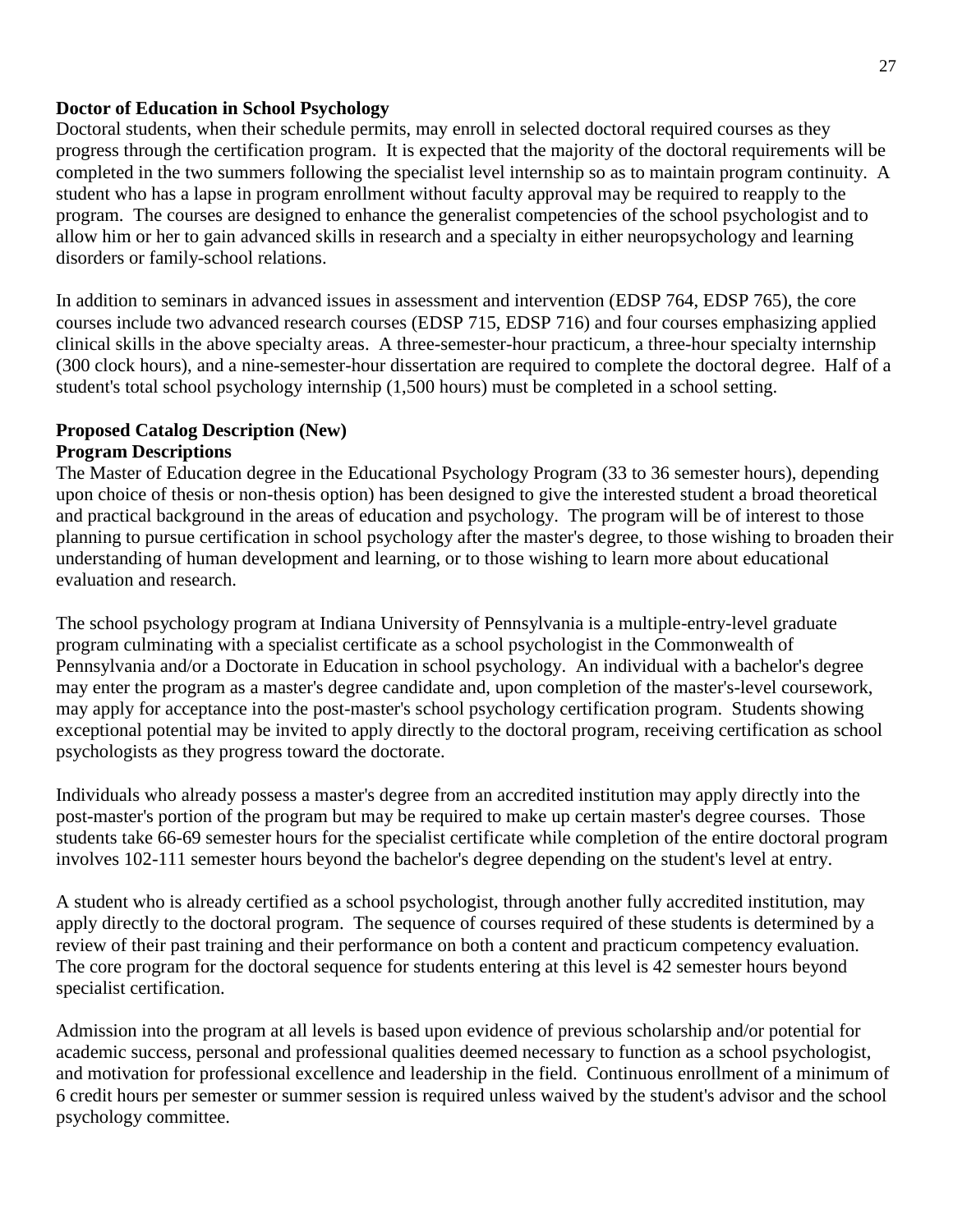Both the specialist-level and doctoral programs are fully accredited by the National Association of School Psychologist and National Council for Accreditation of Teacher Education.

# **Master's of Education in Educational Psychology**

General Requirements - All students must complete coursework in the following areas: Professional Development (9 semester hours), Humanistic Studies (3 semester hours), Behavioral Studies (3 semester hours), Subject Area (6 semester hours), Research (6 semester hours), and Electives (9 semester hours, non-thesis option). All electives must be approved by the student's departmental advisor and may be chosen to enhance the student's interest in school psychology, human development and learning, or educational evaluation and research.

## **Post-Master's Certification**

The post-master's certification requirement of 33 semester hours is designed to provide the student with the specific clinical skills necessary to function as a school psychologist. Courses focus on the role of the psychologist (EDSP 711), assessment (EDSP 712, EDSP 713, EDSP 763), and biological bases of behavior and exceptionality (EDSP 766), as well as on consultation (EDSP 718, EDSP 763). Six hours of practicum are required (EDSP 750--6 hours) as well as six hours of internship (EDSP 751). Specialist-level students are required to complete a ten-month internship, half of which must be completed in a school setting on a full-time basis. Grades of "B" or better are required for all certification course work including practica and internship. Courses may be repeated should a student earn a grade below a "B". (Refer to "Course Repeat Policy".)

# **Doctor of Education in School Psychology**

Doctoral students, when their schedule permits, may enroll in selected doctoral required courses as they progress through the certification program. It is expected that the majority of the doctoral requirements will be completed in the two summers following the specialist level internship so as to maintain program continuity. A student who has a lapse in program enrollment without faculty approval may be required to reapply to the program. The courses are designed to enhance the generalist competencies of the school psychologist and to allow him or her to gain advanced skills in research and a specialty in either neuropsychology and learning disorders or family-school relations.

In addition to seminars in advanced issues in assessment and intervention (EDSP 764, EDSP 765), the core courses include two advanced research courses (EDSP 715, EDSP 716) and four courses emphasizing applied clinical skills in the above specialty areas. For students entering the doctoral program who are already certified, must take a three semester hour practicum and a three hour school based internship (ten month). All doctoral students are required to complete a three hour specialty internship (300 clock hours) and a nine semester hour dissertation to complete the doctoral degree. Half of a student's total school psychology internship must be completed in a school setting.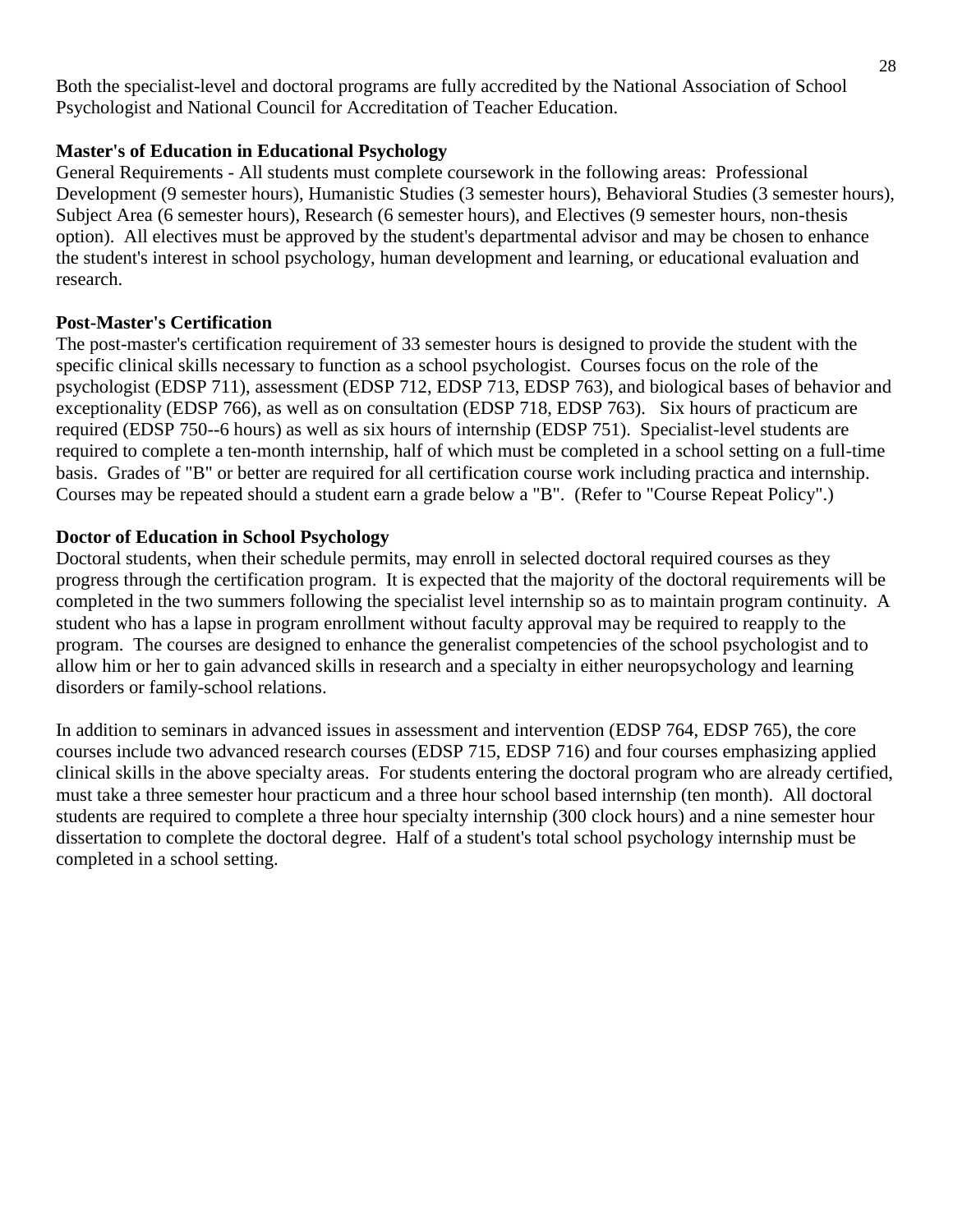# **B. Comparison of Current vs. Proposed Program**

### **M.Ed. in Educational Psychology (Program of study for those planning on the doctorate)**

| <b>Current Program</b><br>(33 s.h., thesis option:<br>36 s.h., non-thesis option)        |                                                                                                                              |        | <b>Proposed Program</b><br>(33 s.h., thesis option;<br>36 s.h., non-thesis option)       |                                                                                                                                                                          |                  |
|------------------------------------------------------------------------------------------|------------------------------------------------------------------------------------------------------------------------------|--------|------------------------------------------------------------------------------------------|--------------------------------------------------------------------------------------------------------------------------------------------------------------------------|------------------|
| <b>Professional Development</b><br><b>EDSP 578</b><br><b>EDSP 604</b><br><b>EDSP 618</b> | Learning<br><b>Advanced Educational Psychology</b><br><b>Interpretation of Educational and</b><br><b>Psychological Tests</b> | 9 s.h. | <b>Professional Development</b><br><b>EDSP 675</b><br><b>EDSP 604</b><br><b>EDSP 653</b> | <b>Learning and Instruction</b><br><b>Advanced Educational Psychology</b><br><b>Crisis Intervention &amp; Psychological</b><br><b>Counseling of Exceptional Children</b> | $9 \text{ s.h.}$ |
| <b>Humanistic Studies</b><br><b>FDED 611</b>                                             | <b>Historical Foundations of</b><br><b>Education</b>                                                                         | 3 s.h. | <b>Humanistic Studies</b><br><b>*PSYC 658</b>                                            | <b>Advanced Social Psychology</b>                                                                                                                                        | 3 s.h.           |
| <b>FDED 612</b><br><b>FDED 613</b>                                                       | <b>Philosophical Foundations of</b><br><b>Education</b><br><b>Social Foundations of Education</b>                            |        |                                                                                          | <b>Or</b>                                                                                                                                                                |                  |
|                                                                                          |                                                                                                                              |        | <b>PSYC 636</b>                                                                          | <b>Personality Theory</b>                                                                                                                                                |                  |
| <b>Behavioral Studies</b><br><b>EDSP 576</b>                                             | <b>Behavior Problems</b>                                                                                                     | 3 s.h. | <b>Behavioral Studies</b><br><b>EDSP 679</b>                                             | <b>Advanced Studies in Behavioral</b><br><b>Problems</b>                                                                                                                 | 3 s.h.           |
| Subject Area<br><b>EDSP 573</b><br><b>EDEX 650</b>                                       | <b>Psychology of Adolescent</b><br><b>Education</b><br><b>Exceptional Children and Youth</b>                                 | 6 s.h. | Subject Area<br><b>EDSP 677</b><br><b>EDEX 650</b>                                       | <b>Advanced Psychology of Adolescent</b><br><b>Education</b><br><b>Exceptional Children and Youth</b>                                                                    | 6 s.h.           |
| Research<br>GSR 615<br><b>EDSP 616</b>                                                   | <b>Elements of Research</b><br><b>Applied Educational Research</b><br>Methods                                                | 6 s.h. | Research<br>GSR 615<br><b>EDSP 616</b>                                                   | <b>Elements of Research</b><br><b>Applied Educational Research</b><br>Methods                                                                                            | 6 s.h.           |
| <b>Electives</b>                                                                         | non-thesis option<br>advisor approval required                                                                               | 9 s.h. | <b>Psychology Core Electives</b>                                                         | non-thesis option                                                                                                                                                        | 9 s.h.           |
|                                                                                          | <b>or</b><br>Thesis option $(6 s.h.)$                                                                                        |        | <b>*PSYC 610</b><br><b>**EDSP 649</b><br><b>Elective</b>                                 | <b>Historical Trends in Psychology</b><br><b>Practicum I</b><br>advisor approval required<br><b>Or</b><br>Thesis Option (6 s.h.)                                         |                  |
|                                                                                          |                                                                                                                              |        |                                                                                          | *Recommended for those continuing in school<br>psychology doctoral program                                                                                               |                  |

**\*\*Required for those continuing in school psychology certificate or doctoral program**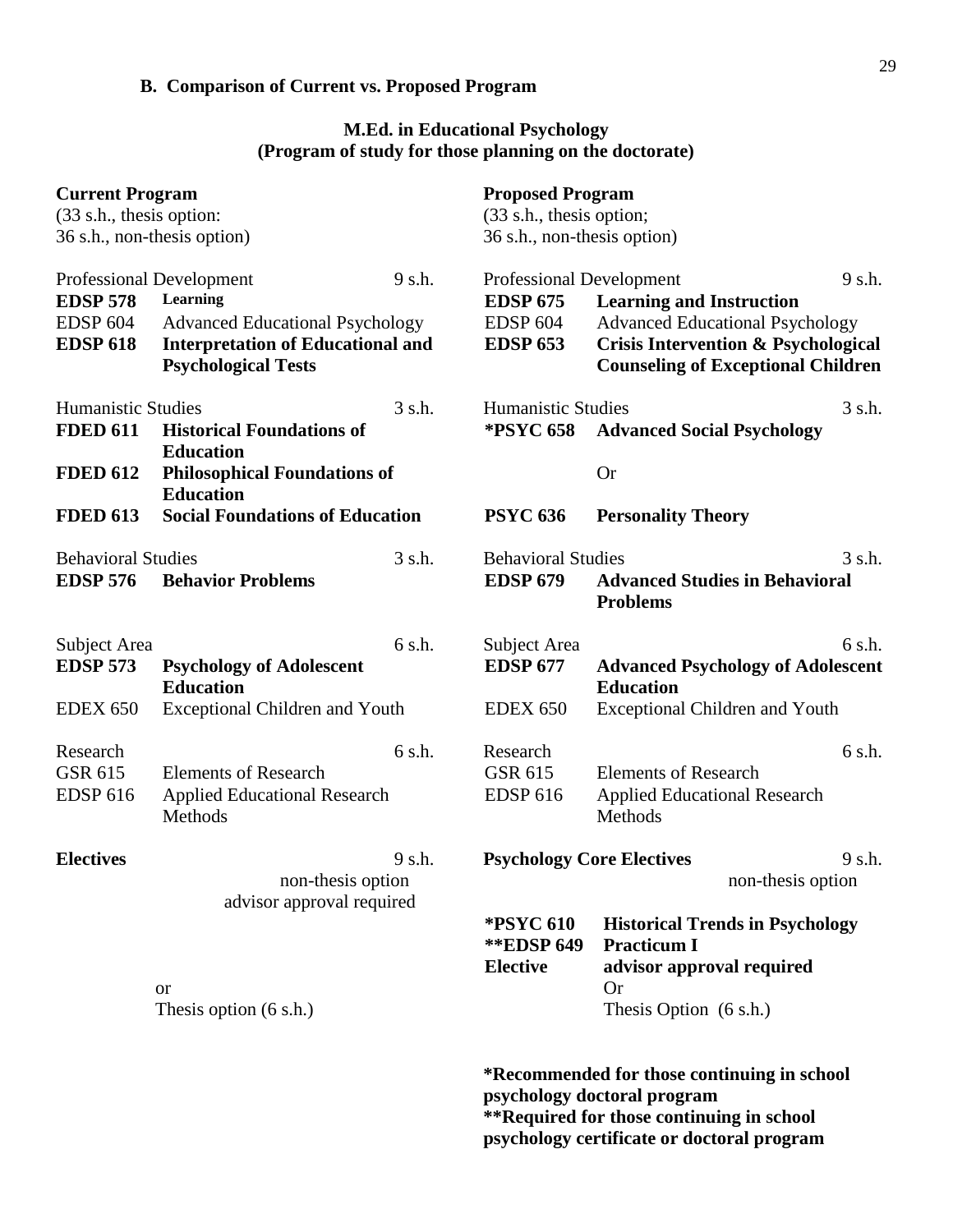# **Track A Doctoral Program**

| <b>Current Program</b>        |                                      | <b>Proposed Program</b>       |                                        |  |  |
|-------------------------------|--------------------------------------|-------------------------------|----------------------------------------|--|--|
| <b>Certification Sequence</b> | 33 Credits                           | <b>Certification Sequence</b> | 33 Credits                             |  |  |
| <b>EDSP 711</b>               | Introduction to School Psychology    | <b>EDSP 711</b>               | Introduction to School Psychology      |  |  |
| <b>EDSP 712</b>               | <b>Individual Evaluation I</b>       | <b>EDSP 712</b>               | <b>Assessment for Intervention I</b>   |  |  |
| <b>EDSP 713</b>               | <b>Individual Evaluation II</b>      | <b>EDSP 713</b>               | <b>Assessment for Intervention II</b>  |  |  |
| <b>EDSP 762</b>               | <b>Crisis Counseling and</b>         | <b>EDSP 718</b>               | <b>Instructional Consultation</b>      |  |  |
|                               | <b>Consultation in Instructional</b> |                               |                                        |  |  |
|                               | <b>Settings</b>                      |                               |                                        |  |  |
| <b>EDSP 750</b>               | Practicum II (6 semester hours)      | <b>EDSP 750</b>               | Practicum II (6 semester hours)        |  |  |
| <b>EDSP 751</b>               | Internship (6 semester hours)        | <b>EDSP 751</b>               | Internship (6 semester hours)          |  |  |
|                               |                                      |                               | (school rotation)                      |  |  |
| <b>EDSP 763</b>               | Assessment of Personality and        | <b>EDSP 763</b>               | Assessment of Personality and          |  |  |
|                               | <b>Behavior Problems in Children</b> |                               | <b>Behavior Problems in Children</b>   |  |  |
| <b>EDSP 742</b>               | Neuropsychology of Children's        | <b>EDSP 742</b>               | Neuropsychology of Children's          |  |  |
|                               | <b>Learning Disorders</b>            |                               | <b>Learning Disorders</b>              |  |  |
| <b>EDSP 749</b>               | <b>Practicum I</b>                   | <b>EDSP 766</b>               | <b>Educational and</b>                 |  |  |
|                               |                                      |                               | <b>Psychopharmacological Issues in</b> |  |  |
|                               |                                      |                               | <b>Child Neuropsychology</b>           |  |  |

| <b>Doctoral Sequence</b> | 33 Credits                      | <b>Doctoral Sequence</b> | 33 Credits                      |
|--------------------------|---------------------------------|--------------------------|---------------------------------|
| <b>EDSP 764</b>          | Seminar in School Psychology I  | <b>EDSP 764</b>          | Seminar in School Psychology I  |
| <b>EDSP 765</b>          | Seminar in School Psychology II | <b>EDSP 765</b>          | Seminar in School Psychology II |
| EDSP 777                 | Seminar in Family-School        | EDSP 777                 | Seminar in Family-School        |
|                          | <b>Relations</b>                |                          | Relations                       |
| <b>EDSP 715</b>          | Doctoral Seminar in Applied     | <b>EDSP 715</b>          | Doctoral Seminar in Applied     |
|                          | <b>Educational Research</b>     |                          | <b>Educational Research</b>     |
| <b>EDSP 716</b>          | Doctoral Seminar in Advanced    | <b>EDSP 716</b>          | Doctoral Seminar in Advanced    |
|                          | <b>Educational Research</b>     |                          | <b>Educational Research</b>     |

| <b>Specialty Sequence</b>    |                        |                 | <b>Specialty Sequence</b> |                                |                        |                              |                      |
|------------------------------|------------------------|-----------------|---------------------------|--------------------------------|------------------------|------------------------------|----------------------|
| Neuropsychology and Learning |                        |                 |                           |                                |                        | Neuropsychology and Learning |                      |
| Family-School Relations      |                        | Disorders       | 18 credits                | <b>Family-School Relations</b> |                        | Disorders                    | 18 credits           |
| <b>PSYC 634</b>              | <b>Family Therapy</b>  | <b>EDSP 753</b> | Child                     | <b>PSYC 634</b>                | <b>Family Therapy</b>  | <b>EDSP 753</b>              | Child                |
|                              |                        |                 | Neuropsychology           |                                |                        |                              | Neuropsychology      |
| <b>PSYC 763</b>              | <b>Advanced Family</b> | <b>EDSP 766</b> | Doctoral Seminar:         | <b>PSYC 763</b>                | Advanced               | <b>EDSP 778</b>              | Family Services for  |
|                              | Therapy                |                 | Research Issues in        |                                | <b>Family Therapy</b>  |                              | School-Related       |
|                              |                        |                 | Child                     |                                |                        |                              | Problems             |
|                              |                        |                 | Neuropsychology           |                                |                        |                              |                      |
| Or                           |                        |                 |                           | or                             |                        |                              |                      |
| <b>PSYC 791</b>              | <b>Family and</b>      |                 |                           | <b>PSYC 791</b>                | <b>Family and</b>      |                              |                      |
|                              | <b>Couples Clinic</b>  |                 |                           |                                | <b>Couples Clinic</b>  |                              |                      |
|                              |                        |                 |                           | <sub>or</sub>                  |                        |                              |                      |
|                              |                        |                 |                           | <b>EDSP 778</b>                | <b>Family Services</b> |                              |                      |
|                              |                        |                 |                           |                                | for School-Related     |                              |                      |
|                              |                        |                 |                           |                                | <b>Problems</b>        |                              |                      |
| <b>EDSP 752</b>              | <b>Doctoral</b>        | <b>EDSP 752</b> | <b>Doctoral</b>           | <b>EDSP 751</b>                | Internship             | <b>EDSP 751</b>              | Internship           |
|                              | Internship             |                 | Internship                |                                | (specialty rotation)   |                              | (specialty rotation) |
|                              | 3 semester hours       |                 | 3 semester hours          |                                | 3 semester hours       |                              | 3 semester hours     |
| <b>EDSP 950</b>              | Dissertation           | <b>EDSP 950</b> | Dissertation              | <b>EDSP 950</b>                | Dissertation           | <b>EDSP 950</b>              | Dissertation         |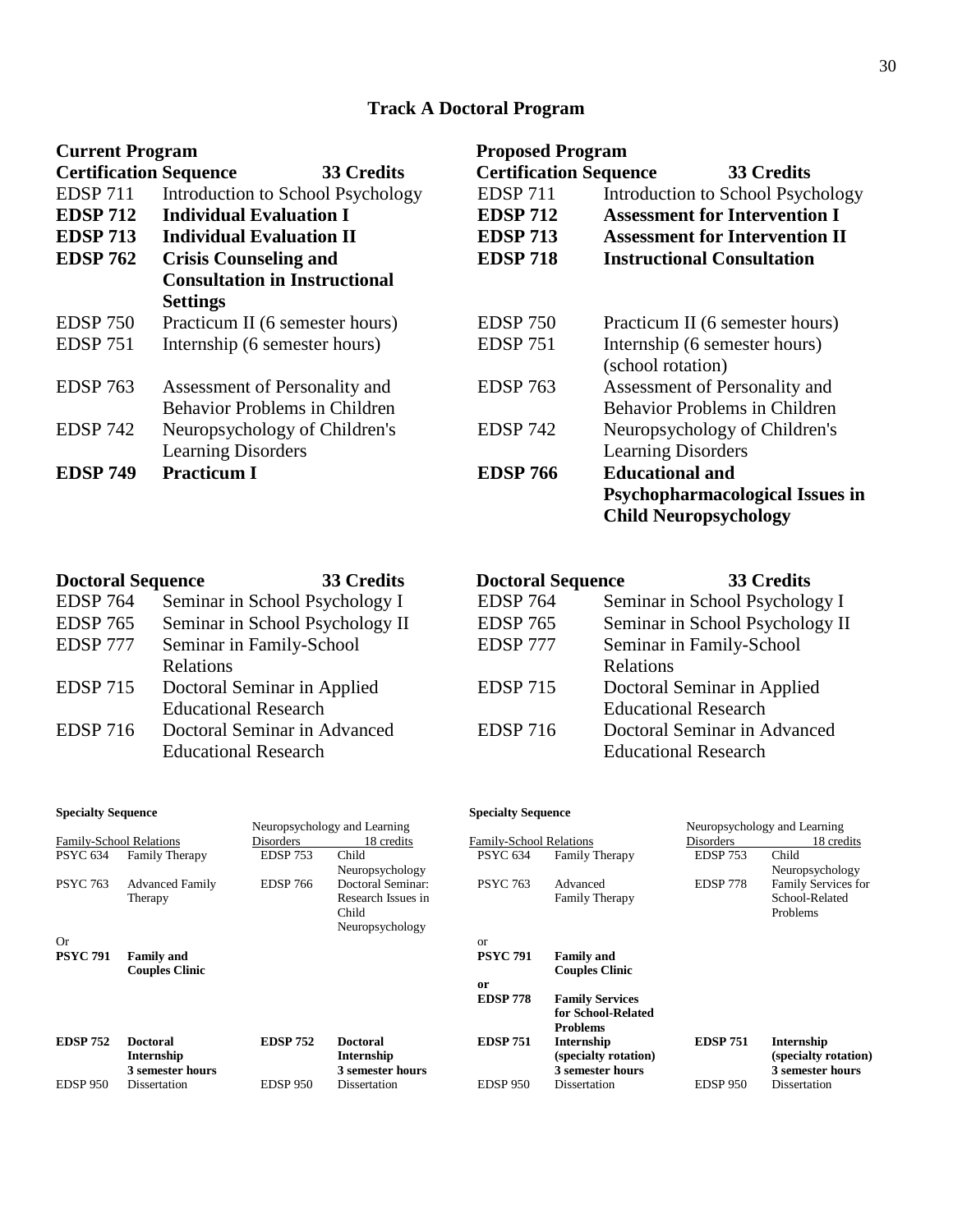#### **Track B Doctoral Program\***

| <b>Current Program</b>        |                                     | <b>Proposed Program</b> |                               |                                     |                                 |
|-------------------------------|-------------------------------------|-------------------------|-------------------------------|-------------------------------------|---------------------------------|
| <b>Doctoral Core Sequence</b> | 24 Credits                          |                         | <b>Doctoral Core Sequence</b> |                                     | 24 Credits                      |
| <b>EDSP 750</b>               | Practicum II (3 semester hours)     |                         | <b>EDSP 750</b>               |                                     | Practicum II (3 semester hours) |
| <b>EDSP 742</b>               | Neuropsychology of Children's       |                         | <b>EDSP 742</b>               |                                     | Neuropsychology of Children's   |
|                               | <b>Learning Disorders</b>           |                         |                               | <b>Learning Disorders</b>           |                                 |
| <b>EDSP 764</b>               | Seminar in School Psychology I      |                         | <b>EDSP 764</b>               |                                     | Seminar in School Psychology I  |
| <b>EDSP 765</b>               | Seminar in School Psychology II     |                         | <b>EDSP 765</b>               |                                     | Seminar in School Psychology II |
| <b>EDSP 616</b>               | <b>Applied Educational Research</b> |                         | <b>EDSP 616</b>               | <b>Applied Educational Research</b> |                                 |
|                               | Methods (if research section of     |                         |                               |                                     | Methods (if research section of |
|                               | Candidacy Exam not passed)          |                         |                               | Candidacy Exam not passed)          |                                 |
| EDSP 777                      | Seminar in Family-School            |                         | EDSP 777                      | Seminar in Family-School            |                                 |
|                               | Relations                           |                         |                               | Relations                           |                                 |
| <b>EDSP 715</b>               | Doctoral Seminar in Applied         |                         | <b>EDSP 715</b>               |                                     | Doctoral Seminar in Advanced    |
|                               | <b>Educational Research</b>         |                         |                               | <b>Educational Research</b>         |                                 |
| <b>EDSP 716</b>               | Doctoral Seminar in Advanced        |                         | <b>EDSP 716</b>               |                                     | Doctoral Seminar in Advanced    |
|                               | <b>Educational Research</b>         |                         |                               | <b>Educational Research</b>         |                                 |

#### **Specialty Sequence Specialty Sequence**

#### Neuropsychology and Learning<br>
<u>Disorders</u> 18 credits<br>
Ramily-School Relations<br>
Disorders<br>
21 credits<br>
22 credits Family-School Relations Disorders 18 credits Family-School Relations Disorders 21 credits Family-School Relations<br>PSYC 634 Family The Neuropsychology PSYC 634 Family Therapy Neuropsychology PSYC 763 Advanced Family **Therapy** EDSP 766 Doctoral Seminar: Research Issues in Child Neuropsychology PSYC 763 Advanced Family Therapy EDSP 778 Family Services for School-Related Problems Or or **PSYC 791 Family and Couples Clinic PSYC 791 Family and Couples Clinic or Family Services for School-Related Problems EDSP 752 Doctoral Internship 3 semester hours EDSP 752 Doctoral Internship 3 semester hours EDSP 751 Internship (specialty rotation) 3 semester hours (school rotation) 3 semester hours EDSP 751 Internship (specialty rotation) 3 semester hours (school rotation) 3 semester hours** EDSP 950 Dissertation EDSP 950 Dissertation EDSP 950 Dissertation EDSP 950 Dissertation

\*Those Track B students interested in licensure should take PSYC 636 or PSYC 658, PSYC 610, and EDSP 766 (Psych. Core) if similar courses are not part of their certification program per advisement of doctoral director.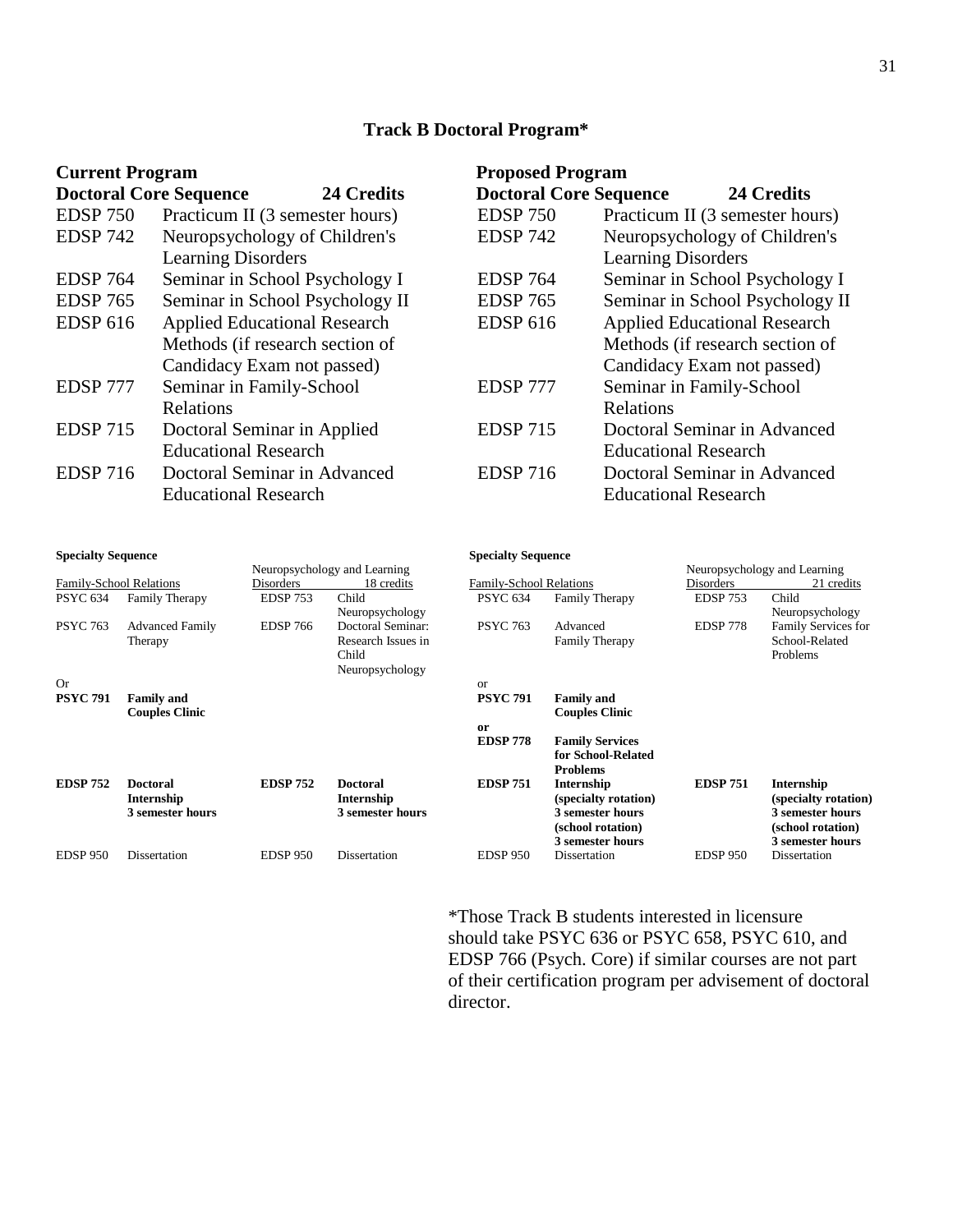#### **C. Summary**

The courses that will no longer be offered as dual level courses are: EDSP 576 (Behavior Problems) will become EDSP 679 (Advanced Studies in Behavioral Problems); EDSP 578 (Learning) will become EDSP 675 (Learning and Instruction); EDSP 573 (Psychology of Adolescent Education) will become EDSP 677 (Advanced Psychology of Adolescent Education), and EDSP 750 (Practicum).

The course that will be renumbered or titled is: EDSP 749 (Practicum I) will become EDSP 649 (Practicum I) with no course content change.

The courses with minor course revisions and title changes are: EDSP 712 (Individual Evaluation I) will become EDSP 712 (Assessment for Intervention I); EDSP 713 (Individual Evaluation II) will become EDSP 713 (Assessment for Intervention II); and EDSP 751 (Internship) will become EDSP 751 (School Psychology Internship) with credits changing from 3-9 to 6-9. The Track B doctoral program students are now required to take school rotation.

The courses to be deleted from the program are: FDED 611 (Historical Foundations of Education) or FDED 612 (Philosophical Foundations of Education) or FDED 613 (Social Foundations of Education); EDSP 618 (Interpretation of Tests); and EDSP 752 (Doctoral Internship).

The courses to be added to the program are: PSYC 610 (Historical Trends in Psychology); PSYC 658 (Advanced Social Psychology) or PSYC 636 (Personality Theory); EDSP 778 (Family Services for School Related Problems of Children with Special Needs); and EDSP 718 (Instructional Consultation).

The courses with major revisions are: EDSP 762 (Crisis Counseling and Consultation in Instructional Settings) will become EDSP 653 and move to the master's level and become Crisis Intervention and Psychological Counseling of Exceptional Children and will take the place of EDSP 618 in the program of study; EDSP 766 (Educational and Psychopharmacological Issues in Child Neuropsychology).

#### **D. Rationale**

The Educational and School Psychology Department seeks minor revisions in the program for the following reasons:

- 1. To improve courses and to realign them with current trends in the field based on changes in the accreditation guidelines of our major accrediting body, the National Association of School Psychologists (NASP), and on feedback from graduates in the program received in annual surveys. Both the certificate and doctoral programs in school psychology are currently accredited by NASP. It is vital to student recruitment that we maintain our accreditation.
- 2. To align our program with the accreditation standards of the American Psychological Association (APA). The program plans to seek accreditation from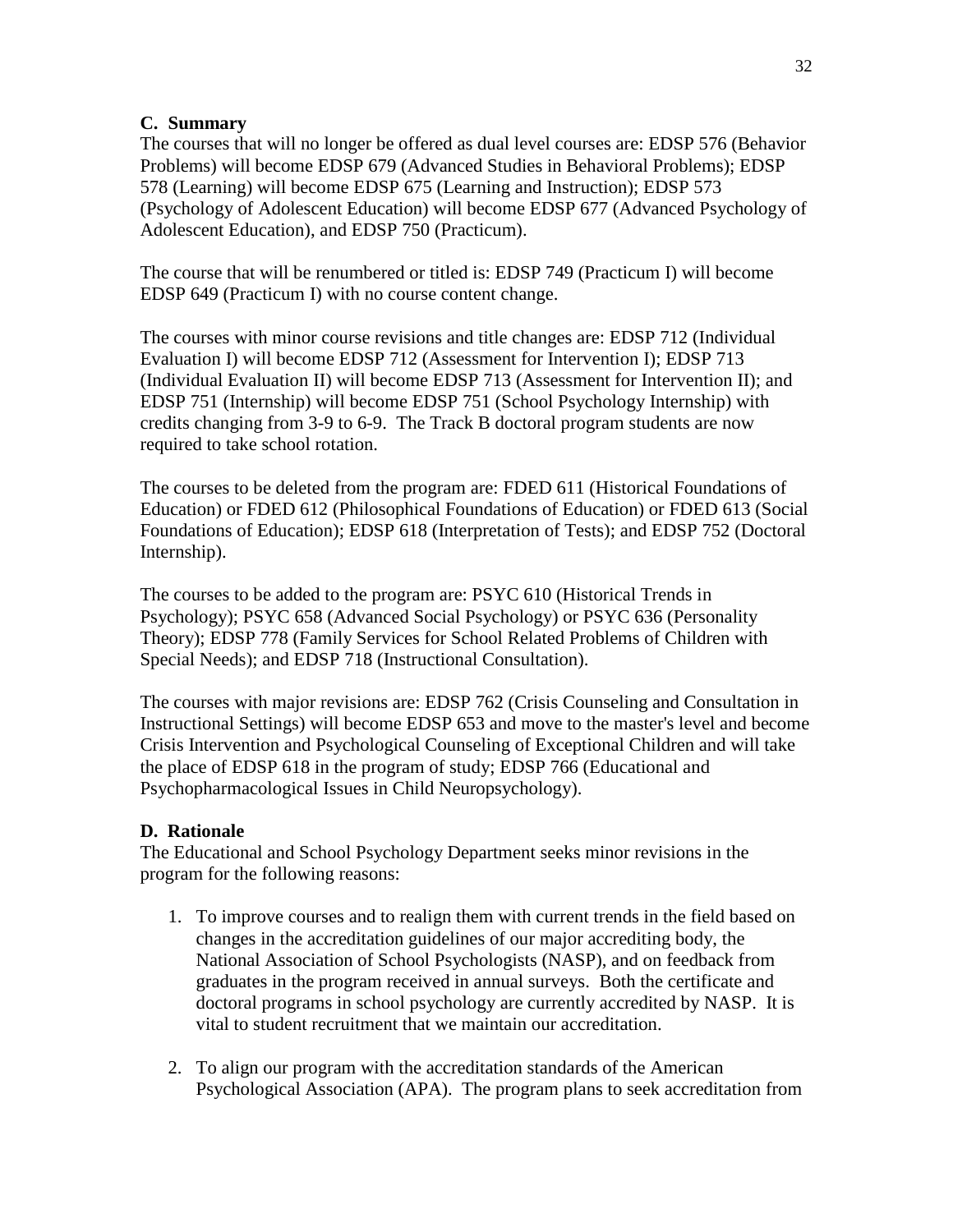the APA in the near future. A consultant recommended by the APA reviewed the current program and suggested minor changes to increase the likelihood of a favorable review. Accreditation from the APA will increase our program's visibility, enhance student recruitment, and place us on the same level as other Doctoral I and Research institutions.

3. To increase the ease of our doctoral students in obtaining licensure for private practice in individual states. Many of our graduates desire to practice privately as well as in schools. While our graduates have been successful in obtaining licenses to practice privately in all the states attempted, aligning our program with the standards of the APA will facilitate this process in the same way that alignment with the training standards of the NASP allows our graduates to obtain certification to practice in schools in all states.

#### **E. The program revision includes the following:**

#### **1. New Courses (Start Term: Spring 2002): PASSED**

**EDSP 653 Crisis Intervention & Psychological Counseling of Exceptional Children 3 sh** This course is designed to provide educational psychology students with theoretical background and entry level skills for counseling children (K-12), who have special needs, and to assist their families with adjustment and coping skills. In addition to basic counseling techniques, students will be exposed to best practices in counseling multicultural populations and those with disabilities, and in crisis intervention. Emphasis will be on short term, goal oriented interventions. The role of the psychologist in the development and practice of the school crisis intervention team will also be addressed, as well as cooperative functioning with other service professionals in the schools.

**Rationale:** This course is required for master's degree in educational psychology with many other programs in school psychology requiring counseling courses. A 600 level of this course is required to meet new NASP and APA guidelines.

#### **EDSP 675 Learning and Instruction 3 s**h

This course provides an in depth examination of developmental, cognitive, and interactionist learning theories as they apply to classroom instruction. Emphasis is placed on direct application of theory to the improvement of classroom instruction and the relationship of learning and motivation.

**Rationale:** This is a required course in our master's degree in educational psychology program and has been so. Also, a course such as this, is typically offered in master's degree programs in educational psychology and in programs leading to certification in school psychology. A 600 level of this course is required to meet new NASP and APA guidelines.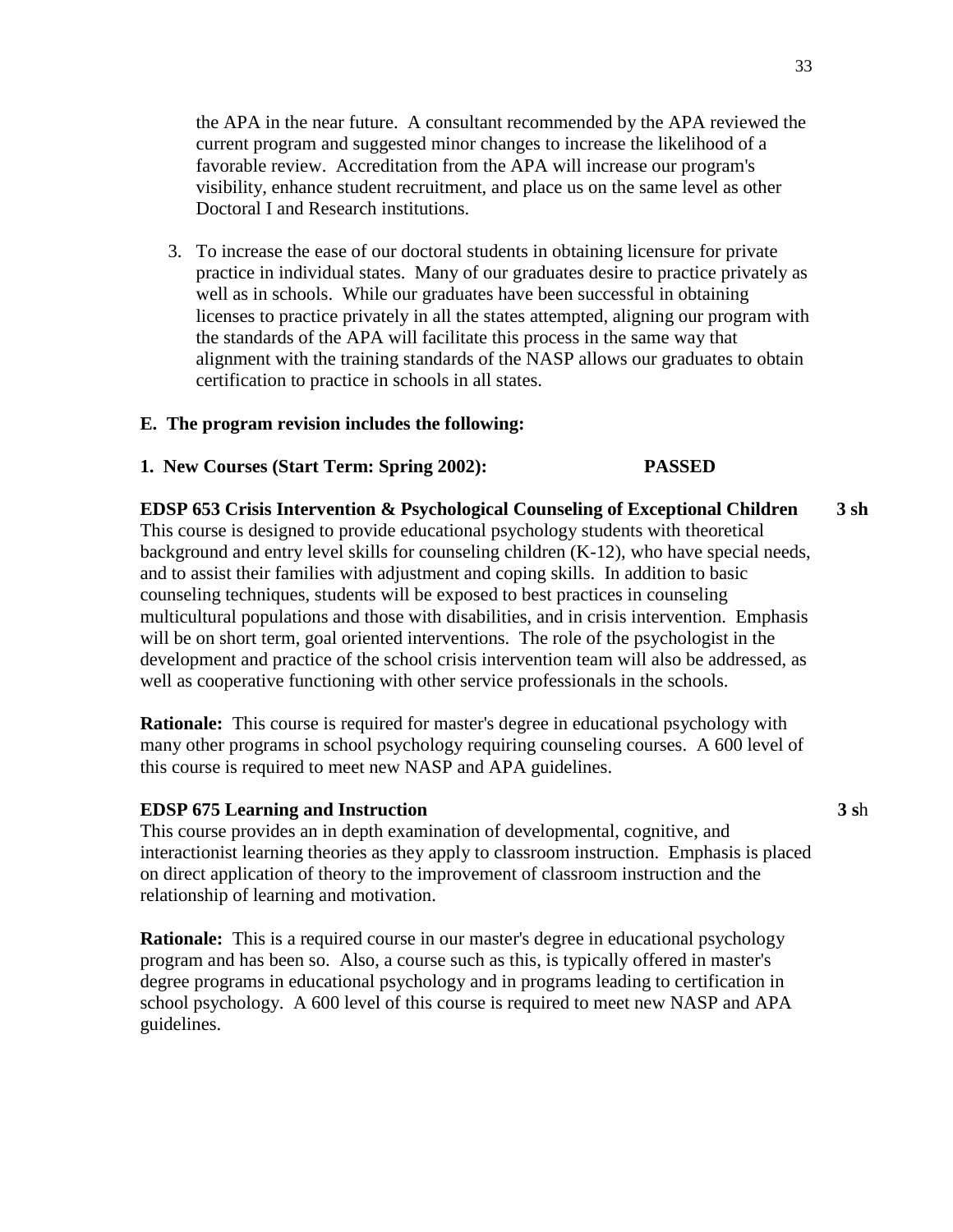**EDSP 677 Advanced Psychology of Adolescent Education 3 s**h

This course presents an in-depth discussion of developmental issues that impact adolescents in instructional environments. In particular, physical, societal, and educational influences as they affect high-risk behaviors in this age group are examined. Students are expected to research and present successful intervention programs for adolescents.

**Rationale:** This is a required course in our master's degree in educational psychology program and has been so. A course, such as this, is typically offered in master's degree programs in educational psychology and in programs leading to certification in school psychology. A 600 level of this course is required to meet new NASP and APA guidelines.

EDSP 679 Advanced Studies in Behavioral Problems 3 sh

Explores behavior problems encountered in classroom situations and gives cause, characteristics, and some preventative and remedial techniques, including those appropriate for managing students with learning and behavioral exceptionalities.

**Rationale:** This is a required course in our master's degree in educational psychology program and has been so. A course, such as this, is typically offered in master's degree programs in educational psychology and in programs leading to certification in school psychology. A 600 level of this course is required to meet new NASP and APA guidelines.

#### **EDSP 718 Instructional Consultation 3 s**h

This course reviews the basic principles of the consultation process as applied to working with teachers and school-based problem solving teams to help students with academic problems. Students will be expected to demonstrate skill in consultative interviewing regarding academic problems, problem identification, data gathering relevant to both curriculum and the classroom environment, and intervention design, execution, and evaluation in pre-kindergarten through high school settings.

**Prerequisites**: For approved school psychology candidates; must have taken or take concurrent with EDSP 712 and EDSP 713; permission of instructor.

**Rationale:** This is a required course in our certificate program and Track A doctoral program in school psychology. Some of the course content was previously taught in EDSP 762, Crisis Counseling and Consultation in Instructional Settings. Courses such as this one are currently being developed in school psychology programs. Instructional consultation is becoming increasingly recognized as a key skill of the school psychologist. A similar course is offered in the school psychology program at the University of Maryland. This new course is required to meet new NASP guidelines.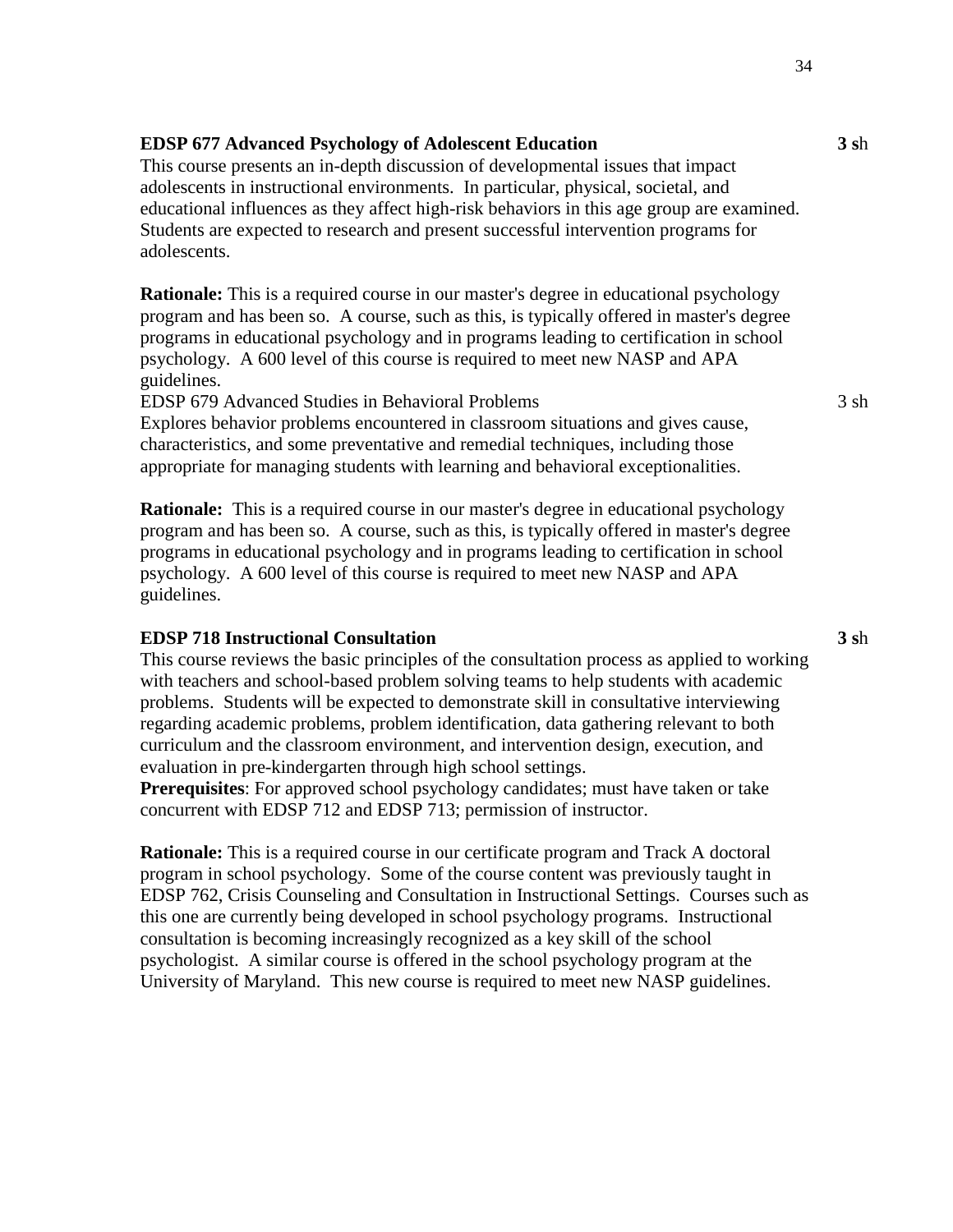### **EDSP 778 Family Services for School-Related Problems of Children with 3sh Special Needs**

This course is a supervised experience in brief family interventions for school-related problems. Students will provide direct services in a clinic setting to families of children in special education and those in general education with specific problems related to learning. **Prerequisites:** EDSP 777 and PSYC 634.

**Rationale:** This course is required of students in the doctoral program who choose a Family-School emphasis. One of the qualities that make the school psychology doctoral program at IUP unique is its emphasis on family-school relations. While this area of study has been available at IUP for some time, it has only recently gained long overdue recognition in the field of school psychology. This course is required for APA guidelines.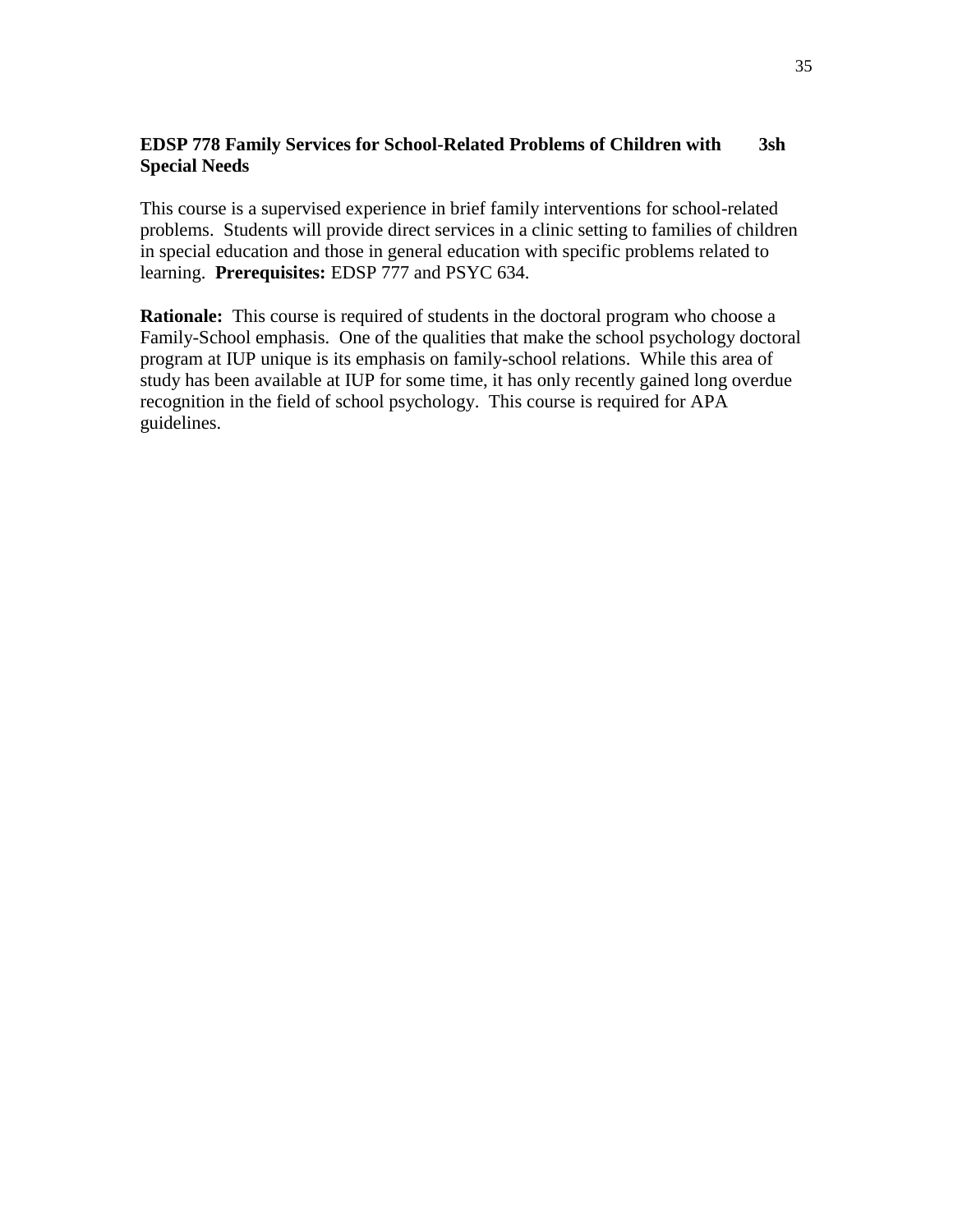# **2. Course Revisions (Start Term: Spring 2002) PASSED**

#### **From:**

#### **EDSP 712 Individual Evaluation I 3 sh**

Individual testing and professional competency in Stanford-Binet Scale, Wechsler Scales for children, and related tests of intelligence. **Prerequisite**: Permission of the instruction.

#### **To:**

## **EDSP 712 Assessment for Intervention I 3 sh**

This course is designed to provide school psychology students with the knowledge and skills needed to administer, score and interpret selected individually administered tests of intelligence and achievement. Additionally, students will be trained to conduct curriculum-based measurement procedures, to communicate assessment results, and to use assessment results for intervention planning. **Prerequisite:** For approved school psychology candidates or permission of instructor.

**Rationale:** This is a required course in our post master's certification program in school psychology. This course (or one very much like it) is a required course in all approved and accredited programs in school psychology. Minor revisions are needed to maintain NASP accreditation.

#### **From:**

#### **EDSP 713 Individual Evaluation II 3 sh**

Individual testing and professional competency in Stanford-Binet Scale, Wechsler Scales, and other pertinent individual diagnostic tests. **Prerequisite**: EDSP 712 or permission of the instructor.

#### **To:**

#### **EDSP 713 Assessment for Intervention II 3 sh**

The intent of this course is to provide the student with skills necessary to administer and interpret: informal, developmental, perceptual-motor, adaptive, achievement, and other allied measures used in a psycho-educational assessment. Moreover, students should become aware of issues associated with individualizing assessment based upon variables such as ethnicity, SES, gender, medical conditions, linguistic, and cultural differences. **Prerequisites:** For approved school psychology candidates or permission of instructor.

**Rationale:** This is a required course in our post master's certification program in school psychology and required by our professional association, The National Association of School Psychology (NASP). The changes to this course have been made to comply with NASP requirements in addition to other suggestions offered by students, etc, for course improvement.

Minor revisions are needed to maintain NASP accreditation.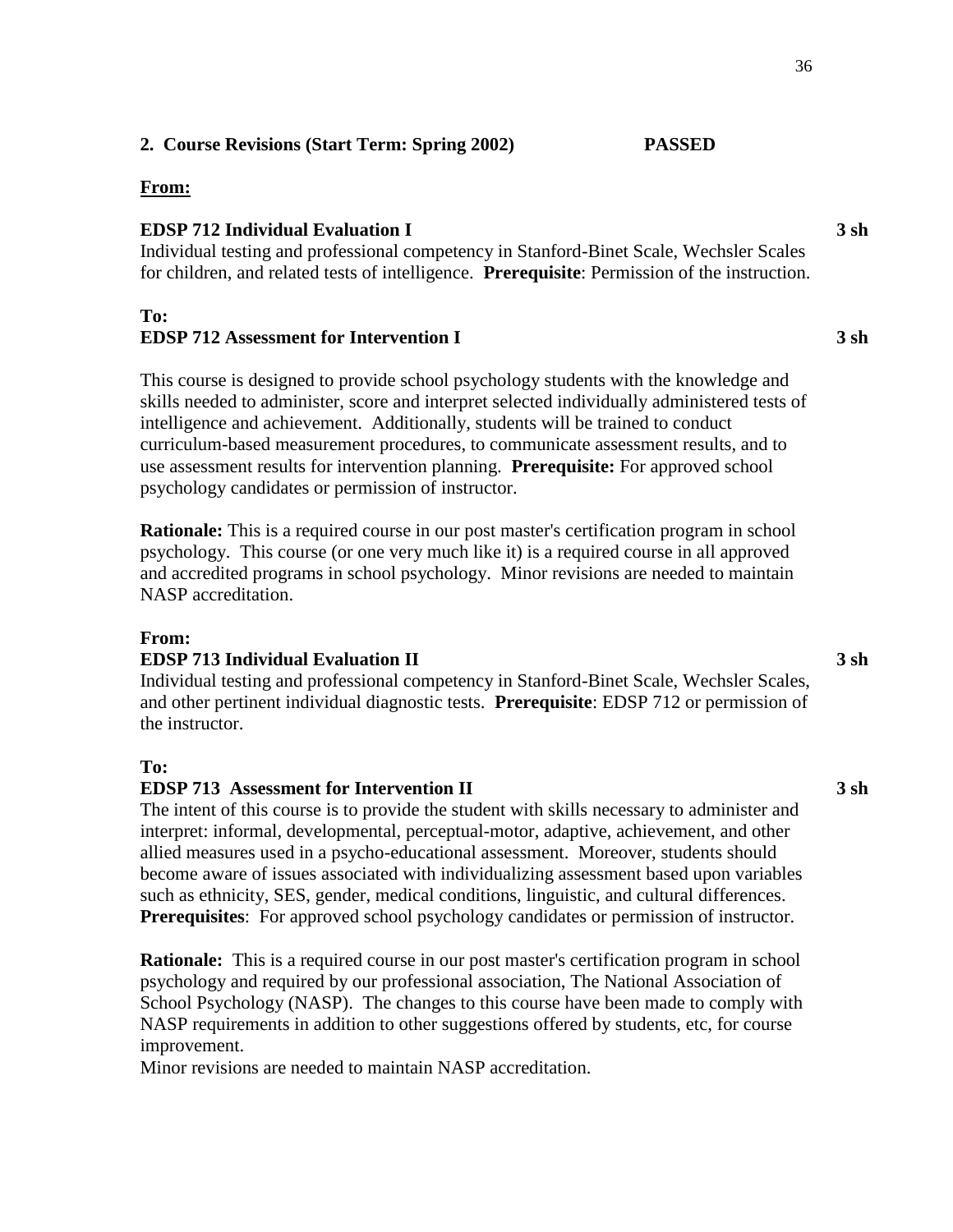#### **From: EDSP 750 Practicum II 3 sh**

Provides opportunities for students to practice, under close supervision, the application of knowledge and specific clinical skills in the resolution of individual learning and behavior problems of children and youth. **Prerequisite**: For approved school psychology candidates or permission of instructor.

## **To:**

# **EDSP 750 Practicum II 3 sh**

The Practicum course involves a series of opportunities for students to practice clinical and supervisory skills in a highly structured university clinic setting. Based on their level of training and experience, students will be required to demonstrate distinct skills related to: (1) organization and dynamics of the educational process; (2) assessment for intervention; (3) direct and indirect intervention methods and (4) supervision of the clinical practice of other school psychologists. Certification and Track A doctoral students will enroll twice for 6 semester hours while experienced Track B doctoral students will have a 3 semester hour requirement. **Prerequisite:** For approved school psychologist certification and doctoral degree candidates only.

**Rationale:** This course is required of all school psychology certification and doctoral students. All graduate programs in school psychology are required to have practicum experiences prior to internship. The APA consultant recommended that we expand the diversity of these experiences in preparation for APA accreditation. This minor course revision adds a supervision component.

#### **From:**

#### **EDSP 751 Internship 6 sh**

A 1,200-hour supervised field experience designed to afford the student the opportunity to work with diverse client populations, a range of problems, and different types of human service programs, using varied assessment and intervention methodologies. Students demonstrate, under supervision, their ability to integrate knowledge and applied skills in providing a broad range of psychological services in the schools, as well as to acquire new knowledge and skills. At least half (600 hours) of the internship will be in a school setting. **Prerequisite:** For approved school psychologist candidates. Completion of all coursework, practica, and comprehensive examinations.

## **To:**

#### **EDSP 751 Internship 3 sh**

This course involves a series of supervised field experiences in public school, clinic, and hospital settings. The students will have the opportunity to apply their understanding and skills in the general practices of school psychology or in the area of specialization developed in their doctoral course sequence. The school rotation, required of all certification and doctoral students is a ten-month placement at least half of which must be in a public school setting. An additional 300 clock hours are required for doctoral degree candidates in a setting appropriate for their area of specialization.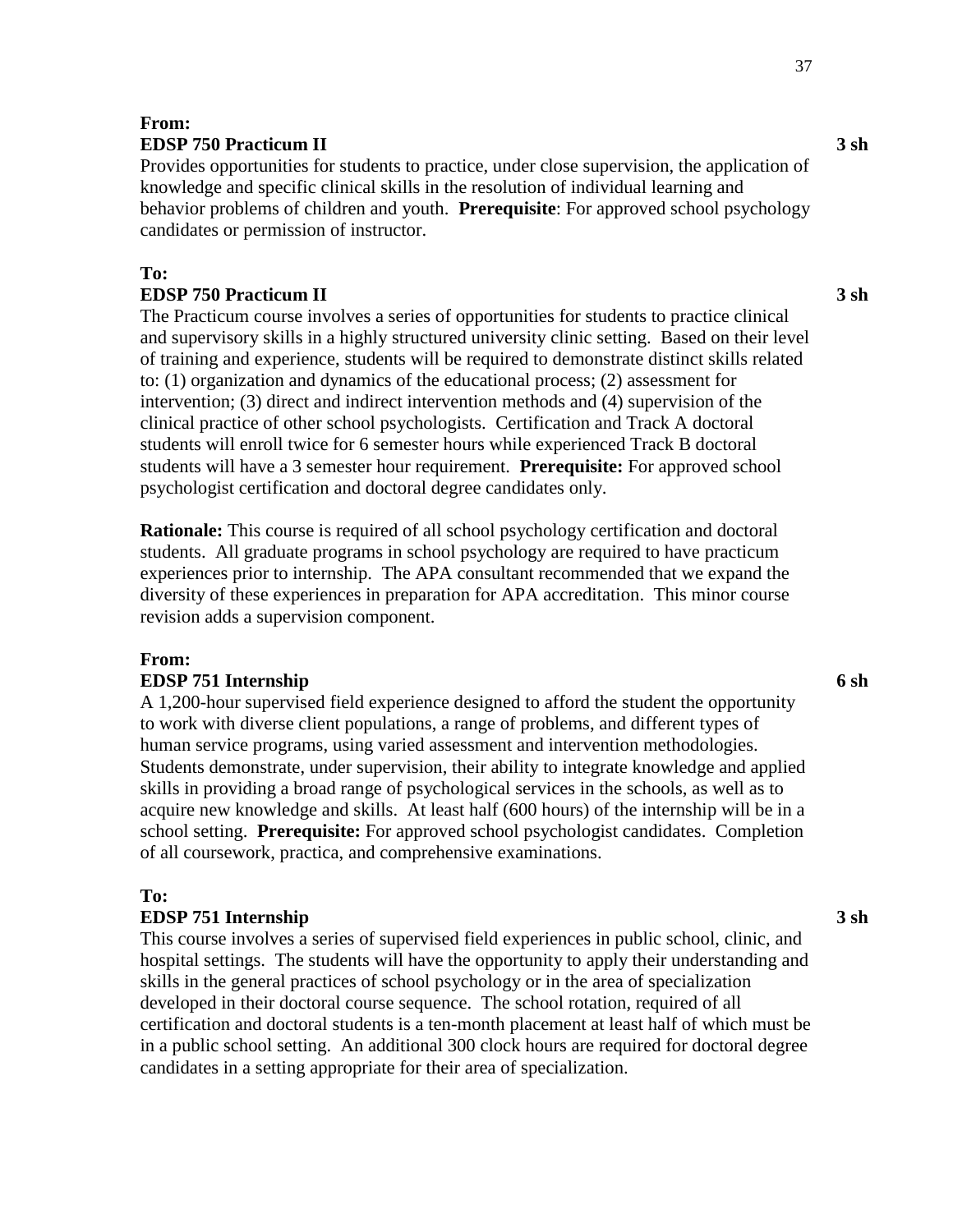**Prerequisite:** For approved school psychology candidates; completion of most coursework, practica, and comprehensive examinations, permission of instruction.

**Rationale:** This course is required of all school psychology students near the end of their program. All graduate programs in school psychology are mandated to have 1200 clock hours of internship experience in order to be accredited by the Pennsylvania State Department of Education and the National Association of School Psychologists. The American Psychological Association requires a ten month or 1600 clock hour internship. All major doctoral training programs in school psychology have APA accreditation and meet this requirement. This minor course revision now includes both school and specialty rotations under one course number to meet APA guidelines.

#### **From:**

EDSP 766 Doctoral Seminar: Research Issues in Child Neuropsychology 3 sh Examines research issues related to the application of neuropsychology in the school setting. Specifically, students will critique research articles, identify contemporary research issues, and write a research paper on a relevant educational issue. **Prerequisite:**  EDSP 742 or equivalent, or permission of the instructor.

#### **To:**

#### **EDSP 766 Educational and Psychopharmacological Issues Associated with Child Neuropsychology 3 sh**

The purpose of this course is twofold. First, to familiarize the student with the general principles of clinical psychopharmacology and how the effects of medication may change or hinder the child's academic performance and social behaviors. Second, to familiarize the student with the theoretical and practical issues associated with neuropsychological assessment of school-aged children. Both the above areas will delineate the factors associates with a child's ability to benefit from an education. **Prerequisite:** For approved school psychology candidates: permission of instructor.

**Rationale:** This course is required of our doctoral program students and is being revised to better meet the needs of our students and APA and NASP guidelines.

| 3. Course Deletions (Start Term: Spring 2002):<br><b>EDSP 573 Psychology of Adolescent Education</b>                                         | <b>PASSED</b><br>3sh |  |
|----------------------------------------------------------------------------------------------------------------------------------------------|----------------------|--|
| <b>Rationale:</b> APA will not accept dual level courses as program offerings. Course moved<br>to the 600 level.                             |                      |  |
| <b>EDSP 576 Behavioral Problems</b><br>APA will not accept dual level courses as program offerings. Course moved to the 600<br>level.        | 3sh                  |  |
| <b>EDSP 578 Learning</b><br><b>Rationale:</b> APA will not accept dual level courses as program offerings. Course moved<br>to the 600 level. | 3sh                  |  |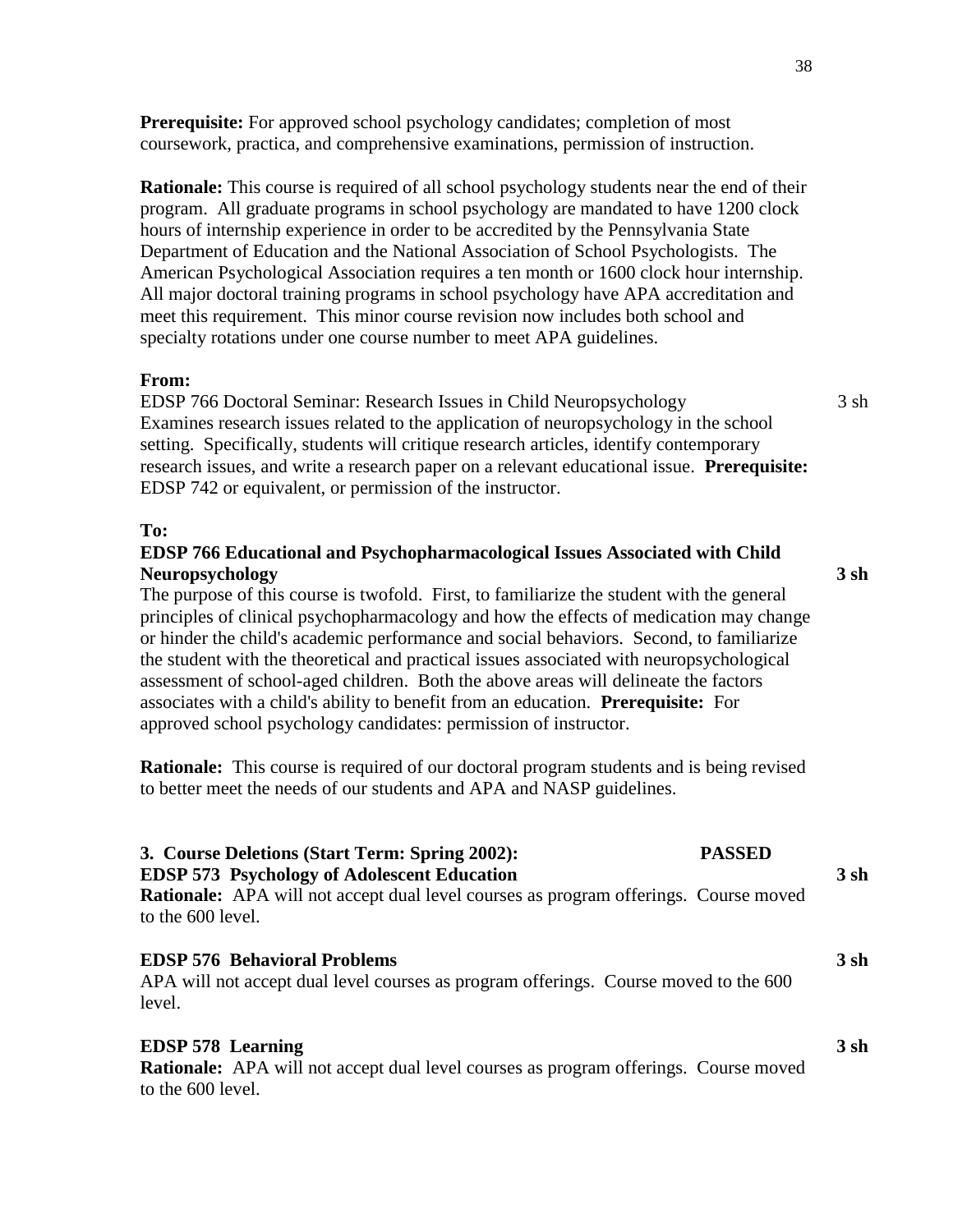**EDSP 752 Doctoral Internship 3 sh**

**EDSP 762 Crisis Counseling and Consultation in Instructional Settings 3 sh Rationale:** Two new courses have been created to that the place of this course, EDSP 718, and EDSP 653.

course EDSP 751. Separate doctoral courses no longer needed.

**EDSP 618 Interpretation of Educational and Psychological Tests 3 sh**

**Rationale:** Course content covered in other courses for school psychology majors. Postbaccalaureate students seeking certificationi will now take EDSP 477/577, Assessment of

**Rationale:** School psychology certification and doctoral internships are combined in one

# **4. New Course: PASSED**

Student Learning.

# **(Start Term: Fall, 2001)**

**PSYC794 Special Projects/Intake Clinic 1-6sh**

Students participate in specialized clinical activities. Specific methods of assessment, intervention, and consultation vary according to the special clinical project. Available for variable credit and repeated enrollment. **Prerequisites:** PSYC631, PSYC642, PSYC670 or their equivalents and instructor permission.

# **Rationale**:

The Special Projects/Intake Clinic provides students with opportunities to participate in specialized clinical activities that are not routinely available in other clinics that operate under the auspices of the Center for Applied Psychology. All clinical activities are conducted under the supervision of the course instructor with the assistance of other faculty who may be conducting special projects. Some students will be primarily involved with intake screening and evaluation for CAP clinics; other students will be primarily involved in special clinical projects that vary from semester to semester

# **5. Minor Course Revision: PASSED**

**(Start Term: Fall, 2001) From: FDNT 558 Advanced Human Nutrition 3c-0l-3sh In-depth study of the nutrients and their function within the cell. Incorporation of the principles of physiology and biochemistry in the study of nutrition. Emphasis placed on applying current research and evaluation of research methodology.** Prerequisites: FDNT 212, CHEM 355, and BIOL 155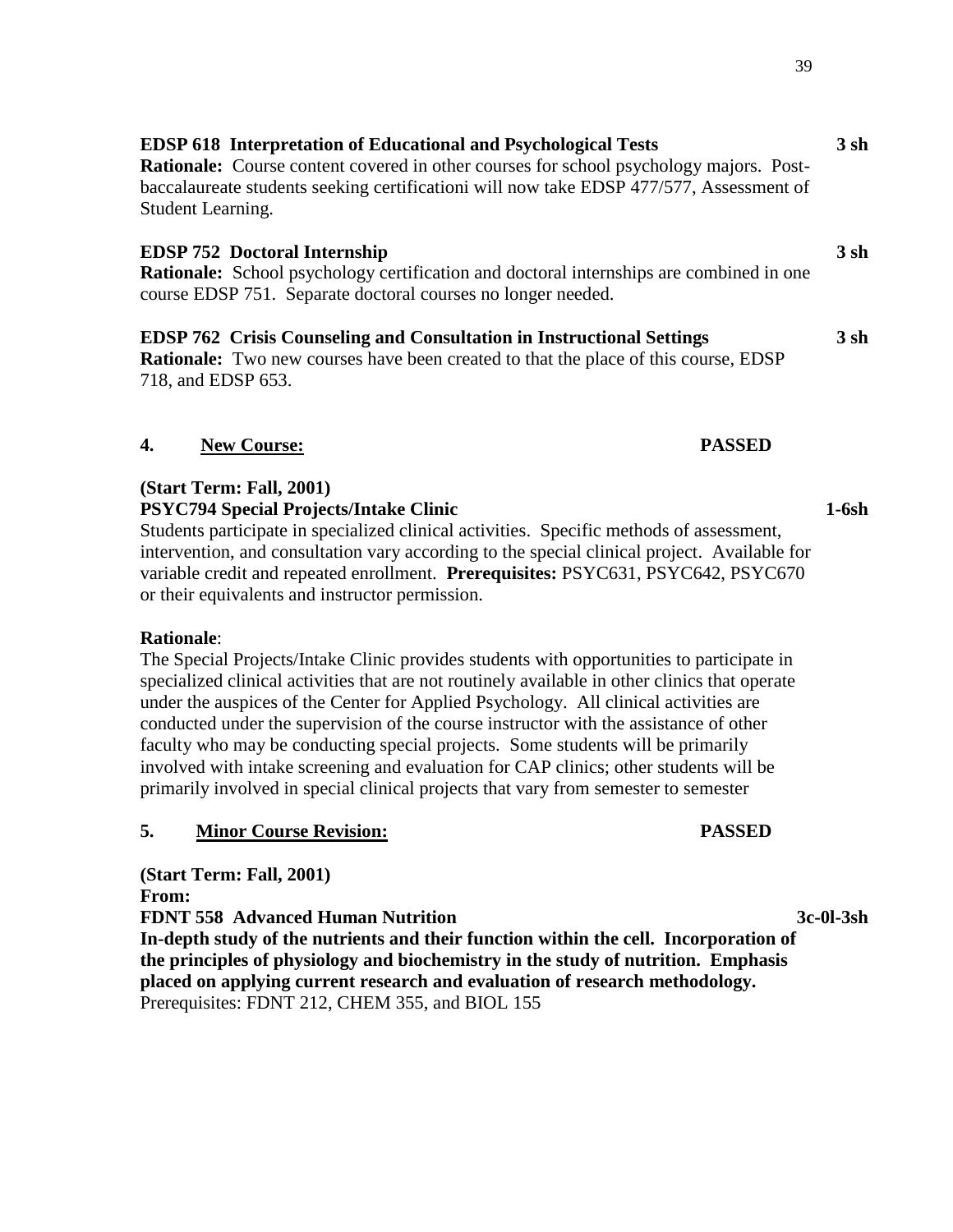#### **To:**

## **FDNT 558 Advanced Human Nutrition 4c-0l-3sh**

In-depth study of the nutrients and their function within the cell. Incorporation of the principles of physiology and biochemistry in the study of nutrition. Emphasis placed on applying current research and evaluation of research methodology. **Prerequisites: FDNT 355, CHEM 255 or CHEM 351, MATH 217, and BIOL 155**

#### **Rationale:**

The proposed revision for this course is to increase class hours from three to four hours per week. Students who take this course will benefit from an increase in class hours because nutrition claims and research have greatly expanded in their scope since this course originated. Students are challenged in this course to integrate knowledge learned in previous undergraduate courses. Therefore, the prerequisites FDNT 355 and MATH 217 have been added.